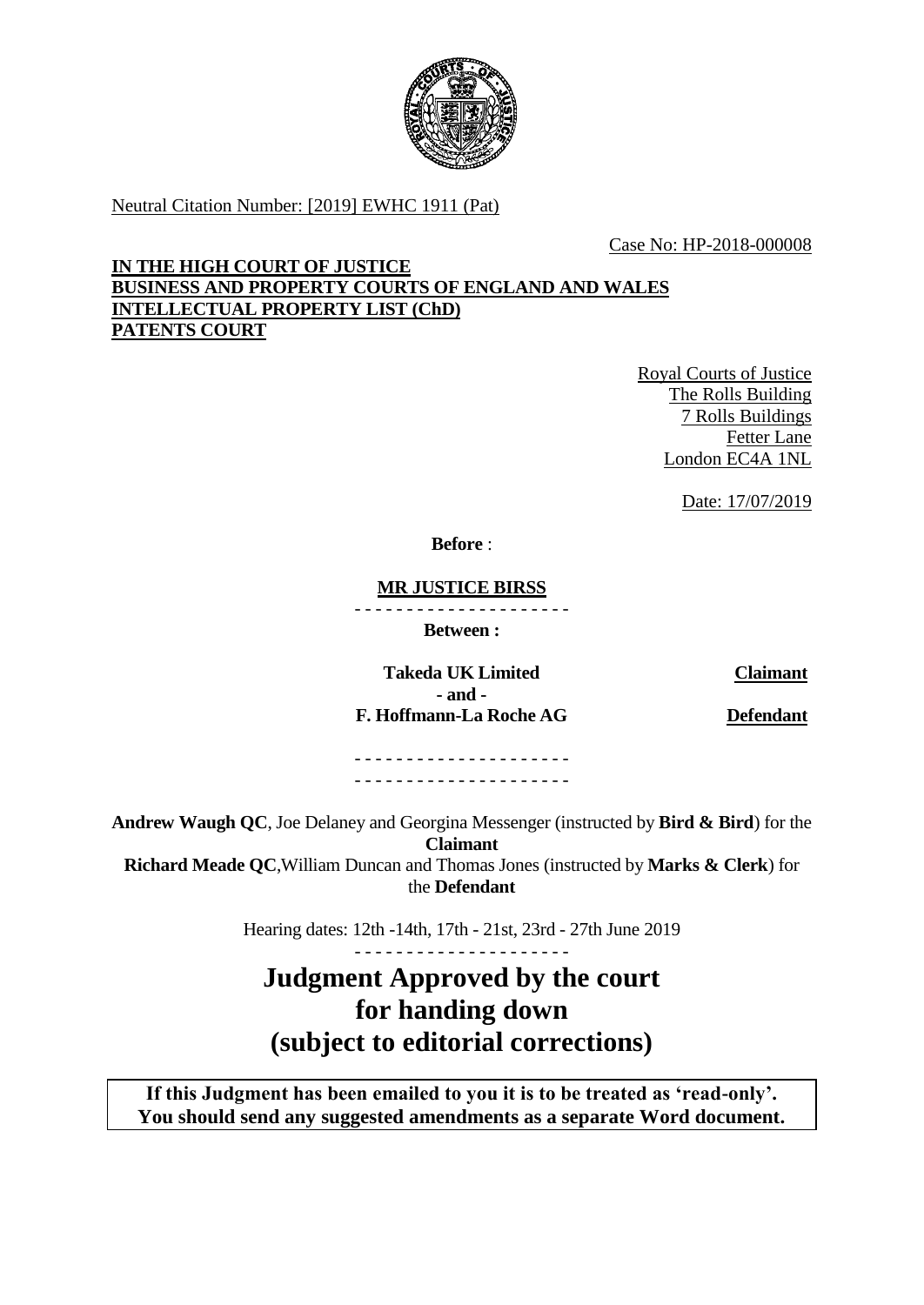#### **Mr Justice Birss :**

| <b>Topic</b>                                        | Paragraphs |
|-----------------------------------------------------|------------|
| Introduction                                        |            |
| The witnesses                                       | 14         |
| The skilled person and the common general knowledge | 29         |
| The patent and claim construction                   | 51         |
| Infringement                                        | 102        |
| Novelty                                             | 117        |
| Obviousness                                         | 196        |
| Insufficiency                                       | 226        |
| Conclusion                                          | 256        |

#### *Introduction*

- 1. This is a patent action concerning European Patent (UK) No EP 2 007 809 entitled "Glycosylated Antibodies". The patentee is the defendant Roche. The claimant Takeda has a product called Entyvio which is approved for ulcerative colitis and Crohn's disease. The product is a formulation of a monoclonal antibody called vedolizumab. Roche claims that vedolizumab infringes the patent. Takeda denies infringement and claims the patent is invalid. The action started with Takeda bringing a claim for revocation.
- 2. The patent was filed on  $10<sup>th</sup>$  April 2007 claiming its earliest priority from a European filing EP 06007565 on  $11<sup>th</sup>$  April 2006. The patent was granted on  $12<sup>th</sup>$  September 2012. It was opposed by GSK and Novartis. In decision T1784/15 of 22nd June 2017 the Technical Board of Appeal of the EPO upheld the validity of the patent with slightly amended claims. The B2 specification was published on  $12<sup>th</sup>$  September 2018. The claims in this case are the claims upheld by the EPO. By the time the matter came before the Technical Board of Appeal Novartis had settled with Roche. GSK attended the hearing as an observer but did not present oral submissions.
- 3. Claim 1 is in this form:

Monoclonal antibody of human IgG1 or IgG3 type being glycosylated with a sugar chain at Asn297,

said antibody being characterized in that the amount of fucose within said sugar chain, related to the sum of G0, G1, G2 without mannose 4 and mannose 5 as 100% and as analyzed by Liquid Chromatography/Mass Spectrometry (LCMS) peptide map analysis is at least 99%

and in addition the amount of NGNA within said sugar chain, related to the sum of G0, G1, G2 without mannose 4 and mannose 5 as 100% and as analyzed by Liquid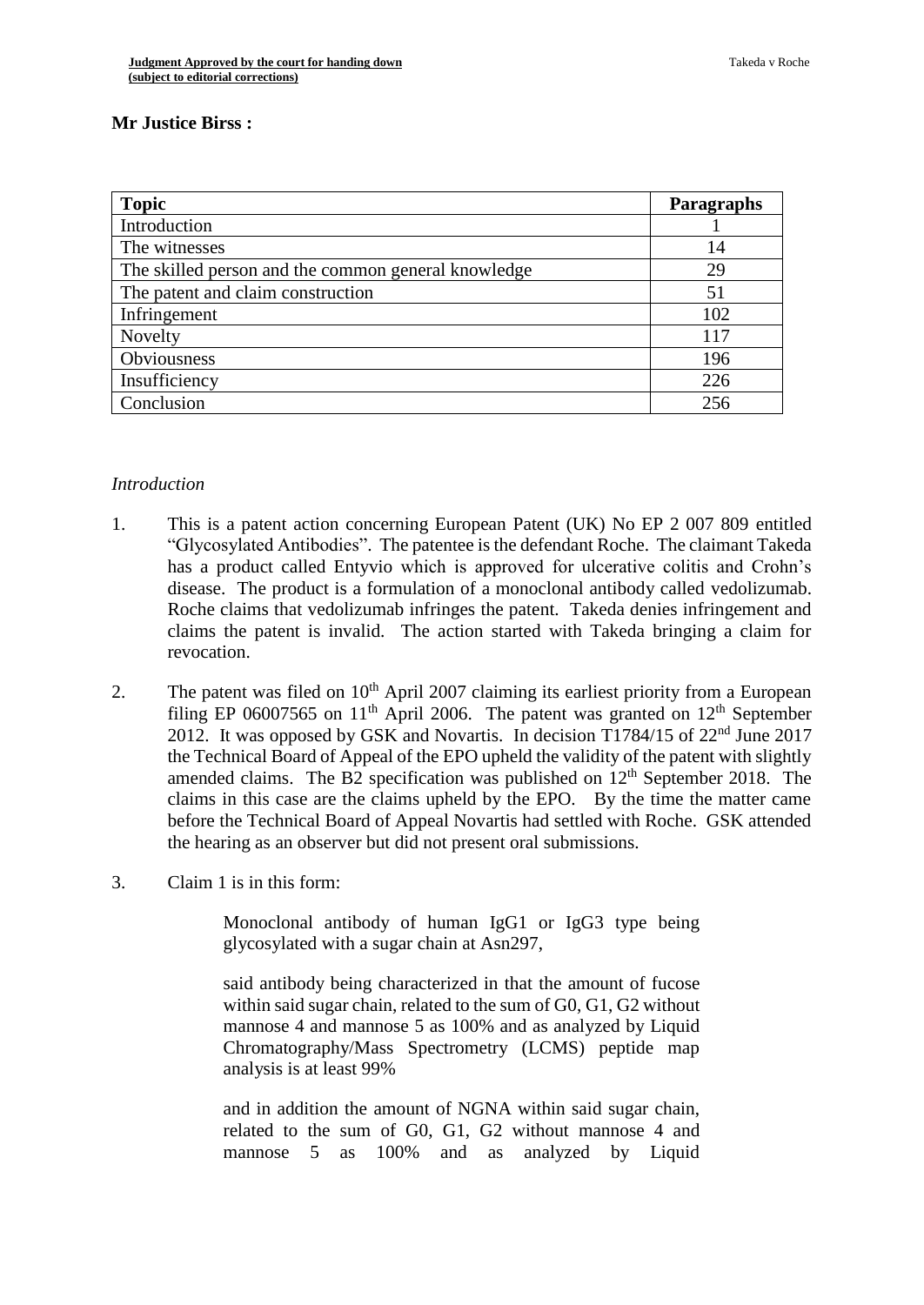Chromatography/Mass Spectrometry (LCMS) peptide map analysis, is 1% or less,

and the amount of N-terminal alpha 1,3 galactose within said sugar chain related to the sum of G0, G1, G2 without mannose 4 and mannose 5 as 100% and as analyzed by Liquid Chromatography/Mass Spectrometry (LCMS) peptide map analysis is 1% or less.

- 4. The clauses in claim 1 have been separated out for clarity. Claim construction will be addressed below but right away one can see that the claimed antibody is characterised by three relative quantities of things within the sugar chain.
- 5. Claims 2 to 9 are:

2. Antibody according to claim 1, characterized in that the amount of NGNA is 0.5% or less.

3. Antibody according to claims 1 or 2, characterized in that the amount of N-terminal alpha 1,3 galactose is 0.5% or less.

4. Antibody according to claims 1 to 3, characterized in that the antibody is a chimeric, humanized or human antibody.

5. CHO cell line DSM ACC 2795.

6. Use of an antibody according to claims 1 to 4 for the manufacture of a medicament.

7. Pharmaceutical composition comprising an antibody according to claims 1 to 4.

8. Use of a CHO cell according to claim 5 for the recombinant production of a monoclonal antibody according to claims 1 to 4.

9. Method for the recombinant production of a monoclonal antibody according to claims 1 to 4 in a CHO cell according to claim 5.

- 6. An amendment to claim 1 was proposed but that was dropped shortly before trial.
- 7. The issue of infringement turns on claim construction and questions of fact about the properties of vedolizumab. If vedolizumab is within claim 1, no other infringement issue arises. If it infringes claim 1, vedolizumab would also infringe claims 2, 3, 4, 6 and 7. These are the only relevant claims. The other claims (5, 8 and 9) are all limited to a particular deposited cell line DSM ACC 2795 which Takeda does not use.
- 8. In terms of validity, Takeda advances a large number of attacks. Many of them interrelate to some extent in that they arise from what Takeda contends is the lack of any technical contribution to the art made by the disclosure in the patent. The grounds on which validity is challenged are: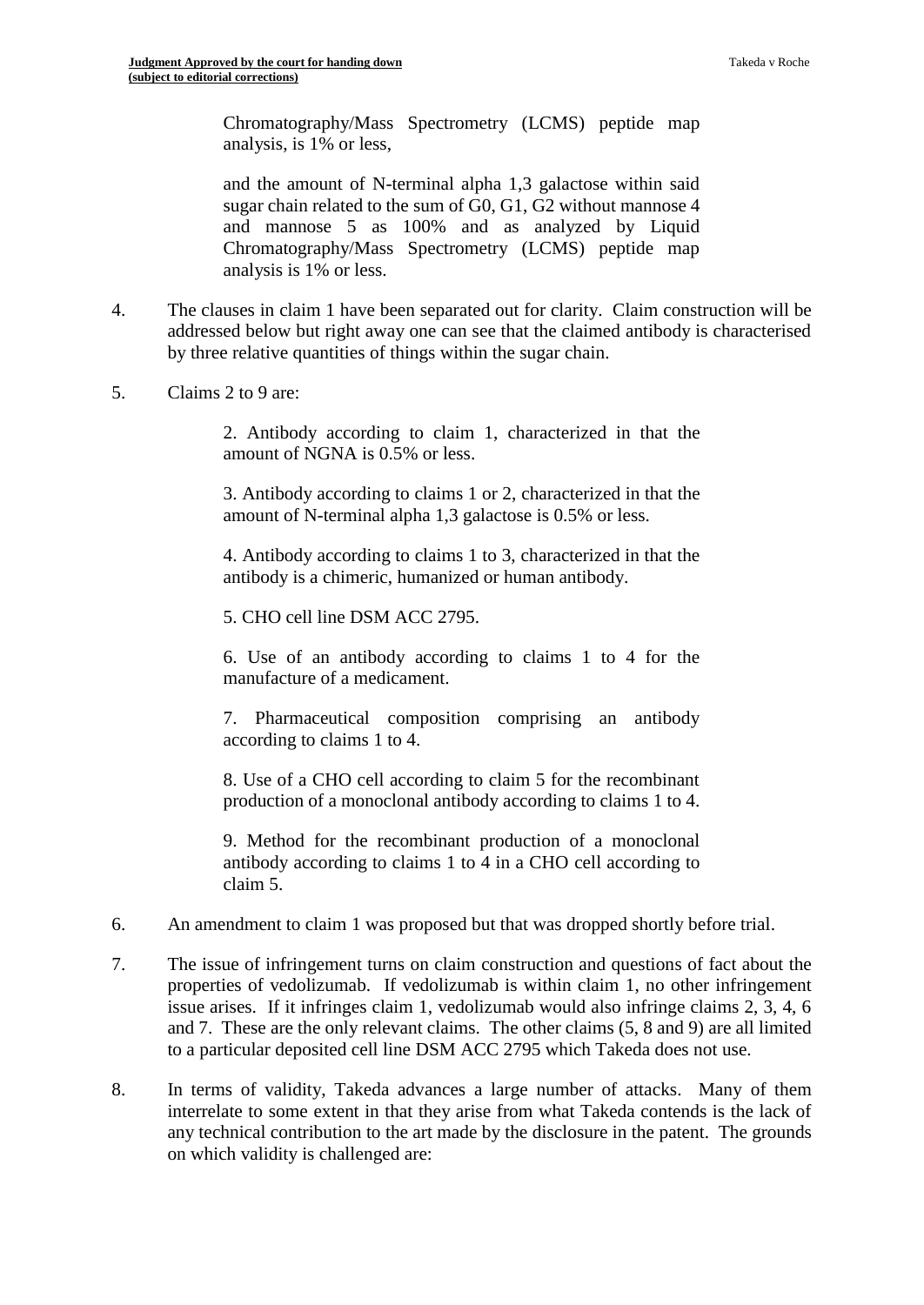- i) Lack of novelty over:
	- a) International Patent Application WO 2005/040221 A1 published 6<sup>th</sup> May 2005 ("Bihoreau");
	- b) The article by Shinkawa et al entitled"*The Absence of Fucose but Not the Presence of Galactosidase or Bisecting N-Acetylglucosamine of Human lgGl Complex-type Oligosaccharides Shows the Critical Role of Enhancing Antibody-dependent Cellular Cytotoxicity*" (2003) in the Journal of Biological Chemistry, Vol.278, No.5, Issue of January 31, pp 3466-3473, 2003;
	- c) The article by Ferrara et al entitled "*The Carbohydrate at FcrR ll/a Asn-162 An Element Required for High Affinity Binding to Non-Fucosylated igG Glycoforms*" published in The Journal of Biological Chemistry Vol.281, No.8 pp.5032-5036
	- d) A prior use by the company Novartis of chimeric monoclonal antibody known as basiliximab (trade name Simulect). This was advanced in the EPO opposition and supported by declarations given the numbers D57, D58 and D<sub>59</sub>.
- ii) Lack of inventive step:
	- a) On the basis of lack of technical contribution;
	- b) Bihoreau;
	- c) Simulect;
- iii) Insufficiency:
	- a) Ambiguity in that the skilled person cannot identify what calculation is required by the claims;
	- b) Ambiguity in that the skilled person cannot know whether they are carrying out the right test to find out if they are within the claims;
	- c) A breadth of claim argument linked to lack of technical contribution;
	- d) A classic insufficiency argument linked to deposited cell line DSM ACC 2795.
- 9. When the case was opened Takeda also relied on a paper by Jun et al. published in Applied Microbiology & Biotechnology (2005), vol. 69, pp.162-169 but that was dropped during the trial.
- 10. Further insufficiency grounds were pleaded however the points made are addressed within the ones set out above. The point on the deposited cell line DSM ACC 2795 was, Takeda argued, that when reconstituted the deposited cells do not produce antibodies within the claims. That point is not a free standing basis for a finding of invalidity of any of the relevant claims but it is relevant as a squeeze.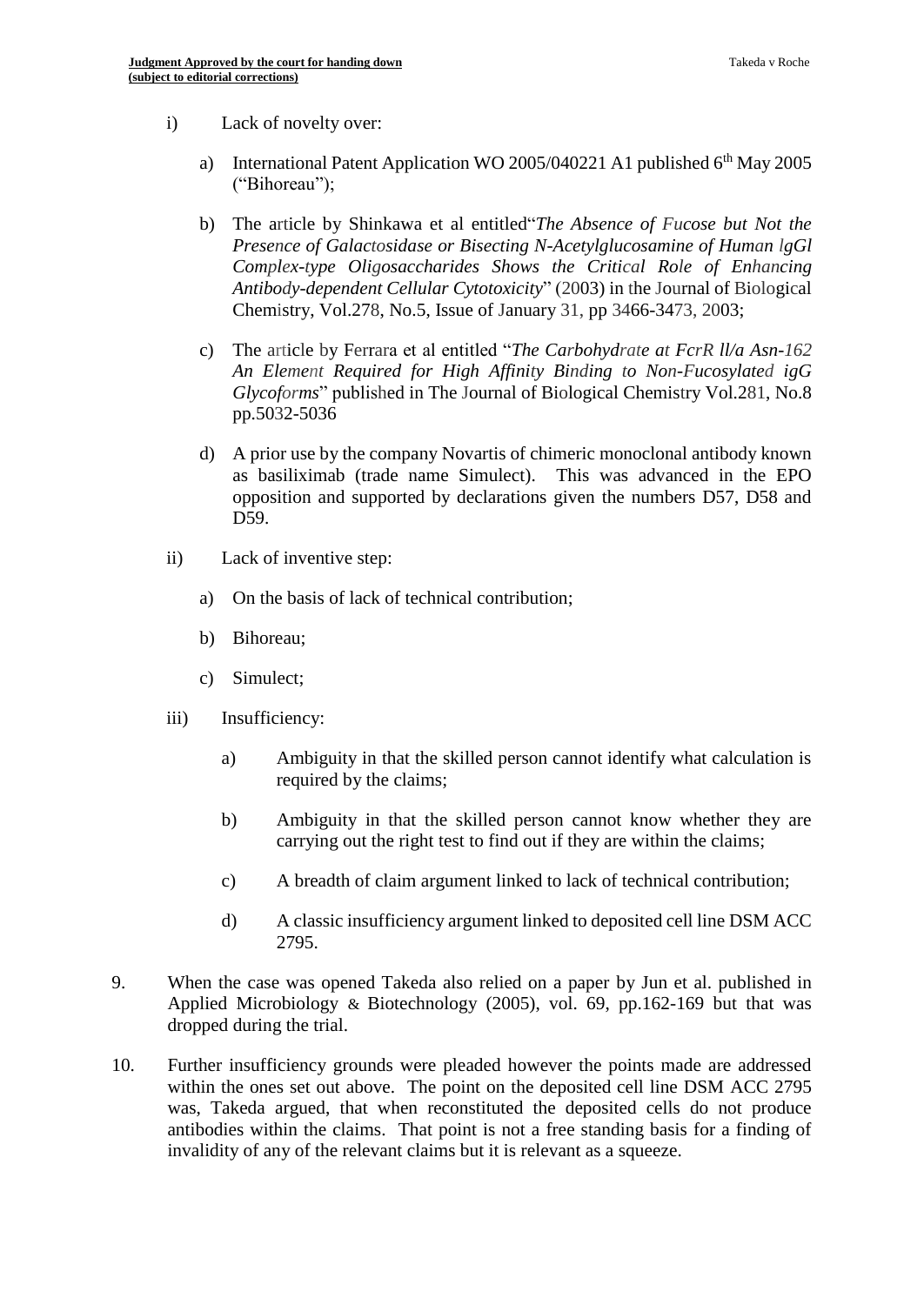11. In terms of the relevant claims, claim 4 is not said to be independently valid. Also claims 6 and 7 stand or fall together.

#### *Terminology*

- 12. The critical feature of claim 1 is the requirement for at least 99% fucose. In evidence there were at least five different ways of calculating that quantity. It is sometimes important to appreciate which method is being used when referring to a given number. One may not know of course. Although it will make things a bit cumbersome at times, when necessary the figures will be used with a label. The detailed explanations for the labels will come in context. The labels are:
	- i) "99%-Roche" means 99% calculated using the method advanced by Roche as its primary case on construction of claim 1.
	- ii) "99%-Takeda" that means 99% calculated using the method advanced by Takeda as its primary case on construction of claim 1.
	- iii) "99%-TRM" means 99% calculated using the method advanced by Roche as a modified version of the Takeda method. It is Roche's fall back alternative case for the construction of claim 1.
	- iv) "99%-Shields" means 99% calculated by the method used in a seminal common general knowledge paper called Shields.
- 13. A further method ("99%-Morris") was advanced by the professor in his oral evidence.

#### *The witnesses*

- 14. Takeda called four fact witnesses: Caterina Farnleitner, Prof. Friedrich Altmann, Pamela Brauer and Anne Kowal.
- 15. Ms Farnleitner is the Business Development Manager at InVivo BioTech Services GmbH. InVivo was engaged by Takeda to source a publicly available sample of deposited "clone 5" for the purposes making a recombinant antibody in accordance with the patent. Ms Farnleitner explains where the clones were sourced, how the cells were stored upon receipt, how they were revitalised and that they were cultured and the expressed recombinant antibody was purified, as described in Part A of Takeda's Notice of experiments. Ms Farnleitner's evidence was not cross-examined.
- 16. Prof. Altmann is a Professor of Natural Resources and Life Sciences at BOKU university in Vienna. He was engaged by Takeda to perform an LCMS peptide map analysis on the "clone 5" samples sent to him by InVivo in May 2018. His evidence is to confirm that peptide map analysis was performed under his supervision as described in Part B of Takeda's Notice of experiments. Prof. Altmann was not cross-examined.
- 17. Ms Brauer is a Scientist at Millennium Pharmaceuticals. Millennium developed Entyvio and were acquired by Takeda. From around 2004 Ms Brauer was part of the team responsible for supporting the development of vedolizumab into a commercial product. Ms Brauer is the scientist who conducted the experiments to develop and screen for the CHO cell line that became the cell line that was ultimately used in the commercial production of vedolizumab. Ms Brauer explains that she did not screen for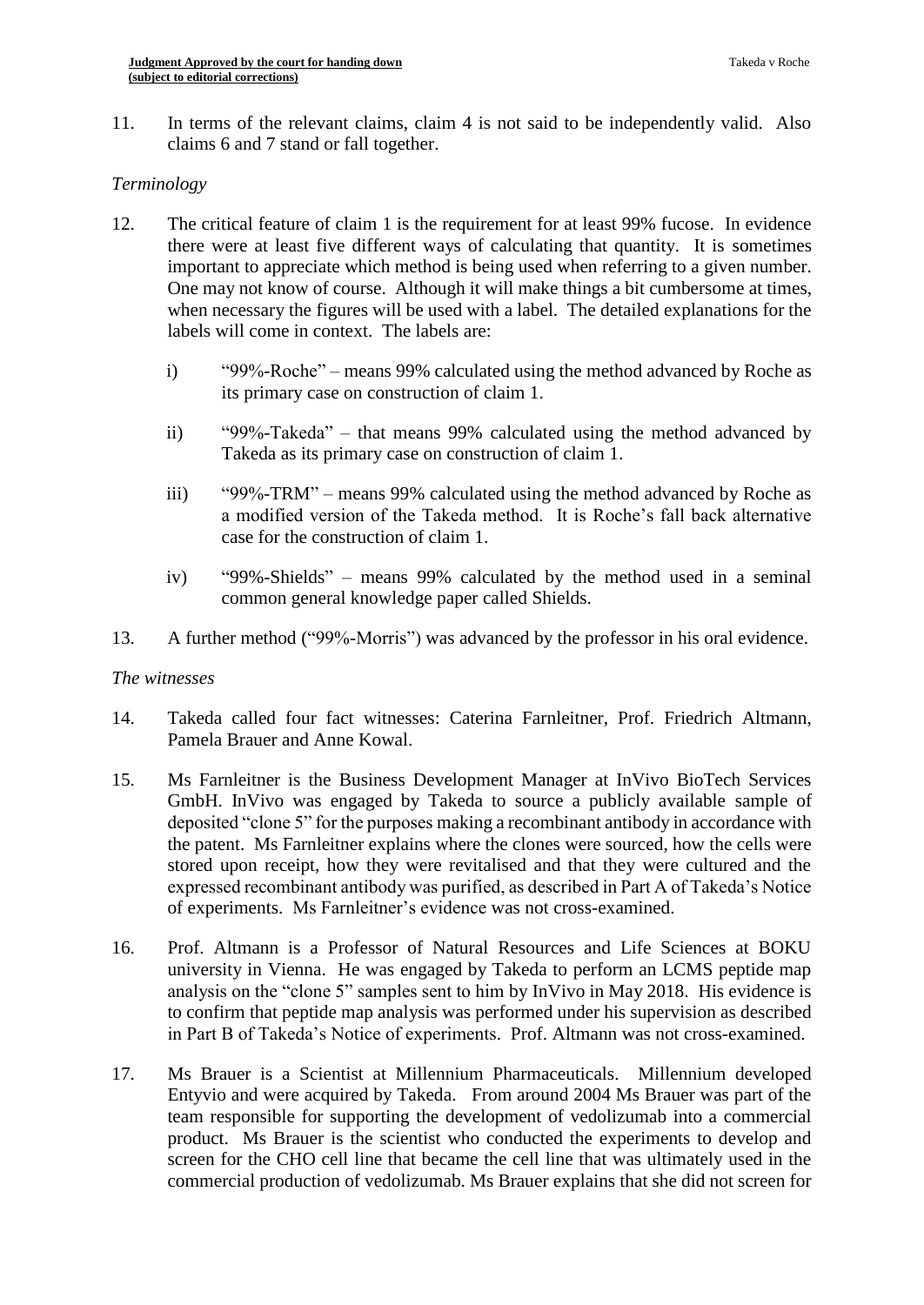the level of fucosylation of the antibodies, and (in her second statement) explains how MTX was used in the process. Ms Brauer was not cross-examined.

- 18. Dr Kowal is a Senior Director, Analytical Development at Millennium. Dr Kowal was involved with the vedolizumab development project since she joined Millennium in 2004. She attests to the accuracy of Takeda's Product and Process Description. Her evidence concerns the glycosylation and ADCC activity of vedolizumab through various stages of its development and goes to reply to the experiments performed by Roche. She explains that the clone chosen for the Master Cell Bank was not screened for the level of fucosylation of the antibody.
- 19. Roche called a single fact witness Dr Bastian Zimmermann. His statement was produced under a CEA notice. Dr Zimmermann performed the Surface Plasmin Resonance (SPR) experiments reported in Roche's amended notice of experiments and attests to the methods used and the results obtained.
- 20. Takeda called three expert witnesses: Professor Carolyn Bertozzi, Professor Falk Nimmerjahn and Professor Max Crispin. Takeda also served evidence from Professor Michael Butler of the University of Manitoba but decided not to call him as a witness. This decision was communicated to Roche and the court in the evening of the second day of trial, while Prof Bertozzi was being cross-examined. The timetable of the trial had to be reorganised accordingly.
- 21. Prof. Bertozzi has been Professor of Chemistry at Stanford University since 2015 and is also Professor of Radiology and Chemical & Systems Biology at the same institution. She has been an investigator at the Howard Hughes Medical Institute since 2000. Her PhD was in 1993 at Berkeley. Today Prof. Bertozzi is a Fellow of the US National Academy of Sciences and a Foreign Member of the Royal Society. She is on the Board of Directors of Eli Lilly.
- 22. During her PhD Prof. Bertozzi developed a research interest in the role of glycoconjugates in the targeting and binding of cell-surface receptor-specific ligands. Today Prof. Bertozzi is an expert in protein glycosylation and has experience relating to recombinant antibody production and immunology. Prof. Bertozzi gave evidence across the breadth of the case.
- 23. Prof. Nimmerjahn is the Professor and Chair of Genetics in the Department of Biology at the University of Erlangen-Nuremberg. Prof. Nimmerjahn reviewed Roche's surface plasmon resonance experiments but also gave evidence on wider issues about antibody function.
- 24. Professor Crispin is the Professor of Glycobiology at Southampton University. He reviewed the data produced as part of Takeda's notice of experiments on clone 5 and data from the work underlying the patent which was produced by Roche in disclosure.
- 25. Roche called evidence from two experts, Prof. Paul Parren and Prof. Howard Morris.
- 26. Prof. Parren is a Professor of Molecular Immunology at the Leiden Medical Center in the Netherlands. He has over 25 years of experience in the field of immunotherapy and biotechnology. Prof. Parren has worked in both academia and also in industry,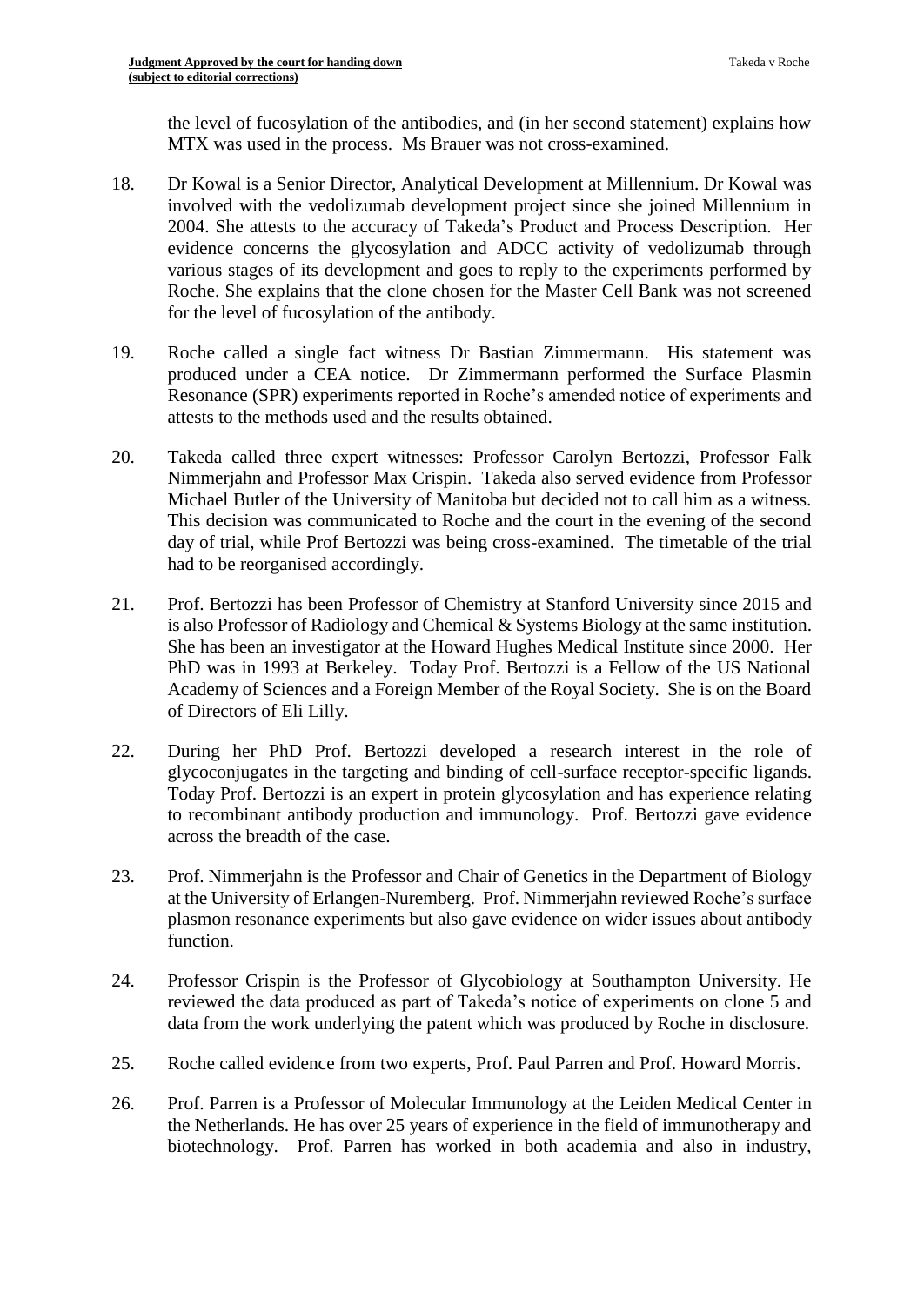particularly at Genmab. His particular expertise and experience is in antibodies, in particular in antibody glycosylation and the development of antibody therapeutics.

- 27. Prof. Morris is the Emeritus Professor of Biological Chemistry and a Senior Research Investigator at Imperial College, London, a Fellow of the Royal Society and a recipient of the Royal Medal. Prof. Morris is a distinguished expert in the field of biomolecular mass-spectrometry, in which field he has worked for over 40 years. Prof. Morris has pioneered the field of Glycoproteomics, a sub-discipline in mass spectrometry.
- 28. Each side made various submissions about the other party's experts designed to justify discounting their evidence to a greater or lesser extent. The main points were a focus on the way they had been instructed, the way the reports were written and the references included (or not), the details of their expertise and the manner in which they answered questions. I did not find any of these lengthy submissions helpful in resolving the matters I have to decide. That does not mean all the evidence was prepared in a perfect manner (some certainly was not) but none of those points assist me. Having read the reports and listened to the cross-examination, in my judgment all the witnesses in this case were highly experienced scientists who were expressing their honestly held views seeking to help the court to understand the issues in order to decide this case. I am grateful to each of them for their evidence. Some of the topics some witnesses covered were further from their core area of interest than some others, however each witness was amply qualified to comment upon all the areas that witness addressed. The fact the recent experience of some experts (such as Prof. Bertozzi) was in managing a team which carried out detailed work did not disqualify them from giving evidence.

# *The skilled person and the common general knowledge*

- 29. In this case the skilled person is a team. The areas of expertise they would cover are antibody glycosylation, including glycoprotein analysis and detection; recombinant antibody production, in particular the use of cellular expression systems for the production of monoclonal antibodies; and immunology, in particular knowledge and expertise relating to antibody structure and antibody effector functions (including ADCC (see below)).
- 30. There was a debate about the level of analytical expertise. The debate was, I think, actually a proxy for an argument about the experts. In my judgment the team would either have sufficient expertise themselves to carry out whatever glycoprotein analysis was required or they would have access to that expertise either directly or by approaching a third party.
- 31. The relevant common general knowledge in this case is very extensive. It includes the following topics:
	- i) The use of monoclonal antibodies as therapeutic agents;
	- ii) How to make antibodies for therapy and for research relating to therapy;
	- iii) The biochemistry of antibodies particularly glycosylation, its nature and importance, the various monosaccharides and oligosaccharide structures encountered; and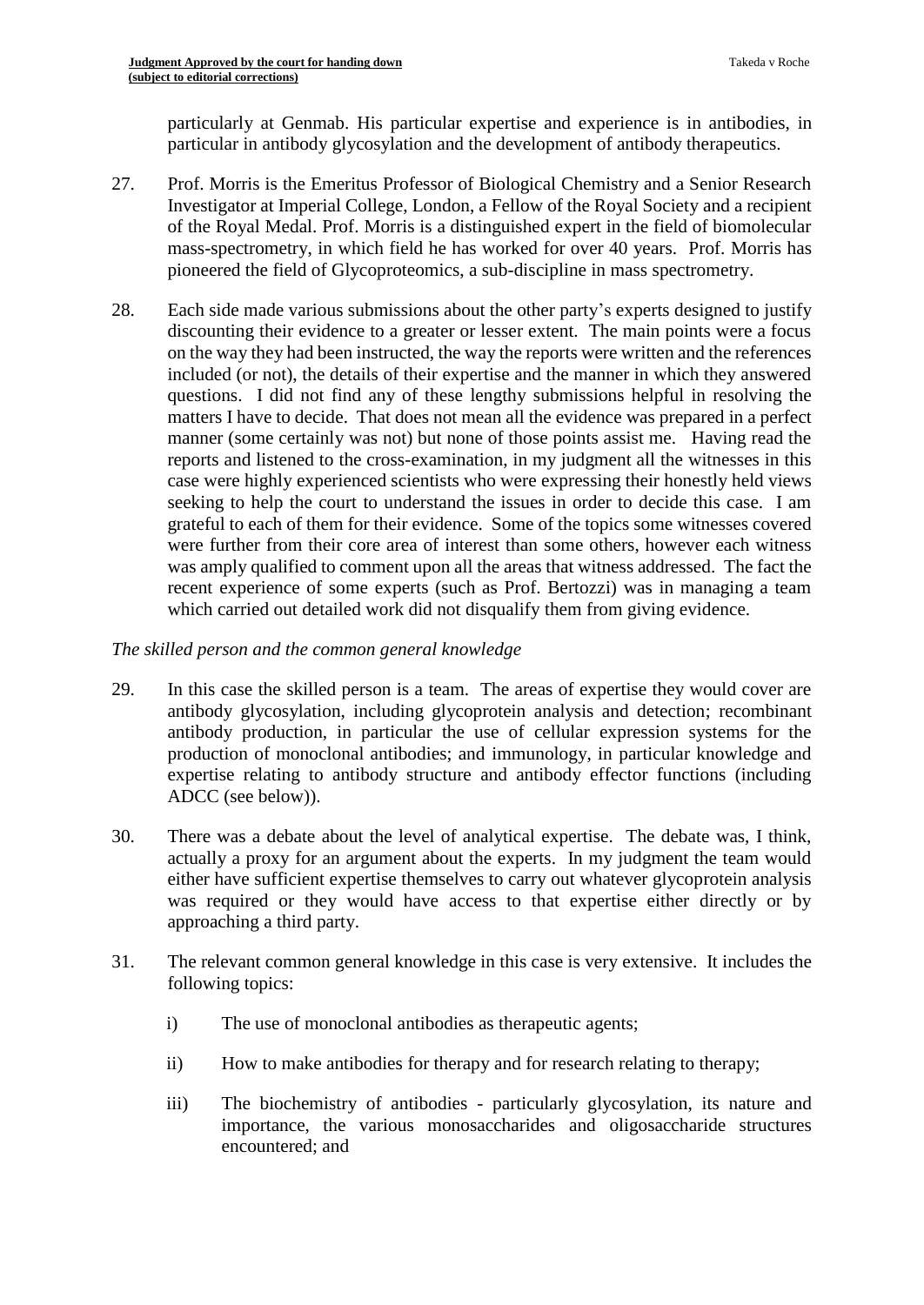- iv) Immunology and in particular antibody effector functions;
- v) Techniques for analysing glycosylation.
- 32. Fucose is one of the monosaccharides found in glycosylation patterns on proteins, including antibodies. Others are GlcNAc, galactose, mannose and sialic acid. The fucose is usually found attached to the GlcNAc which is bound to the asparagine (Asn) in the protein chain (N-linked glycosylation). In antibodies the relevant glycosylation is bound to Asn-297, that is the Asn at position 297 in the chain. The oligosaccharide structure may branch to form a biantennary structure. These structures contain a number of different monosaccharides including GlcNAc, mannose, galactose and (perhaps) fucose. One kind of structure is called a complex biantennary structure. It is one of the main types in this case. A different structure consists essentially of mannose alone. These are called higher mannoses. Higher mannoses themselves are thought to contribute to ADCC. There are also structures called hybrids which contain one arm like a complex biantennary and the other arm like a higher mannose type.
- 33. A particular aspect of common general knowledge which bears a focus is antibody dependent cellular cytotoxicity (ADCC) and what was known about its relationship with fucosylation. ADCC is an effector function which is triggered when an antibody binds to its target cell. The target binding is by the variable region of the antibody which makes it specific to that target. At the other end of the antibody is the constant region, which is the same for all antibodies. When the antibody binds the target, the constant region can then interact with other cells in the immune system such as NK (natural killer) cells. Those NK cells go on to attack the target cell to which the antibody is bound. So if an antibody recognises a pathogen cell, the NK cells will be triggered to attack it. The target cell is lysed (split open). This simplistic description is sufficient for present purposes. NK cells are not the only cells which can do this. ADCC will not be triggered by one antibody binding to the target, it may need many antibodies to bind and the triggering process will be statistical in nature. The trigger involves an interaction between the constant region and a receptor on the relevant cell (such as the NK cell). One relevant receptor is the FcγRIIIa receptor. There are others.
- 34. A paper by Shields et al was common general knowledge. It was published in 2002 in the Journal of Biological Chemistry with the title "*Lack of Fucose on Human IgG1 N-Linked Oligosaccharide Improves Binding to Human Fc\_RIII and Antibody-dependent Cellular Toxicity.*" The authors were from Genentech (now part of Roche). The paper explored the relationship between the level of fucosylation of the antibody and ADCC. The properties of a number of antibodies with different levels of fucosylation are reported. They include antibodies with 98% fucosylation (that is 98%-Shields) as well as levels as low as 4% (see Table 1). The Shields % is simply the proportion of all the glycans which are fucosylated glycans. The paper showed that there was an inverse correlation between ADCC and fucosylation, such that a low level of fucosylation enhances ADCC. This would be useful if, for example, the therapeutic antibody is used to treat cancer. That is because it might mean that the antibody with a low level of fucosylation will have a greater propensity to kill cancer cells at a given concentration than the same antibody with a higher amount of fucosylation.
- 35. Figure 6 of Shields is: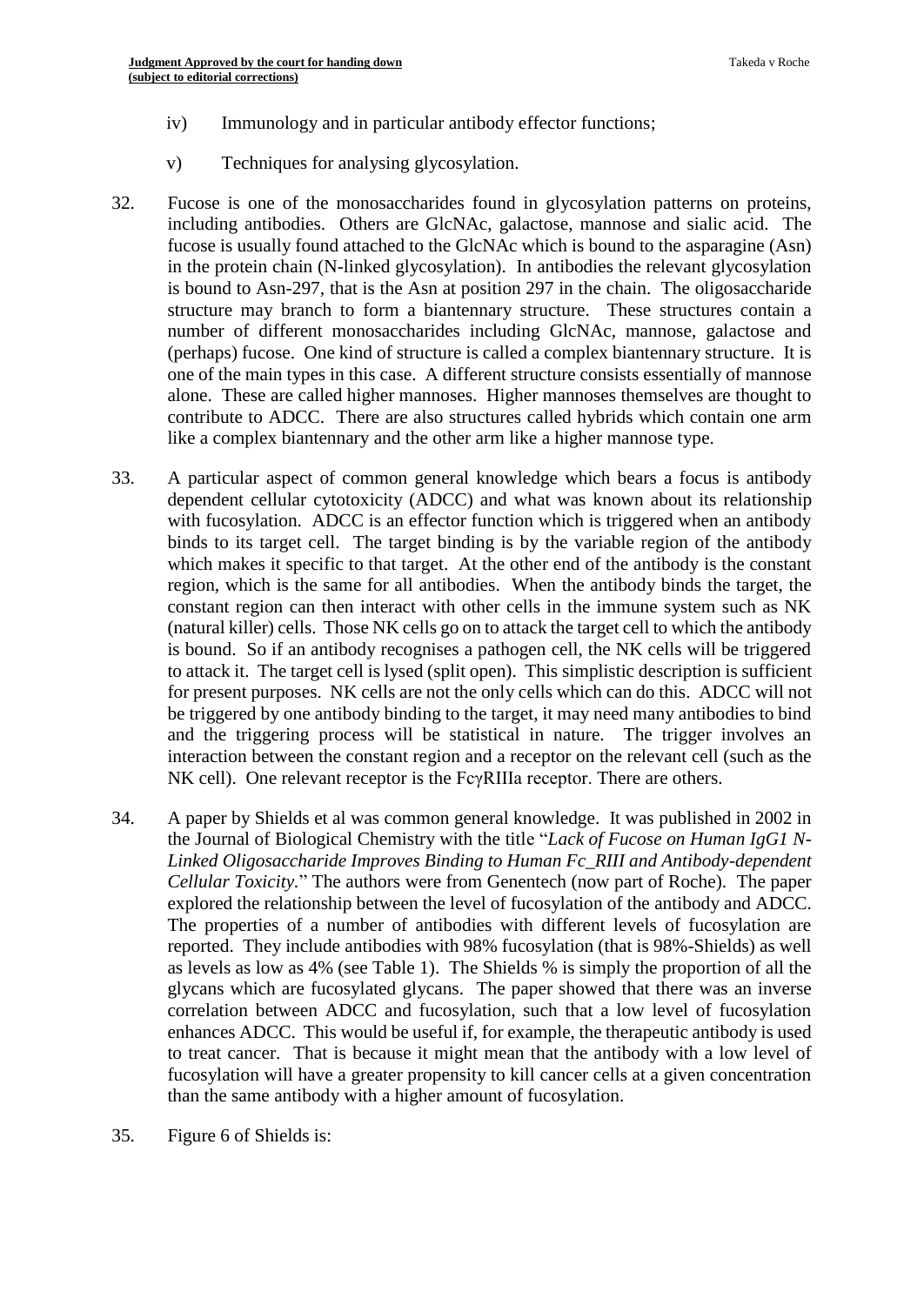

FIG. 6. ADCC assays using anti-HER2 Hu4D5 mAbs, SK-BR-3 cells as target, and PBMCs as effector cells. The effector/target case as earlier, and T*L-News as encewate encycle and mAb* variety. The encewave area of three FcyRIIIA(Val<sup>158</sup>/Phe<sup>158</sup>) donors. B, representative plot for one of three FcyRIIIA(Val<sup>158</sup>/Phe<sup>158</sup>) donors. B, representat Lec13-A: *filled circles*, Hu4D5 CHO-S: *open circles*, spontaneous lysis. Each assay was performed in duplicate with error bars shown.

- 36. Taking either plot A or B, the open circles represent spontaneous lysis, in effect a background level of cell death. The filled circles are the antibodies expressed in CHO-S cells with a high fucosylation (98%-Shields) whereas the open squares are the same antibody but expressed in Lec13 cells, which give a much lower level of fucosylation. The experiment looks at the effect across a range of concentrations and one sees an Sshaped curve with a plateau (more or less) at each end (perhaps cut off for Lec-13). So at the lowest concentration the antibody with low fucosylation still exhibits ADCC (40% or 50%) whereas the ADCC produced by the same antibody with a high level fucosylation is down to background. Or, putting it another way the concentration of antibody to give a 50% ADCC effect is about 0.2 ng/ml for low fucosylation but about 20ng/ml for the high fucosylation. 100 times as much antibody is needed to get the same effect.
- 37. Roche submitted that the utility of a low level of fucosylation was really the limit of what was common general knowledge from Shields. This was put to Prof Bertozzi. She did not agree. I accept this part of her evidence. While it is true that the text of the paper does not focus on this, nevertheless the skilled person understood as a matter of common general knowledge that Shields also demonstrated implicitly that the converse was the case, namely that a high level of fucosylation was associated with a reduction of ADCC.
- 38. Moreover for the skilled person this latter point was something with potential therapeutic relevance too. Prof Bertozzi's evidence was that this was obvious to the skilled person. They knew there were kinds of therapeutic antibodies for which ADCC would be useful, such as anti-cancer therapies, but there were also kinds of antibodies for which ADCC was not only not useful but was actually undesirable because they did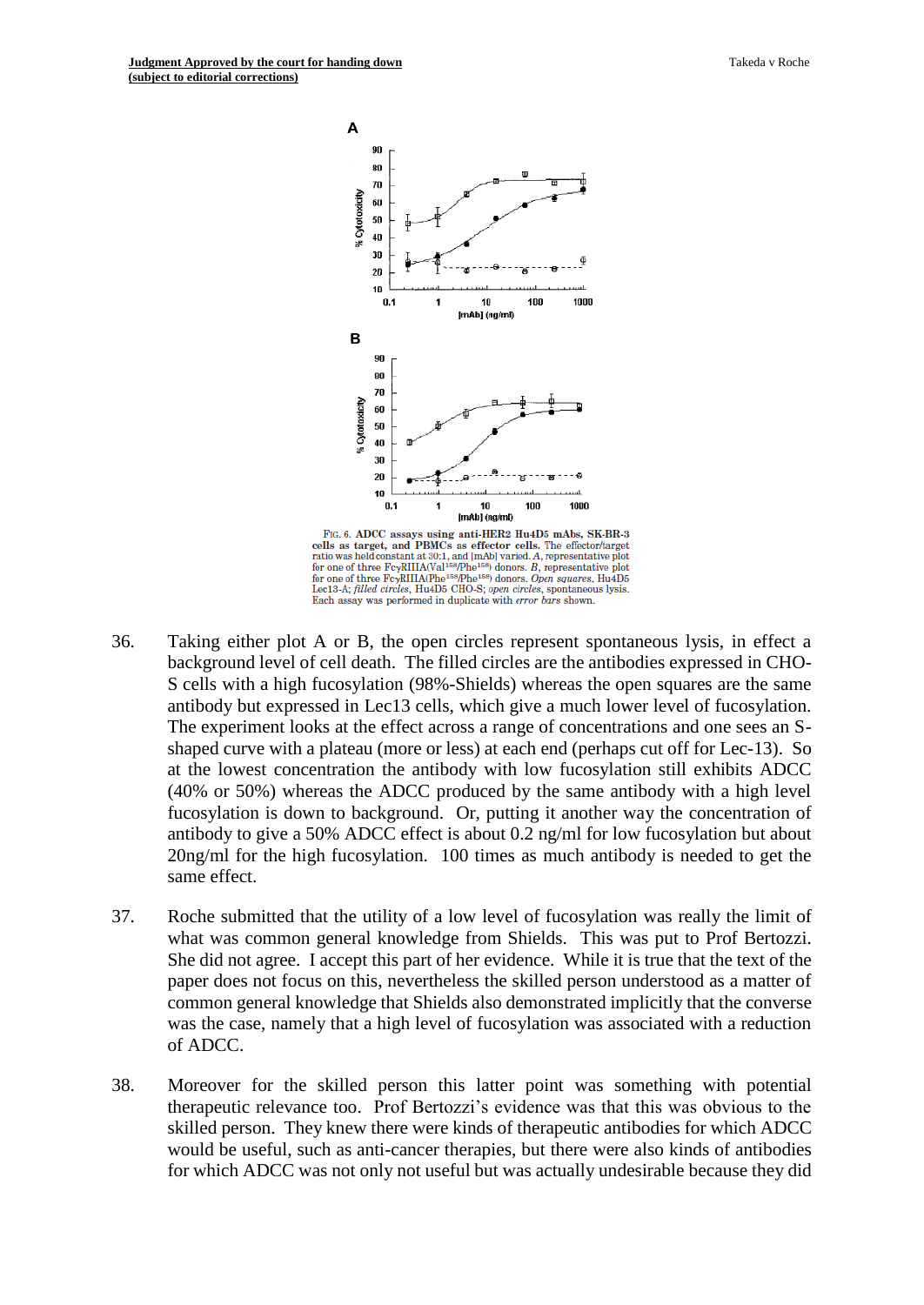not rely on effector functions for their therapeutic efficacy. The skilled person would not want to kill the cells to which these latter kind of antibodies bound if they could avoid it. An example was antibodies targeted at autoimmune diseases. I have considered whether Prof Bertozzi's evidence (by reference to something being "obvious") justifies a finding that this is part of the common general knowledge. In my judgment it does because what she was explaining was the thinking process of the skilled person.

- 39. Roche relied on an answer given by Prof Bertozzi that it was impossible to say based on Shields what would happen if one went from 98% fucosylation to 100% fucosylation. The reason for her answer was that this is an empirical art and she wanted to see a dose response curve across a range of concentrations.
- 40. Another common general knowledge approach to abolishing effector functions such as ADCC was to make mutations to the amino acid sequence in the constant region. There were known mutations called LALA and LAGA. The former means that two amino acids, both L (leucine), at positions 234 and 235 in the constant region are changed to A (alanine), hence L→A, L→A. LAGA is similar ( $L_{235} \rightarrow A$  and  $G_{237} \rightarrow A$ ). G refers to glycine.

# *Making antibodies*

- 41. In this section I address what would happen when a skilled person (really a team) sets about making an antibody. Essentially the same point comes up in different places in this case.
- 42. At the priority date in 2006 skilled person (team) using only their common general knowledge and without knowledge of the patent would have no undue difficulty at all making an antibody to a given target antigen. Starting from an amino acid sequence of an antibody they would be able to make a suitable vector to transfect a suitable cell line, such as CHO cells. The cell line would be grown and clones made and selected. Amplification using methotrexate selection would be used if need be.
- 43. Starting from a given target, i.e. an antigen, they would be able to raise antibodies to that target, select a suitable antibody to that target and carry out the necessary genetic engineering to produce an amino acid sequence for it. If they wanted to target a particular epitope, again they could do that. If they wished to do so they could make antibodies of this kind which were chimeric, humanized or human antibodies. They could make a pharmaceutical composition comprising such antibodies and they could use them for the manufacture of a medicament comprising the antibody. In this brief paragraph is encapsulated an enormous amount of work of a fairly large team of well funded people. However all of it is common general knowledge and none of it involves an undue burden either in the context of sufficiency or novelty. In that sense the simple phrase "a pharmaceutical composition of a human antibody to target X" is an enabling disclosure. None of this is especially controversial.
- 44. Roche contended that as a matter of common general knowledge the skilled person would expect to see fucosylation of 90-95% coming out of CHO cells as a matter of course and would have no expectation of being able to use CHO cells to produce antibodies fucosylated to a higher degree, particularly >99%. They relied in Prof Parren's evidence to that effect. That was his evidence in his report and he supported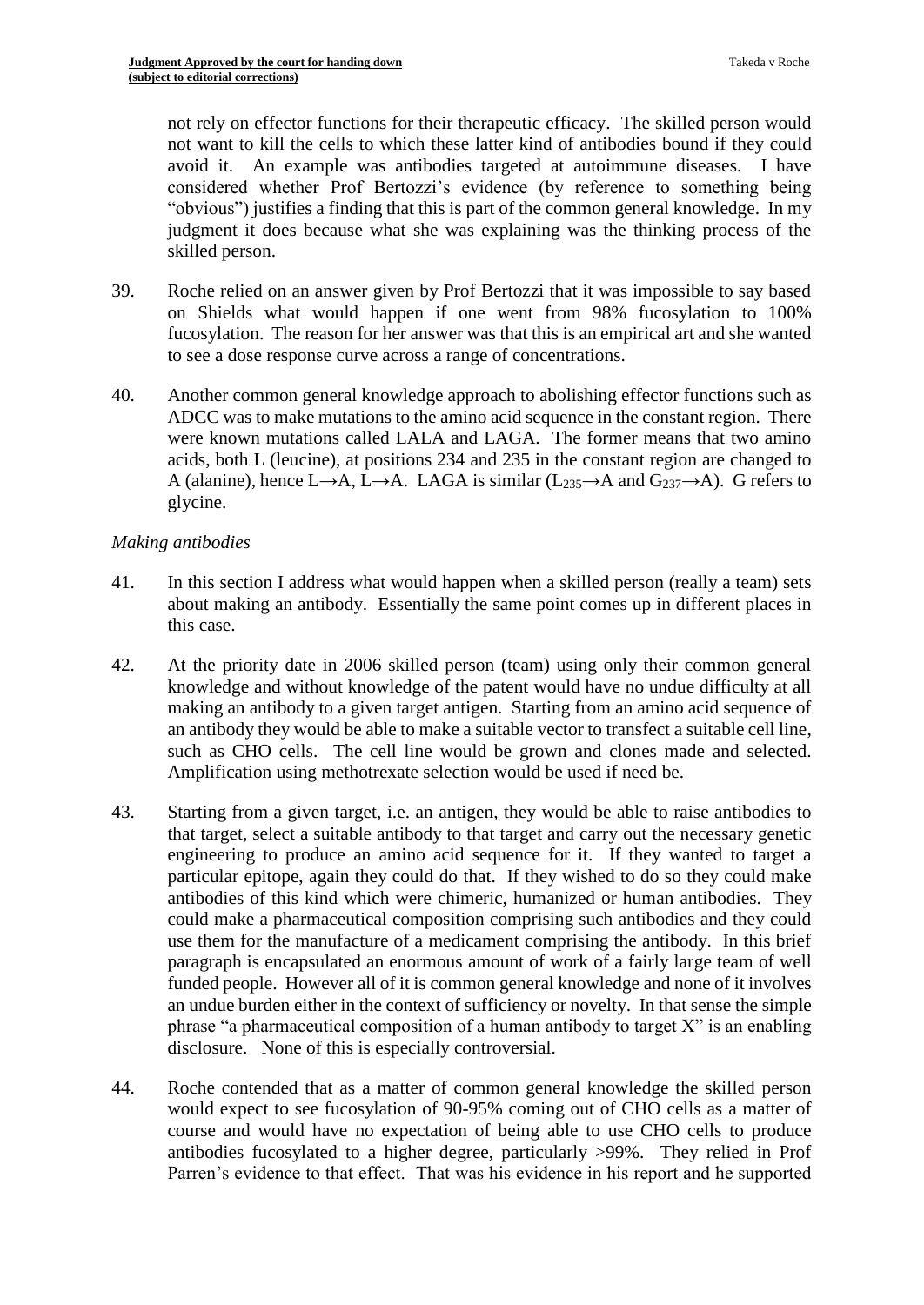it by reference to a review article *van Berkel et al* published in 2009 of which he was also an author. He did not say the paper was common general knowledge but he said it was reflective of the common general knowledge. Roche contended that the crossexamination of Prof Parren on this issue did not directly challenge his view and did not establish that anything put to him was common general knowledge.

- 45. Roche accepted that it was not impossible to produce CHO clones which fully fucosylated. Roche also made clear that it was not saying that such a thing was perceived at the priority date to be impossible. Roche also explained that there was nothing special about methotrexate selection steps. A special way of carrying out methotrexate selection does not give rise to an ability to produce >99% antibodies. The relevance of that concession was that it had seemed, I think in the EPO, that Roche was contending that the fact the example in the patent used a one step methotrexate selection method rather than a stepwise method could be significant. However the evidence is very clear that it was not significant at all. One step methotrexate selection is not a special technique. It is not a reason why the approach disclosed in the patent, which is conventional, might produce >99% fucosylation. Nor do I accept that to achieve this requires other special techniques such as the over-expression of fucosyl-transferase.
- 46. In his report Prof Parren said that the team would have no expectation that they could get antibodies higher than 95%. I do not accept that evidence, whichever way of calculating the 95% it refers to. Shields reports fucosylation levels of 98% and was part of the common general knowledge. Moreover the numerical ranges in fact overlap since an antibody can be both above 99.0% fucosylation by the patent method(s) and below 98.0% by the Shields method. There was no evidence at all that the skilled person's common general knowledge included a perception that the values in Shields were the upper limit of what was possible in CHO cells. There was nothing special about the concept of a product with any level of fucosylation, all the way up to 99%- Shields, 99.5%-Shields or 100%-Shields. The skilled person did not, as a matter of common general knowledge, know of a product with those levels of fucosylation but they had no prior expectation that such a thing was impossible or particularly difficult to make. Whether they would have a reason to make it is another matter.
- 47. As I have said a skilled person who wished to make an antibody with a particular level of fucosylation has no expectation that they would have difficulty doing so. They know what they have to do. The knowledge and the expectation are common general knowledge. Assuming the level of fucosylation was high, the way they will do it is to transfect a CHO cell line such as CHO DG44 and produce a population of clones. The skilled person could readily screen this population. They would produce a large number of clones, the exact number being up to the skilled person. Among the clones will be a Gaussian distribution of different fucosylation levels. That is common general knowledge. The distribution means that the extremes are less common than the mean, but it also means that the more clones you make, the more likely it is that you will include clones at the extremes. Takeda put evidence to Prof Parren that when Roche scientists did this they found 8 subclones producing at >99% out of a population of subclones of about 1,200. He did not quarrel with a description of this as a relatively small number of subclones. In my judgment that is reflective the common general knowledge. It is all just a matter of numbers. If you want a higher level of fucose (or for that matter a lower level) from a given CHO cell line, you know you simply have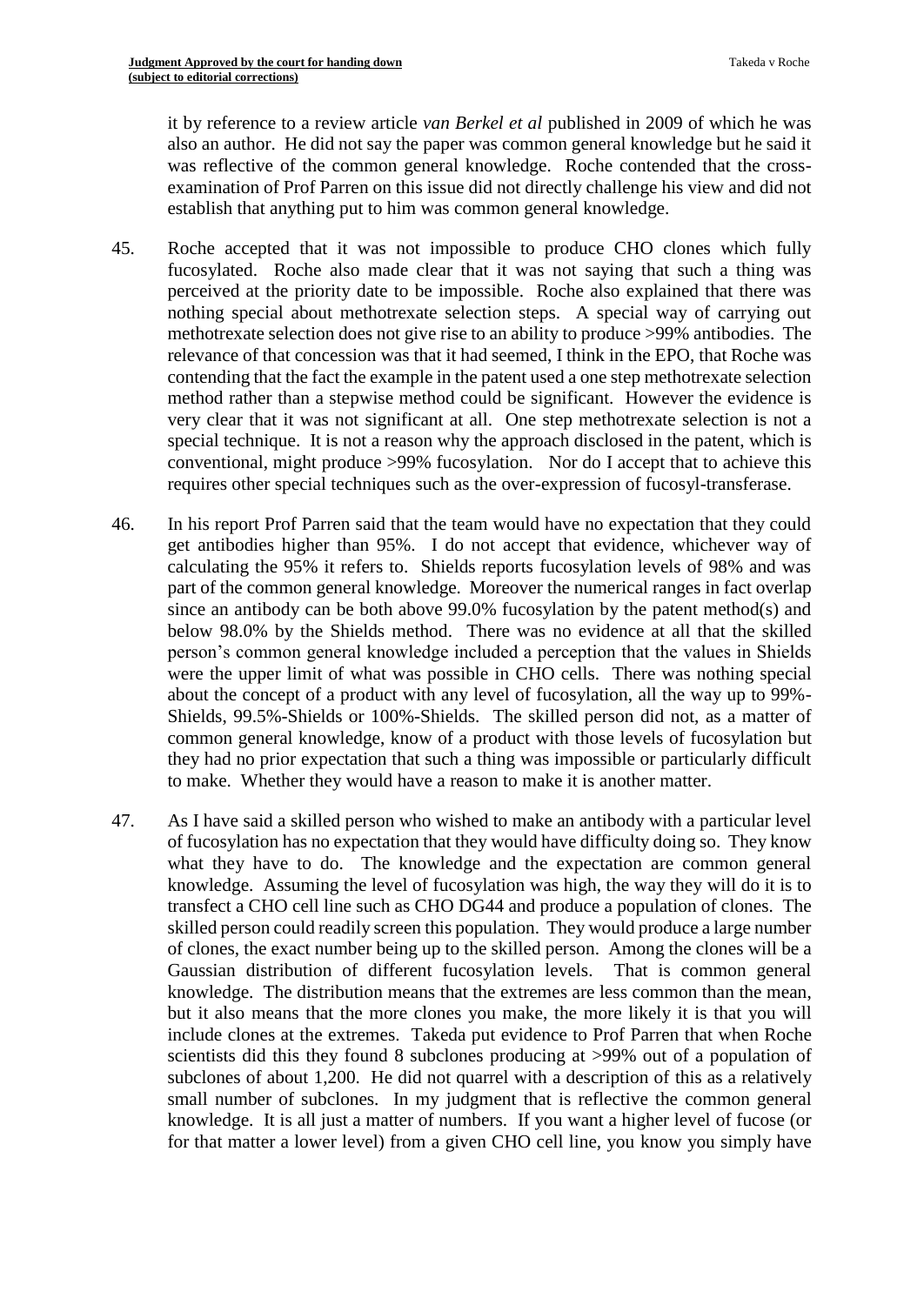to make enough clones to cover the ends of the Gaussian distribution. Moreover the number required is not unusually large from the skilled person's point of view.

- 48. In particular I find that a skilled person, given an instruction or motivation to make an antibody with a fucosylation level as high as 99%-Shields (which will necessarily be at least 99%-TRM) and without any knowledge of the patent, can do so without an undue burden in the manner described above. It is a lot of work but the burden is not undue.
- 49. I do not doubt that Prof Parren was right that the skilled person would "usually expect to see" levels of 90-95%. That does not mean the skilled person thought those figures represented some sort of limit to CHO cell fucosylation. I have seen no evidence from contemporary papers which would back that up and in my judgment they did not think any such thing. Rather Prof Parren's evidence simply reflects that that was what workers did. If they had no reason to select more highly fucosylated clones then they would not do so
- 50. In terms of analytical techniques, a wide range was referred to in evidence but in the end only a few mattered. I will deal with them in context.

# *The patent and claim construction*

- 51. The patent is entitled "Glycosylated Antibodies". Paragraph [0001] states that the patent concerns a particular glycosylation pattern on a recombinant antibody where the antibody is fully fucosylated.
- 52. Paragraphs [0002] to [0006] set out the background. They explain that monoclonal antibodies exhibit various different effector functions: ADCC, phagocytosis, and CDC. There is also reference here to half life/clearance rate but it is common ground that is not an effector function. The patent explains that ADCC and phagocytosis are mediated via cell bound antibodies via the interaction with  $Fc\gamma R$  and that a known method of dealing with this is to modify the constant domains of the antibodies to improve effector functions. Mutations mentioned in paragraph [0004] include the LALA mutation and a mutation at position 297. Paragraph [0006] sets out a list of publications. One of them is Shields. In referring to some of the papers, the patent identifies the amount of fucosylation or afucosylation reported. The highest fucosylation mentioned is 94% (a paper by Mori). The method by which these values are calculated is not stated.
- 53. Everything in [0002] to [0006] is common general knowledge.
- 54. The summary of the invention section starts at paragraph [0007] which sets out claim 1. Reading this paragraph with paragraph [0001], the reader would see that a fully fucosylated antibody is one which has 99% fucosylation as determined by the claimed method. The skilled reader would understand that the low levels of NGNA and Nterminal alpha 1,3 galactose (α-Gal) referred to make sense because those species are immunogenic in humans and thus low levels were desirable for a therapeutic antibody.
- 55. Paragraph [0008] states:

"According to the invention 'amount' means the amount of said sugar within the sugar chain at Asn297, related to the sum of GO,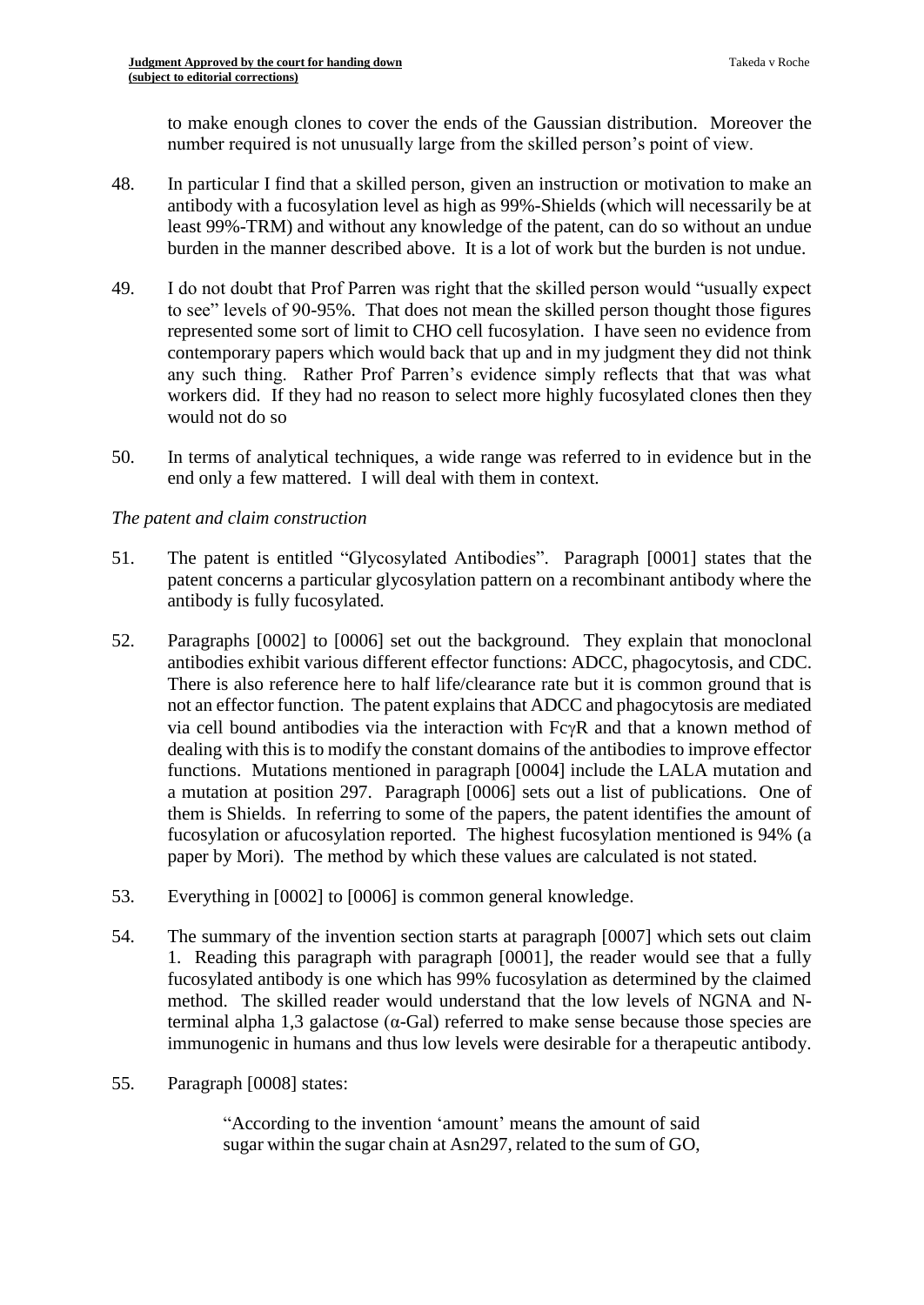G1, G2 (without mannose(4 and 5) as 100% and as calculated in example 3."

- 56. There is a stray bracket in this paragraph. The simplest way of dealing with that is to ignore the open bracket between "G2" and "without". This passage is telling the reader how to calculate the amounts referred to in the claim. Those are of fucose, NGNA and α-Gal and plainly the calculation for each of these species should correspond to one another. What the paragraph really adds to the claim is the clause at the end which refers to example 3.
- 57. Paragraph [0009] states that "according to the invention it is possible" to provide antibodies with a fucosylation of "even" 99.4% or more up to 99.9% or more. These numbers are clearly calculated in the same way as the 99% limit in claim 1.
- 58. Most of paragraphs [0010] to to [0023] are consistory clauses for the dependent claims. Paragraph [0014] refers to the deposited clone and states that this cell lie is capable of producing an antibody according to the invention. Paragraph [0020] refers in general terms to the selection technique of growing DHFR deletion mutants of CHO cells under selective pressure and selecting a clone which produces the desired antibody. This is common general knowledge.
- 59. The detailed description starts at paragraph [0025]. It explains about the carbohydrate structures attached to antibodies as N-linked structures, and that IgG1 and IgG3 antibodies have a conserved site at Asn297 where complex-bi-antennary glycans are attached, whose presence is essential to ADCC. This topic is returned to at [0035] where the glycosylation leading to the core-fucosylated biantennary complex oligosaccharides terminated with up to two galactose residues is described. These are described as being designated as G0, G1 or G2. This terminology deviates from standard usage but it is clear enough.
- 60. Paragraph [0028] is relevant:

"[0028] The term "antibody" encompasses the various forms of antibodies including but not being limited to whole antibodies, antibody fragments, human antibodies, humanized antibodies and genetically engineered antibodies as long as the characteristic properties according to the invention are retained. Therefore an antibody according to the invention contains at least a functionally active (FcR binding) Fc part of lgG1 or lgG3 type comprising glycosylated Asn297."

- 61. This defines the term "antibody" to include "various forms of antibodies" provided that the "characteristic properties according to the invention are retained" and that "an antibody according to the invention contains at least a functionally active (FcR binding) Fc part of IgG1 or IgG3". This latter expression is at the heart of one of the two infringement issues and I will address it below.
- 62. From [0029] until [0060] the description covers antibody technology, glycosylation, production and selection in CHO cells and other matters. Nothing turns on the details in that section, all of which would be familiar and unremarkable to a skilled reader.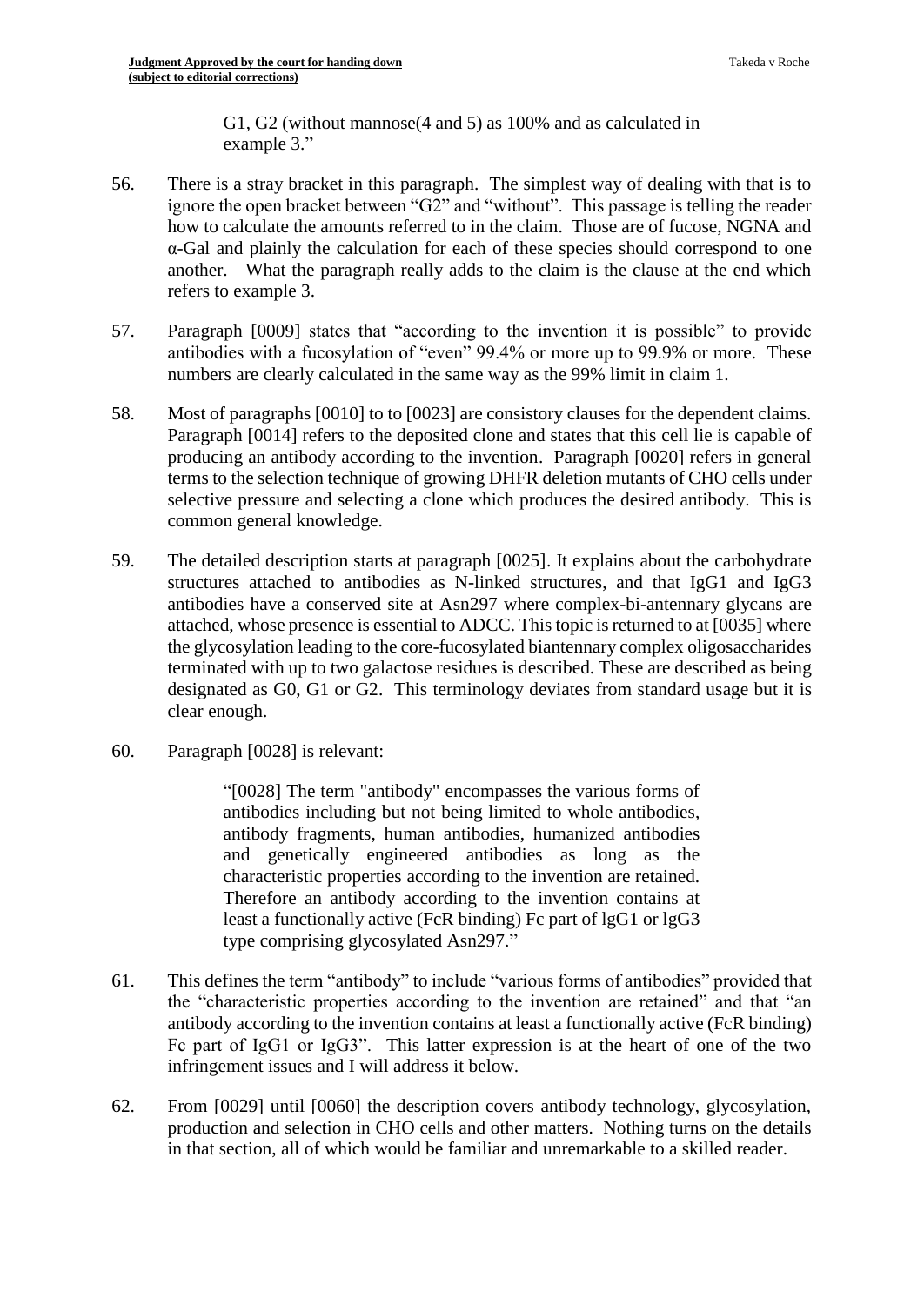- 63. The examples start at paragraph [0062]. First the cell line used is described. They are CHO-DG44 cells. This a conventional cell line. Then at paragraph [0064] the details of the plasmid used to transfect the cells are set out. The particular antibody to be made is identified (at [0064]) as an antibody against IGF-1R (Insulin-like Growth Factor 1R). An earlier published patent application is cited as a reference for it (PCT application published as WO 2005 005635). Examples 1 is transfection and selection while example 2 is cultivation and purification. These are standard techniques. There was a possible point about the fact that there is no stepwise amplification in Example 1 but the evidence was clear that this was unremarkable.
- 64. Paragraph [0067] refers to selecting clones providing defucosylation of 2.0% or lower referring to total molar oligosaccharide amount. Although nothing turns on it, I understand that method of counting to be different from the one in the claim and to be the same as the one in the common general knowledge paper, Shields. Eight clones were chosen and eight antibodies made and analysed.

# *Patent – Example 3*

65. Example 3, from [0069] onwards describes the analysis of the glycostructure of the antibodies. Paragraph [0069] itself describes how the antibodies were analysed. It was "by Liquid Chromatography/Mass Spectrometry (LCMS) Peptide map analysis". Samples were reduced, carboxymethylated, cleaved with trypsin. The mixture of peptides and glycol-peptides was separated using RP-HPLC and "analysed online with electrospray mass spectrometry". The results are in Table 2:

| Relative amount of glycosylation variants |          |        |        |               |             |
|-------------------------------------------|----------|--------|--------|---------------|-------------|
| Clone No.                                 | $G0$ [%] | G1 [%] | G2 [%] | NonFuc $[\%]$ | Man1 $[\%]$ |
|                                           | 38,4     | 51,4   | 10,2   | 0,1           | 0,5         |
| 2                                         | 44,3     | 47,6   | 8,1    | 0,1           | 0,6         |
| 3                                         | 42,8     | 48,7   | 8,5    | 0,2           | 0,8         |
| $\overline{4}$                            | 49,2     | 43,6   | 7,2    | 0,3           | 1,2         |
| 5                                         | 62,7     | 33,0   | 4,3    | 0,6           | 1,0         |
| 6                                         | 60,4     | 35,5   | 4,2    | 0,5           | 1,2         |
|                                           | 40,4     | 49,8   | 9,8    | 0,3           | 0,6         |
| 8                                         | 46,9     | 45,9   | 7,3    | 0,3           | 1,1         |

- 66. It will be seen that the numbers in the three columns G0, G1 and G2 on their own add up to 100% (save for a bit of rounding for clones 6 and 8). Paragraph [0070] of the patent is obviously meant to explain some of the text in the table. It explains that "Man" refers to "High mannose structures bearing four and five mannose residues respectively". It also explains that "G0, G1 and G2" refer to reduced heavy chains with fucosylated biantennary complex type carbohydrate "with 1, 2, or 3 terminal galactose residues". That is an obvious typographic error and the skilled reader would understand the inventors meant to say "with 0, 1 and 2 terminal galactose residues". The term non-Fuc means reduced heavy chains with biantennary complex type carbohydrate without fucose.
- 67. Paragraph [0071] explains that the deposited CHO cell line DSM ACC 2795 is clone 5.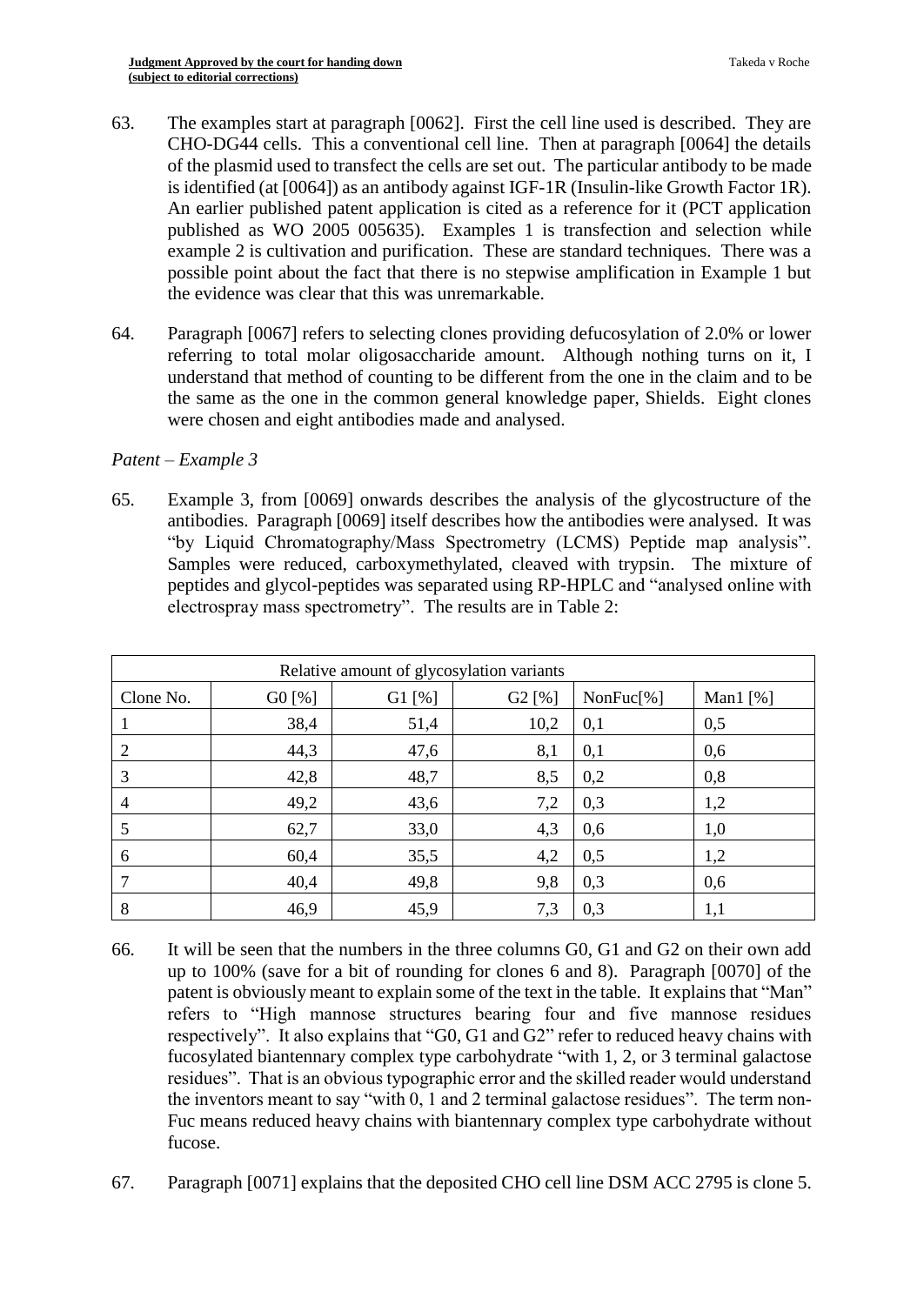- 68. Paragraph [0073] explains that LCMS peptide map analysis was done by integration of the specific ion chromatograms of all charge states for all glycopeptides. In other words the analysis aimed to take into account all the glycopeptides found.
- 69. The patent then sets out two tables, Tables 3a and 3b, which are said to be exemplary calculations related to clones 3 and 5 respectively. Table 3a is:

|                                                                   | Area $z=2$                                          | Area $z=3$       | Area z=4         | Sum              | rel. amount% |
|-------------------------------------------------------------------|-----------------------------------------------------|------------------|------------------|------------------|--------------|
| H <sub>27_G0</sub>                                                | 616                                                 | 198              | $\boldsymbol{0}$ | 814              | 28,7         |
| $H27_G1$                                                          | 734                                                 | 425              | $\overline{0}$   | 1158             | 40,9         |
| H27_G2                                                            | 103                                                 | 135              | $\overline{0}$   | 238              | 8,4          |
| H27_G3                                                            | $\boldsymbol{0}$                                    | $\boldsymbol{0}$ | $\overline{0}$   | $\boldsymbol{0}$ | 0,0          |
| H <sub>27_G4</sub>                                                | $\boldsymbol{0}$                                    | $\boldsymbol{0}$ | $\boldsymbol{0}$ | $\boldsymbol{0}$ | 0,0          |
| H27_G1_1NGNA                                                      | $\boldsymbol{0}$                                    | $\boldsymbol{0}$ | $\boldsymbol{0}$ | $\boldsymbol{0}$ | 0,0          |
| H27_G2_1NGNA                                                      | $\boldsymbol{0}$                                    | $\boldsymbol{0}$ | $\boldsymbol{0}$ | $\boldsymbol{0}$ | 0,0          |
| H27_G2_2NGNA                                                      | $\boldsymbol{0}$                                    | $\boldsymbol{0}$ | $\boldsymbol{0}$ | $\boldsymbol{0}$ | 0,0          |
| H27_G3_1NGNA                                                      | $\boldsymbol{0}$                                    | $\boldsymbol{0}$ | $\boldsymbol{0}$ | $\boldsymbol{0}$ | 0,0          |
| H27_G3_2NGNA                                                      | $\boldsymbol{0}$                                    | $\boldsymbol{0}$ | $\boldsymbol{0}$ | $\boldsymbol{0}$ | 0,0          |
| G0 minus GIcNAcand minus                                          | $\boldsymbol{0}$                                    | 57               | $\overline{0}$   | 57               | 2,0          |
| G0 minus GIcNAc                                                   | 330                                                 | $\boldsymbol{0}$ | $\boldsymbol{0}$ | 330              | 11,7         |
| G1 minus GIcNAc                                                   | 208                                                 | $\boldsymbol{0}$ | $\boldsymbol{0}$ | 208              | 7,4          |
| Man5                                                              | 22                                                  | $\boldsymbol{0}$ | $\boldsymbol{0}$ | 22               | 0,8          |
| G0 minus Fuc                                                      | 5                                                   | $\boldsymbol{0}$ | $\boldsymbol{0}$ | 5                | 0,2          |
| G1 minus Fuc                                                      | $\boldsymbol{0}$                                    | $\boldsymbol{0}$ | $\boldsymbol{0}$ | $\boldsymbol{0}$ | 0,0          |
| Man4                                                              | $\boldsymbol{0}$                                    | $\boldsymbol{0}$ | $\boldsymbol{0}$ | $\boldsymbol{0}$ | 0,0          |
| Total                                                             |                                                     |                  |                  | 2833,15          | 100,00       |
| rel. amount of glycostructures with NGNA<br>0,0                   |                                                     |                  |                  |                  |              |
| rel, amount of glycostructures with Galactoses (G3 and G4)<br>0,0 |                                                     |                  |                  |                  |              |
| rel. amount of high mannose<br>0,8                                |                                                     |                  |                  |                  |              |
|                                                                   | Rel. amount of G0 minus Fuc and G1 minus Fuc<br>0,2 |                  |                  |                  |              |
|                                                                   |                                                     |                  |                  |                  |              |
| Sum G0                                                            |                                                     |                  |                  |                  | 42,4         |
| Sum G1<br>48,2                                                    |                                                     |                  |                  |                  |              |
| Sum G <sub>2</sub><br>8,4                                         |                                                     |                  |                  |                  |              |
| <b>Total Sum</b><br>99,0                                          |                                                     |                  |                  |                  |              |
| Related to 100% G0-1-2                                            |                                                     |                  |                  |                  |              |
| G <sub>0</sub>                                                    |                                                     |                  |                  |                  | 42,8         |
| G <sub>1</sub>                                                    |                                                     |                  |                  |                  | 48,7         |
| G2                                                                |                                                     |                  |                  |                  | 8,5          |
|                                                                   |                                                     |                  |                  |                  |              |
| Sum without Man                                                   |                                                     |                  |                  |                  | 99,2         |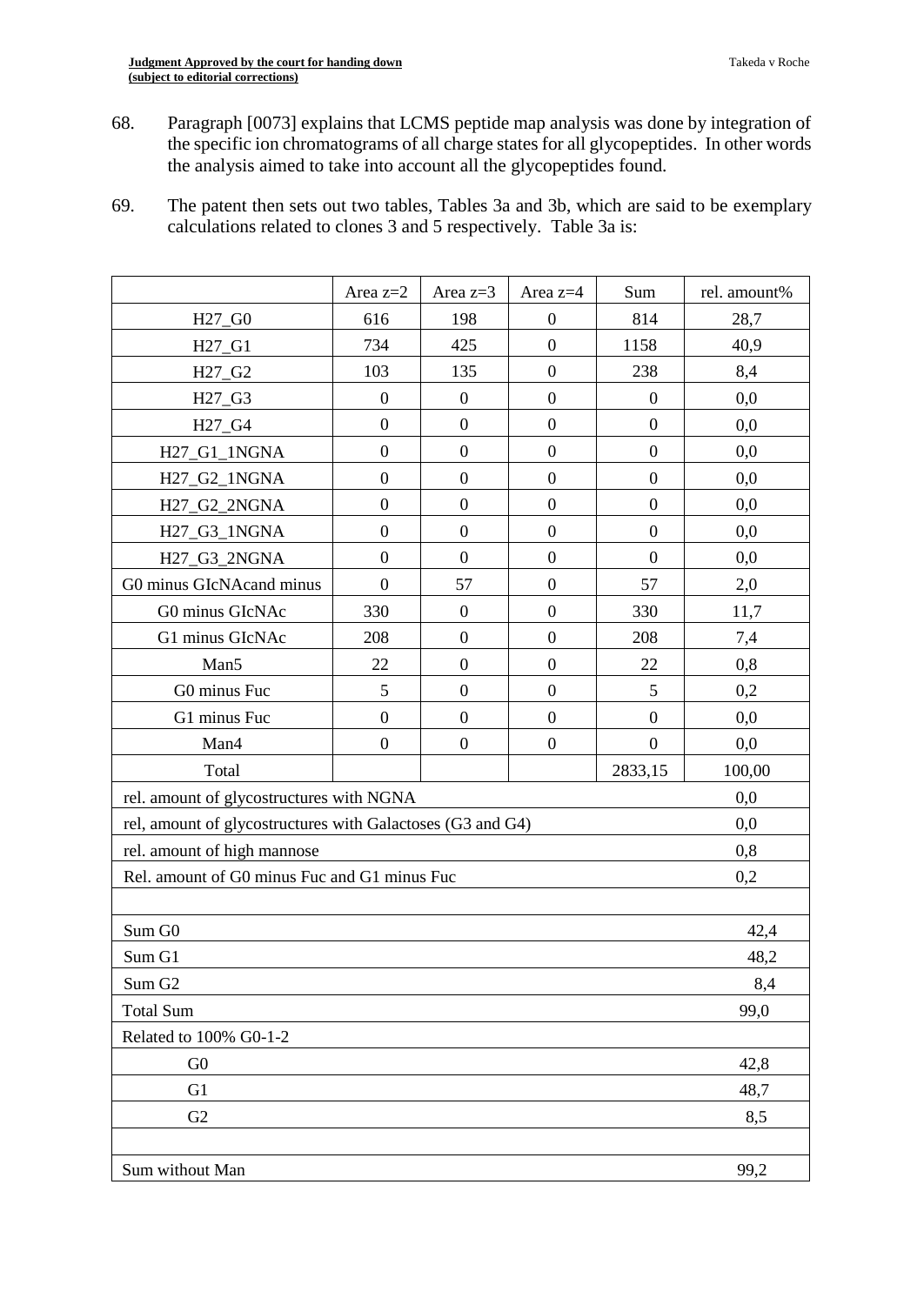| Sum G0/1 minus Fuc          |  |
|-----------------------------|--|
| Relative amount without Fuc |  |

- 70. Then Table 3b deals with clone 5 in a similar way, with the same list of seventeen glycan species. There is no need to set out Table 3b. However given the centrality of the calculation method in this case, it is worth analysing the tables with a little care. Strikingly, nowhere in the tables nor anywhere in the text of the patent, is there a statement of the value for the amount of fucose for any of the 8 clones calculated in the manner required by claim 1.
- 71. In both tables 3a and 3b the areas referred to are peak areas and z refers to the charge state. The skilled reader would interpret this table as showing all the glycan species which were found in the analysis. A figure of 0.0 for some of them would be understood to mean that that glycan was detected but the quantity found was either too low to measure reliably or the amount rounded to 0.0.
- 72. The first thirteen glycan species in the table are fucosylated. Consistent with the skilled person's understanding of what is produced by CHO cells, species with NGNA saccharides were low to undetectable. The last three of the thirteen fucosylated species (G0 minus GlcNAc and minus Man, G0 minus GlcNAc, and G1 minus GlcNAc) are fragments. Some or all of them may be artefacts of the LCMS process.
- 73. The four glycans in the list before the total are not fucosylated. That includes two mannose species (Man 4 and Man 5) and two complex biantennary glycans (G0 minus Fuc and G1 minus Fuc). The total amounts of all the species in this part of the table sum to 100%.
- 74. Turning to Table 3a in particular, the table then states the relative amounts of four groups including "high mannose" (at 0.8) and of the a-fucosylated species G0 minus Fuc and G1 minus Fuc (at 0.2). Those two numbers correspond to the values in Table 2. The table then shows that the totals for the fucosylated species G0, G1 and G2 are added up (including thsets out the fragments) to produce three numbers stated as "Sum G0" etc. Next the "total sum" is given as  $99.0$  – which is the total of the fucosylated glycan species in the original list.
- 75. The three fucosylated glycan sums are then adjusted to add up to 100% and three figures are given (G0 as 42.8 etc.). These three numbers correspond to the numbers for G0, G1 and G2 in table 2 (clone 3). The table ends with three quantities, each of which relate back to the full list of relative quantities of the various species. "Sum without Man" seems to be simply 100% minus the % amount of Man species. The second quantity, "Sum G0/1 minus Fuc", is the sum of G0 minus Fuc and G1 minus Fuc and comes to 0.2 (because  $0.2 + 0.0 = 0.2$ ). Prof Morris then explains in his first report (paragraph 170) that the final value, "Relative amount without Fuc", (which is mentioned in paragraph [0077]) is actually the ratio of the previous two figures but since 99.2 is so high. When expressed to one decimal place the figure is still just 0.2.
- 76. Roche's approach to calculating the amount of fucose in accordance with the claims, as well as the Takeda approach and Roche's modification of the Takeda approach all produce the same answer when applied to Table 3a. The result using the numbers in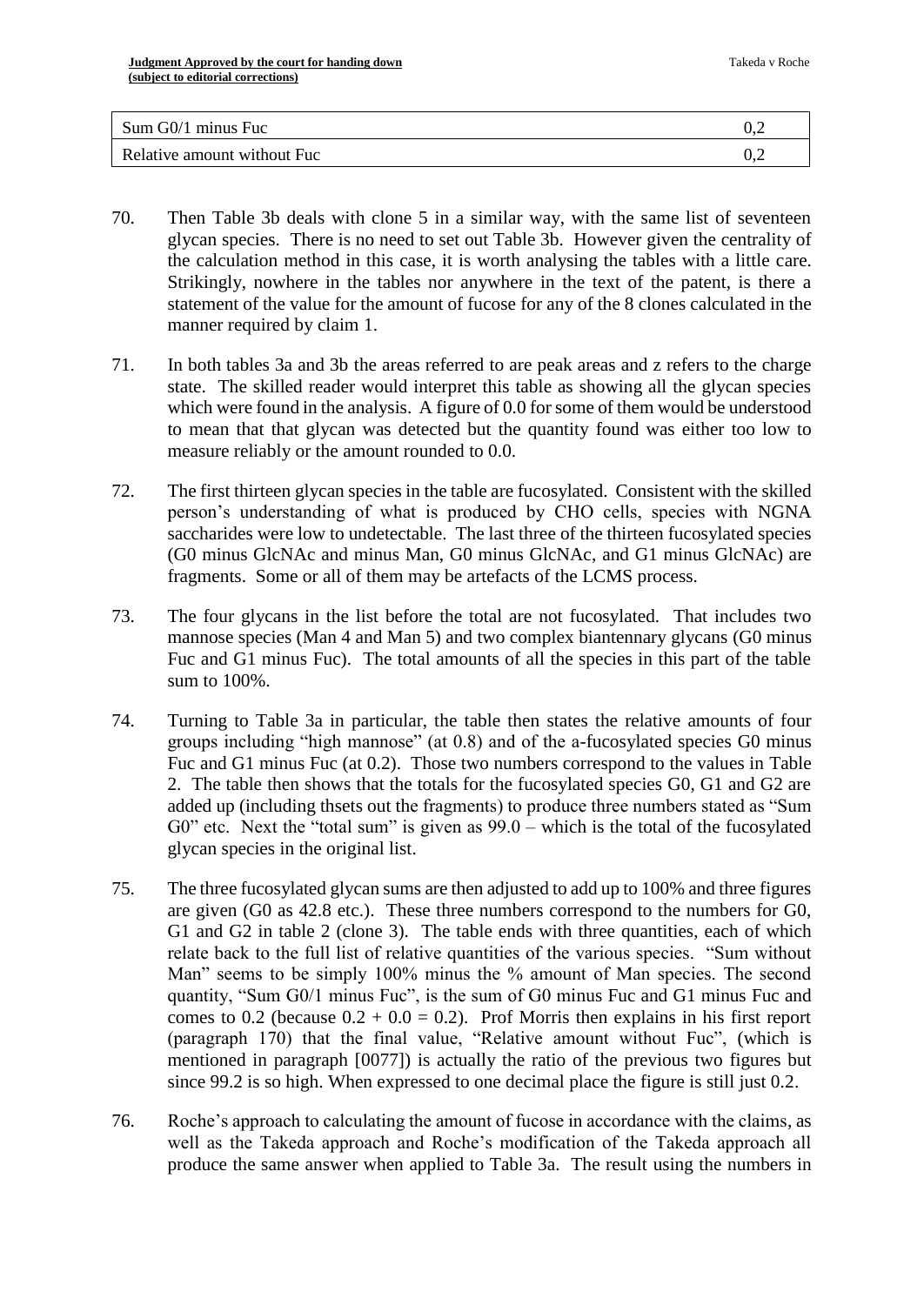the patent is a figure of 99.8% for clone 3 (it is the "total sum" divided by the "sum without Man" expressed as a % (99.0/99.2 rounded to 1 decimal place)). The Shields approach would give 99.0%. For clone 5 based on Table 3b the Roche/Takeda/TRM value for amount of fucose is 99.4% (=98.4/99.0) whereas the Shields figure for clone 5 would be 98.4%. Rounded to no decimal places 98.4% is 98%-Shields.

# *Patent – Example 4*

77. Example 4 is entitled "Determination of antibody mediated effector functions by anti-IGF-1I HuMAbs". Paragraph [0078] explains that studies were done to to determine the capacity of the antibodies to elicit ADCC. Paragraph [0080] explains that suitable cells were cultured and plated and then antibodies added "at a final concentration ranging from 25-0.1 ng/ml". This would be understood to indicate a titration of the dose of antibody by serial dilution down from 25ng/ml to 0.1 ng/ml. It indicates that a number of doses in that range were tested. The effector cells were added and the magnitude of cell lysis expressed as a % of the maximum release of TDA caused by lysis with detergent. Paragraph [0081] then states:

> "As reference standard of an antibody showing "no ADCC" is used an (monoclonal) antibody against KLH (keyhole limpet hemocyanin) or an lgG mixture isolated from about 35.000 donors ("Redimune"). A 75% fucose free antibody against IGF-IR was used as positive control. An antibody according to the invention showed a TDA release which is within 3xSD of the TDA release of the standard antibody (Fig.1)."

78. The skilled reader would understand that the reason no ADCC is in inverted commas is likely to be because, as a matter of common general knowledge there will always be some TDA release / cell lysis in this sort of experiment. That is shown in figure 1 since the error bars for the results for the negative control antibodies KLH and redimune are above zero. Figure 1 is set out below along with the legend for it which appears at paragraph [0024]:



[0024] Figure 1 is a bar chart showing the ADCC activity or lack thereof in antibodies of the invention and in control and comparative antibodies.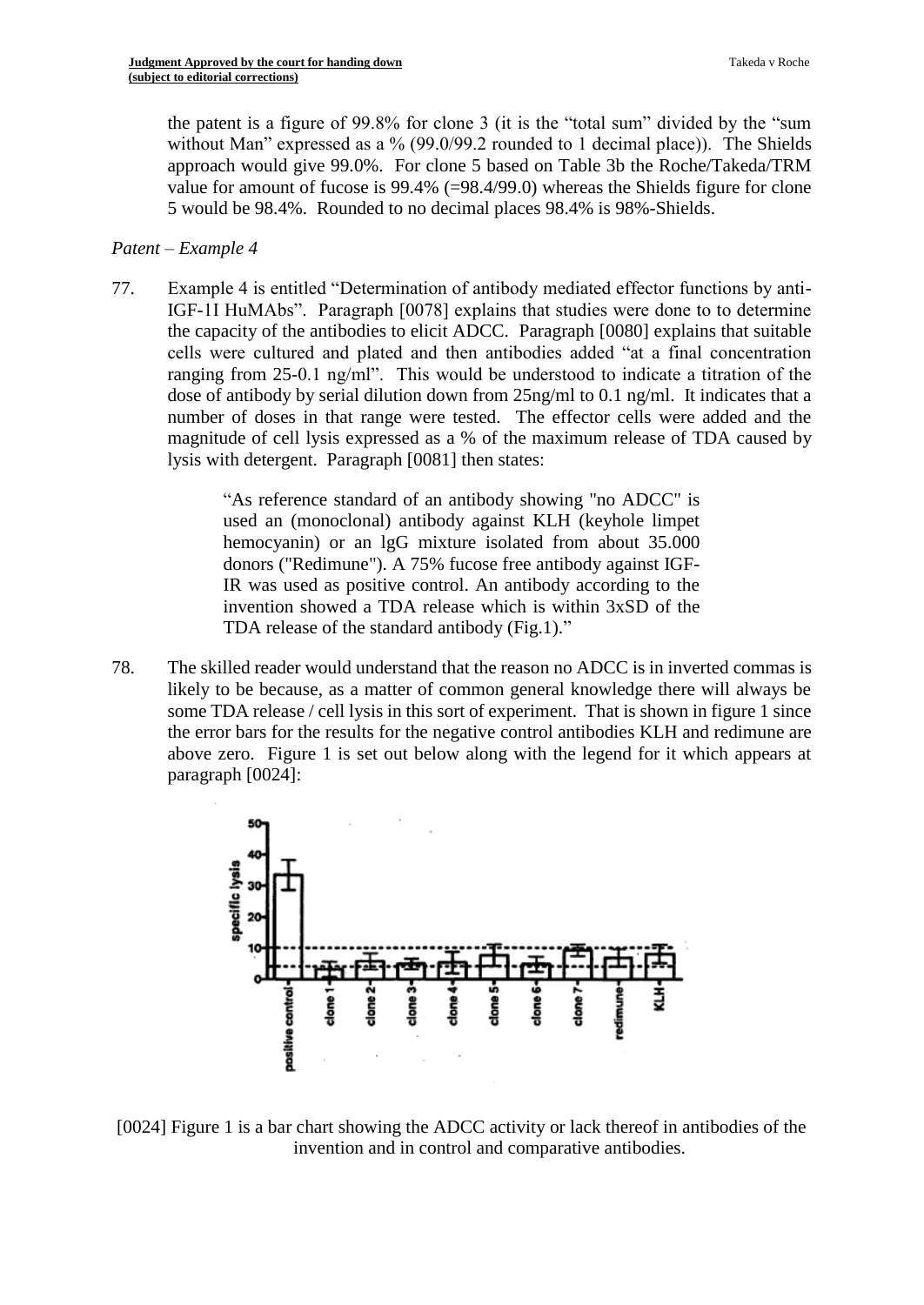79. The horizontal dashed lines are not explained. They may correspond to the error bars for Redimune and/or they may be intended to represent the 3 standard deviations referred to in the passage quoted above from paragraph [0081]. In any case one can see that the seven clones referred to give values with error bars all of which overlap with the negative controls. The reader would assume the y-axis is the % referred to in the text. The positive control antibody, which has 25% fucoslyation (75% fucose free) elicits ADCC at a level in this assay of 28-38%. There is no statement of the antibody concentration at which these results were obtained.

#### *Claim construction*

- 80. Claim 1 calls for a monoclonal antibody of IgG1 or IgG3 type. Although the word antibody is something the skilled reader is very familiar with, the reader would understand that it is used in a special sense defined by paragraph [0028]. That takes one to one of the two arguments about construction (below). The claim also contains a requirement to calculate the relative amounts of fucose, NGNA and  $\alpha$ -Gal, by relating the sum of the fucosylated/NGNA/ $\alpha$ -Gal species to the sum of G0, G1 and G2 (i.e. the complex biantennary glycans) without mannose 4 and mannose 5 as 100%. This latter point takes one to the other disputes on construction (below).
- 81. In each case the amounts are measured by LCMS peptide map analysis and there is a debate about the scope of that term, although some aspects are clear. The common general knowledge includes various ways of determining the oligosaccharide content of a glycoprotein. One method involves digesting the protein chain into short peptides, extracting the peptide to which the glycan chain is attached and then using that to further analyse the sugars themselves. That is peptide map analysis. One could instead cleave the sugars off the protein altogether before analysing them. That is another approach but it is not peptide map analysis.
- 82. LCMS means Liquid Chromatography Mass Spectrometry. This involves using a liquid chromatographic technique to try and separate individual species for analysis and a mass spectrometer to characterise the species found. In the description at paragraph [0069] the patent explains that the work which was done used an "online" LCMS technique. This means the LC column is connected directly to the mass spectrometer and in effect the machine works as a single unit. However the word online is not in the claim. While reserving the right to contend in other courts that the claim covered techniques which are not online, Takeda did not argue that point here. They were content to argue their case on the footing that the focus was on online methods. Three online techniques are in issue: LCMS with Orbitrap, micro LCMS with Q-TOF, and nano LCMS with Q-TOF. Orbitrap and Q-TOF are different ways of measuring the charge/mass ratio of the samples in the mass spectrometer. Orbitrap is an ion trap method in which the ions orbit in a confined space. Q-TOF uses a time of flight technique to make the measurement. Nano and micro refer to the bore of the chromatography instrument. The reason for these three being in issue is simply that they are each mentioned in a paper by Reusch et al which reported on a comparison of methods of analysing antibody glycosylation profiles. The paper was published well after the priority date, in 2015. The authors were either at Roche or at Leiden University. I will come back to that under insufficiency.
- 83. Claim 2 changes the relative amount of NGNA required to be 0.5% or less and claim 3 changes the relative amount of  $\alpha$ -Gal to be 0.5% or less.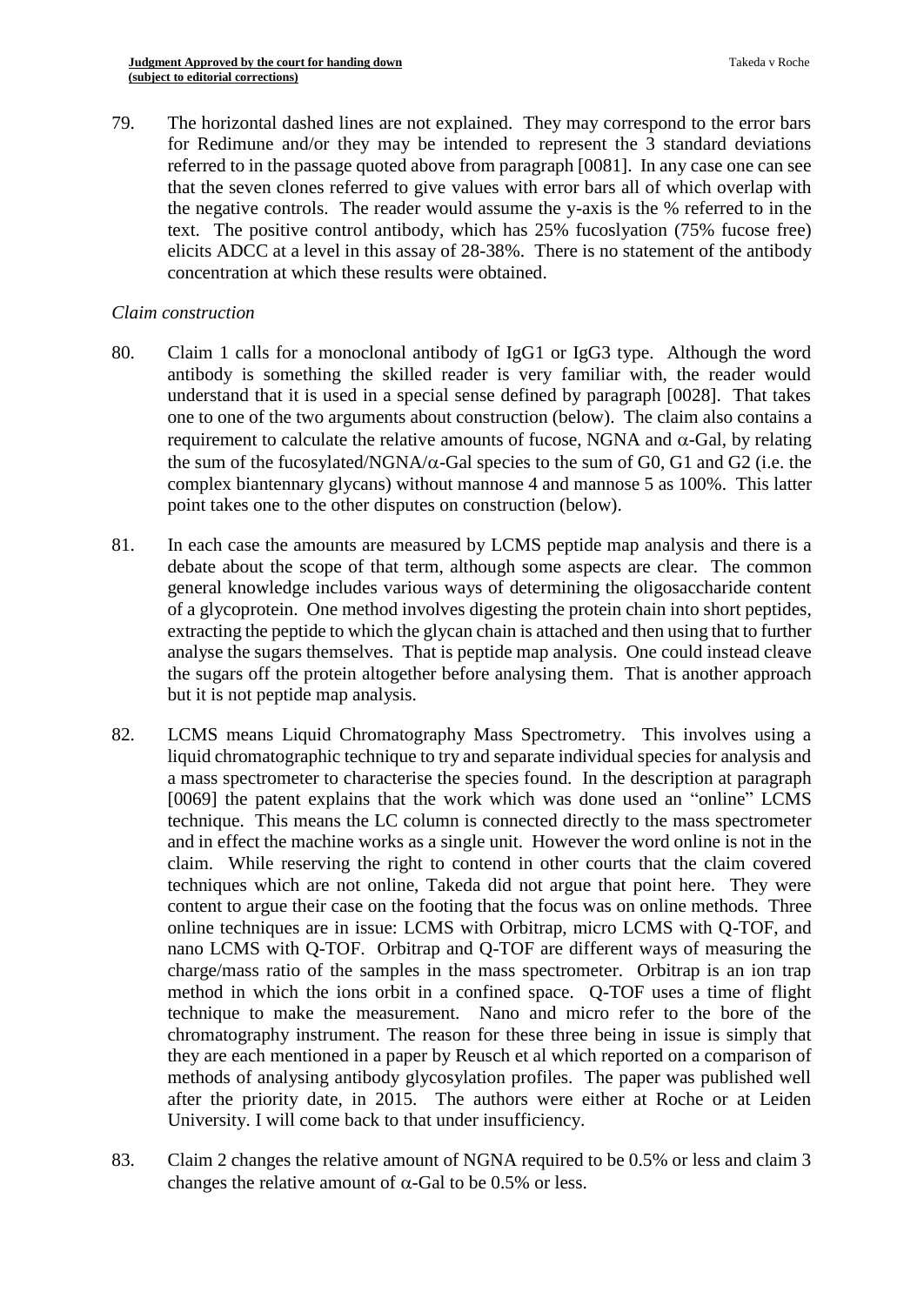#### *What is an antibody within claim 1?*

- 84. The key paragraph [0028] is quoted above. The reader would understand that the patentee intended to exclude from the claim some things which one might otherwise have called an antibody. They are only antibodies within the claim as long as they retain the characteristic properties of the invention. These "characteristic properties" not explained and on its own that risks being circular, particularly since the point of what is disclosed is the idea of not having a property (the causing of ADCC) which antibodies have. Roche contends it just means very high fucosylation. I will accept that.
- 85. The last sentence explains that the antibody must at least have a functionally active (FcR binding) Fc part of an antibody, with glycosylation at Asn 297. So the last sentence at least excludes unglycosylated antibodies and excludes certain antibody fragments such as Fabs (which have no constant region at all).
- 86. Takeda contended that the last sentence excludes an antibody with an Fc region in which the sequences contains a mutation, such as LALA or LAGA, which abolishes ADCC. That antibody is said not to have a functionally active Fc region since the receptor binding by the Fc region is the activity which causes the effector functions such as ADCC. Roche did not agree, arguing that there is nothing in the patent to exclude a case in which two means of reducing or eliminating ADCC are used (say both LALA and high fucosylation). That may or may not be so, but it remained unclear to me what Roche's case actually was as to what the claim did mean. In my judgment the reader would understand that these words describe a positive feature which an antibody must have in order to be within the claim. It must have a functionally active (FcR binding) Fc part. If it does not have that, it is outside the claim. But how can an antibody which (say) abolishes the effector function of ADCC still have a functionally active Fc part? In my judgment the explanation is that this is talking about the amino acid sequence and it is linked to paragraph [0004], which expressly refers to mutations to the amino acid sequence which can have an effect on binding to the Fc receptor. In other words Takeda is correct that the passage would be understood to exclude antibodies with a mutation such as LALA or LAGA if they make the Fc part cease to be functionally active.
- 87. Roche is correct that mutations to reduce ADCC are specifically mentioned paragraph [0004] but not correct that this means the patent would be understood as not excluding antibodies with two means of reducing or eliminating ADCC. By including language which could exclude antibodies with mutations like LALA the patentee is avoiding the very problem which arose in this case of trying to decide what is causing the abolition of ADCC – how much is due to LALA and how much due to fucosylation.
- 88. However the language also makes clear that functionally active means FcR binding. It is not necessary to do a functional assay such as an ADCC assay. Rather one needs to examine receptor binding. I will revisit this on infringement.

#### *99% amount of fucose*

89. The question is whether the claim means 99%-Roche, 99%-Takeda or 99%-TRM. All three operate as a fraction (expressed as a percentage) based on a numerator consisting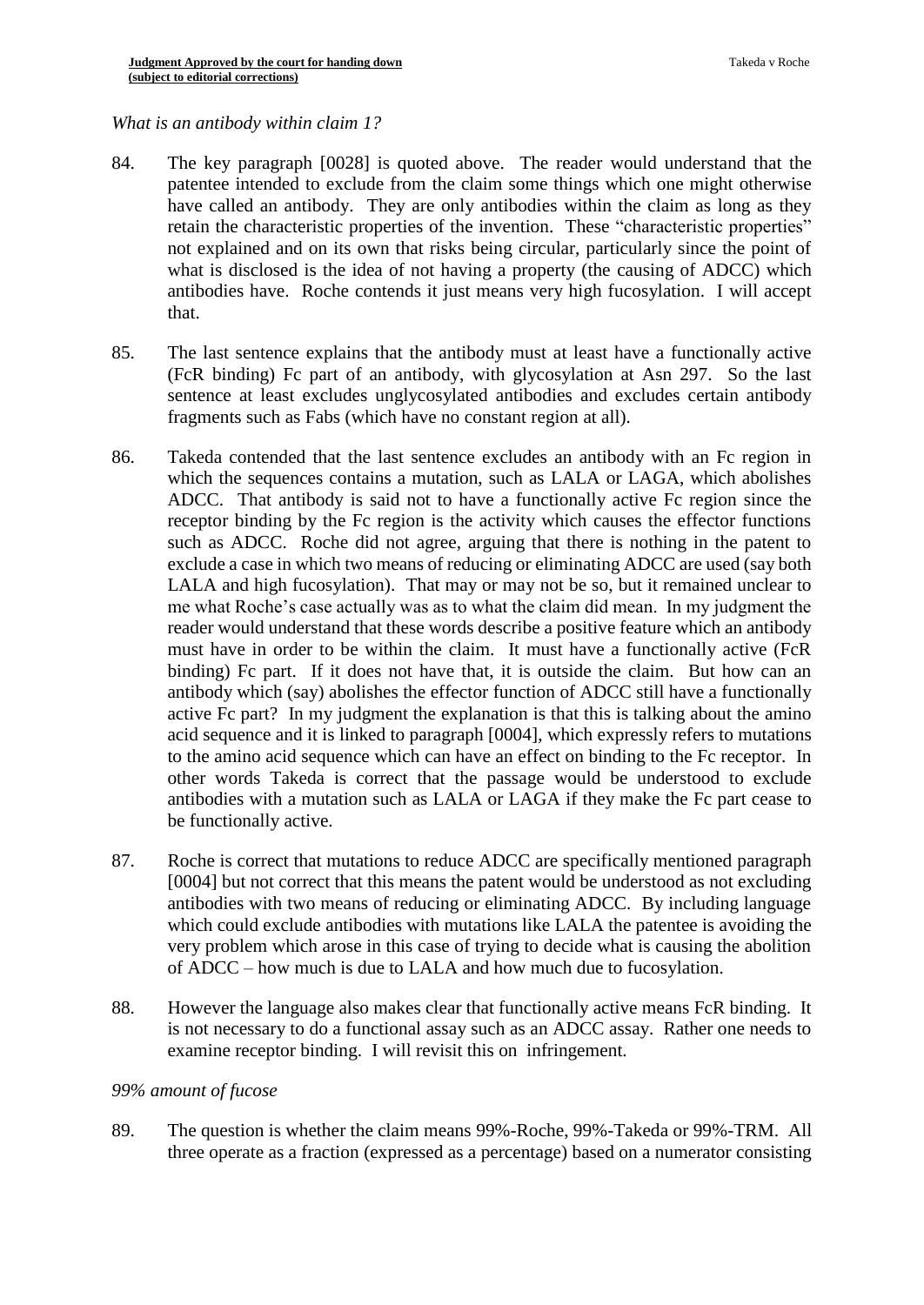in effect of fucosylated glycans and a denominator which is in effect 100-X, where X is related to the amount of higher mannose glycans.

- 90. Taking 99%-Roche first, the Roche method is that for the numerator one only examines glycans found in table 3a or 3b of the patent (the list is the same). For the denominator X is the sum of Man 4 and Man  $5 - i.e.$  the sum of the amounts of these two higher mannose structures. Man 4 has four mannoses and Man 5 has five.
- 91. There are a number of problems with this construction. First the patent simply does not say that one should only take into account the species found in table 3. The high point is the cross-reference to Table 3 at paragraph [0008] but it does not say that there. In fact, as the skilled person would think, there could be other fucosylated species not listed in table 3 and other non-fucosylated species too. The presence of either would make the calculation meaningless. For example a G2 without fucose ("G2 minus fuc") even if it was found in the sample, is not to be taken into account in the calculation. Also other glycans such as what are called hybrid forms, which are not in table 3 either, would not be taken into account in the equation. The value calculated as %-Roche would vary independently of the true amount of fucosylation in the sample as a result of this. No skilled person would think that made sense. Prof. Bertozzi called it crazy math.
- 92. Moreover the calculation must be the same for fucose as for NGNA and for  $\alpha$ -Gal. These latter two are immunogenic. The skilled person knows as a matter of common general knowledge that NGNA is found on hybrid glycans. Therefore the skilled person would expect to take those into account.
- 93. I reject the Roche construction.
- 94. I also reject it for another reason. The word "parameteritis" was coined by patent lawyers long ago to describe the technique of inventing a new spurious parameter to use in a patent. The great thing about a *new* parameter is that by definition no item of prior art uses it. So it is impossible at a glance to tell whether the prior art falls within the claim. It may require costly experiments to find out and no patent office is going to embark on that. There was a famous light hearted article written I think in the 1970s by a British patent attorney called "How to patent the prior art". One of the techniques described in the article was to invent a new parameter and claim the prior art that way.
- 95. The %-Roche works in a similar way because it is limited to the specific list of glycans in Table 3. Nowhere in the prior art have I been shown an example of the same calculation. Unless one has a complete list of all the glycans found in an analysis, one cannot apply the %-Roche and cannot tell if a prior product is within the claim. That is not fair protection for the patentee nor does it give reasonable certainty for third parties (see the Protocol on Art 69 EPC).
- 96. The Takeda construction makes more sense of the numerator than the Roche construction. All fucosylated glycans found are taken into account. This eliminates many of the problems described above about not taking glycans into account. It is what the skilled person would think the patentee used the words to mean at least in relation to the numerator. Table 3 simply shows how to do the calculation with the species which the inventors happened to find. The skilled person would draw up their own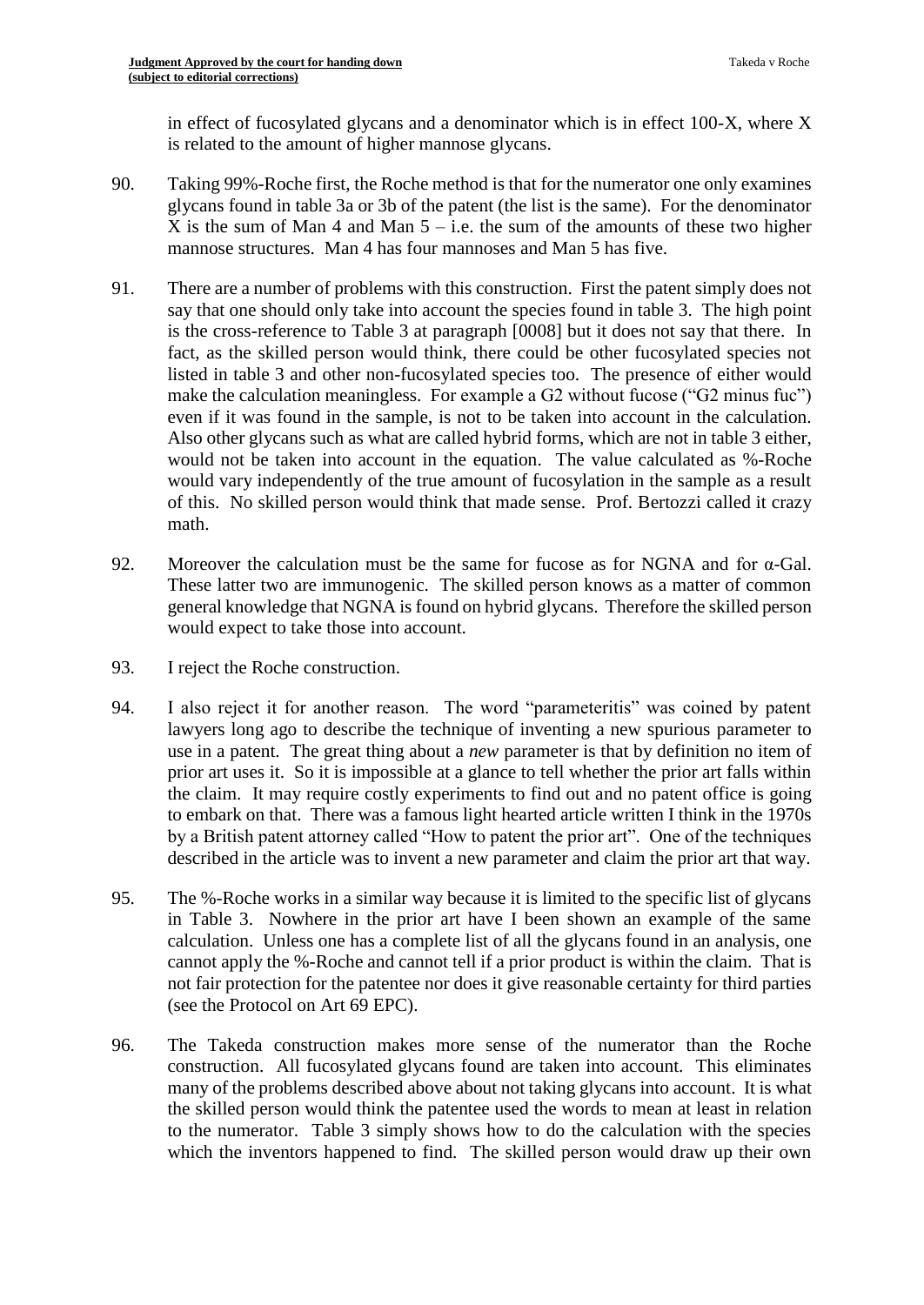table of the species they found and calculate the numerator in the same way, based on what they found.

- 97. However for the denominator the Takeda construction requires one to take account only of Man 4 and Man 5, even if there are other higher mannose species present such as Man 6 or Man 7. Now Takeda's argument has the significant virtue that the claim refers expressly to Man 4 and Man 5 and does not mention any other mannose species. That is a strong point, particularly given that patent claims are written in words of the patentee's own choosing.
- 98. That takes me to the %-TRM. This is Roche's alternative case. This uses Takeda's method for the numerator but for the denominator, all higher mannose species should be taken into account in the same way. In my judgment this is the right construction. The reader would see the express reference to Man 4 and Man 5 but would also see that they were all the inventors found. The inventors didn't find any Man 6. What would they have done if they had found Man6? There is only one answer, the skilled person would think they would have treated it in the same way as Man 4 and 5. So that is what should be done. In effect the words Man 4 and Man 5 would be understood as a reference to higher mannoses as a class, by reference to paradigm examples of the class.
- 99. Prof. Bertozzi regarded all these calculations as "crazy math" but in my judgment %- TRM is much less crazy than the other two. %-Roche has no virtue at all for the skilled person. %-Takeda is better but the denominator is still arbitrary The presence of Man 6 would skew the results in a way which makes no sense. %-TRM is consistent and it has the significant virtue of indicating how much, of the glycans which could be fucosylated, have been fucosylated. That is because higher mannose glycans cannot be fucosylated. This chimes with the expression "fully fucosylated" in paragraph [0001] of the patent.
- 100. I reach this conclusion without getting involved in the debate about what the state of the common general knowledge was concerning whether higher mannoses have different clearance rates either from other glycans or as between themselves the same kinetics. In my judgment the answer to those issues does not have a significant effect on construction. If need be I would hold, based on Prof Parren, that the skilled person did think as a matter of common general knowledge that higher mannoses all had clearance rates which were likely to be somewhat higher than for other glycans. But they would not know whether this was likely to make any real physiological difference.
- 101. Prof Morris had his own construction, different from all these others. Neither side submitted it was the right approach. I agree. While it made sense, one problem with it was that the Prof wished to exclude hybrids. I sympathise because he was not focussing in NGNA or α-Gal, but when one does, it seems to me to be clear that hybrids ought not to be excluded.

# *Infringement*

102. The active ingredient in Entyvio is the antibody vedolizumab, which binds to a4β7 integrin and prevents T-cells expressing this integrin from migrating into the gut. The T-cells targeted by vedolizumab are therapeutic targets where it is desirable just to prevent their entry into the gut and not to cause cell death (via ADCC) as this would deplete the white blood cells of the patient.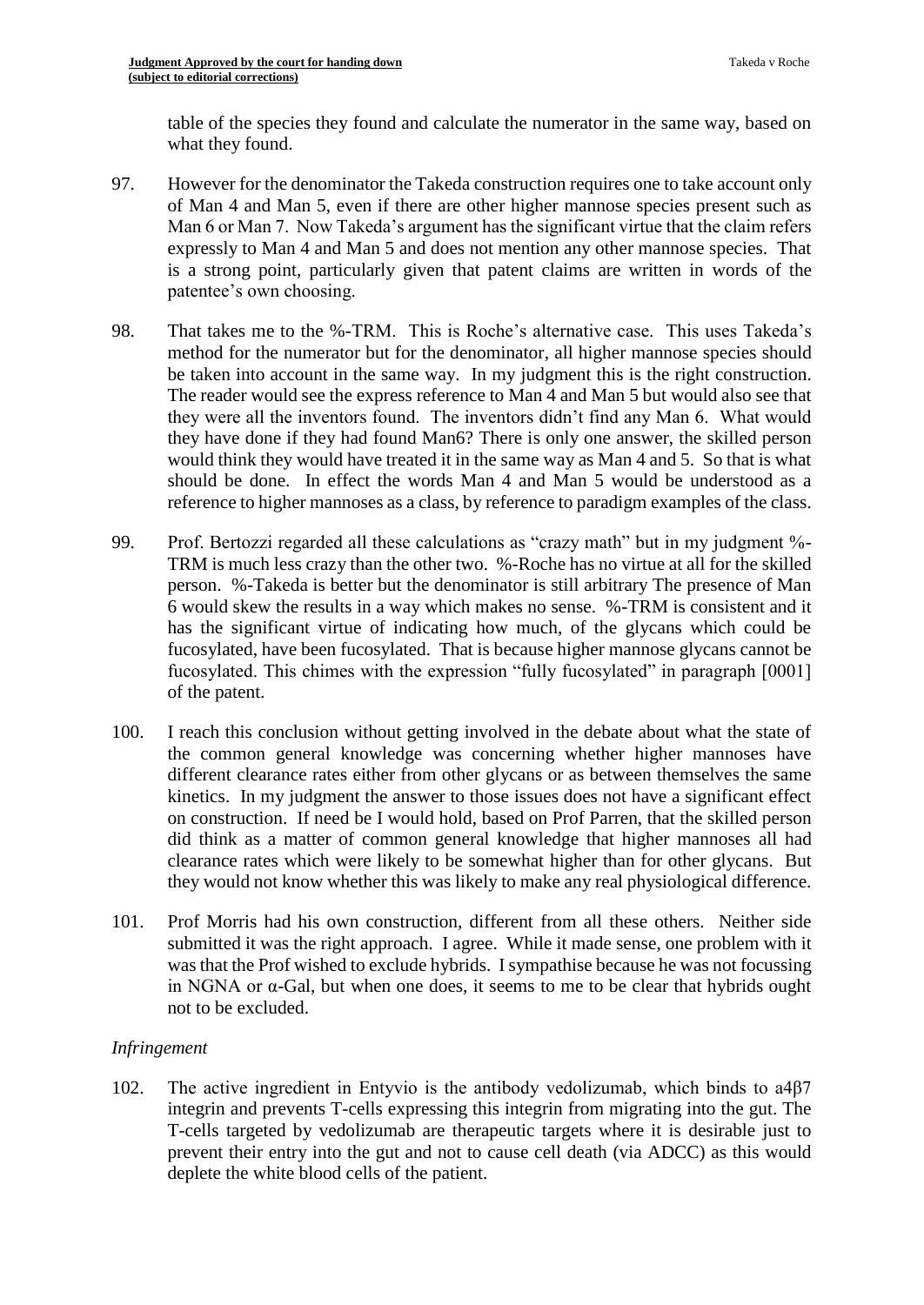103. There are only two issues (1) whether vedolizumab has the >99% fucosylation as defined in the claim and (2) whether vedolizumab is an "antibody" within the meaning of the claim.

#### *Vedolizumab – fucose level*

- 104. The analysis of vedolizumab was done by Dr Azadi. She conducted three digests. She found glycans not in table 3 of the patent such as non-fucosylated G2 and she found higher mannoses other than Man 4 and Man 5. Therefore the amount of fucosylation for vedolizumab varies depending on which method one uses to describe it. By the various calculations, stated to one decimal place, the amount of fucose in vedolizumab is:
	- i) 97.8%-Shields
	- ii) 99.8%-Roche
	- iii) 97.75%-Takeda
	- iv) 99.8%-TRM
- 105. Therefore on the construction of claim 1 I have adopted, vedolizumab satisfies the requirement for the amount of fucose.
- 106. I also note that vedolizumab is an example of an antibody with a level of fucose at or below the highest level reported by Shields (98%-Shields).
- 107. Takeda gave evidence about how vedolizumab was developed. The particular point, which I accept, was that there was no attempt to select for high fucose level nor was vedolizumab developed with any knowledge of the patent.

#### *Vedolizumab – functionally active (FcR binding) Fc region*

- 108. This point became very involved but it boils down to some short points. The first concerns whether vedolizumab's exhibits ADCC. Tests were done and shown to the regulator. Although they can be criticised (and were criticised by Prof Parren), in my judgment the criticisms were unwarranted. Vedolizumab exhibits no ADCC.
- 109. The second is that vedolizumab has the LAGA mutation in its Fc region. That clearly makes a significant contribution to the absence of ADCC exhibited by vedolizumab. However Prof. Parren 's view was that the LAGA mutation would not be expected to completely eliminate all ADCC. He said that was the case in fact and was common general knowledge. The reason was because it results only in a reduction in binding, not elimination of binding altogether.
- 110. Roche conducted SPR experiments to show binding. They are sometimes called Biacore experiments. They were done by Dr Zimmerman. Roche tested three antibodies designated A-01, B-01 and C-01 to determine binding to FcγRI and FcγRIIIa. Rituxan was also used as a control antibody and was also tested for binding against each receptor. A-01 has an amino acid sequence identical to vedolizumab but is produced in HEK293 cells which will give fucosylation levels of around 95%. B-01 is a positive control formed of vedolizumab without the LAGA mutation, and C-01 is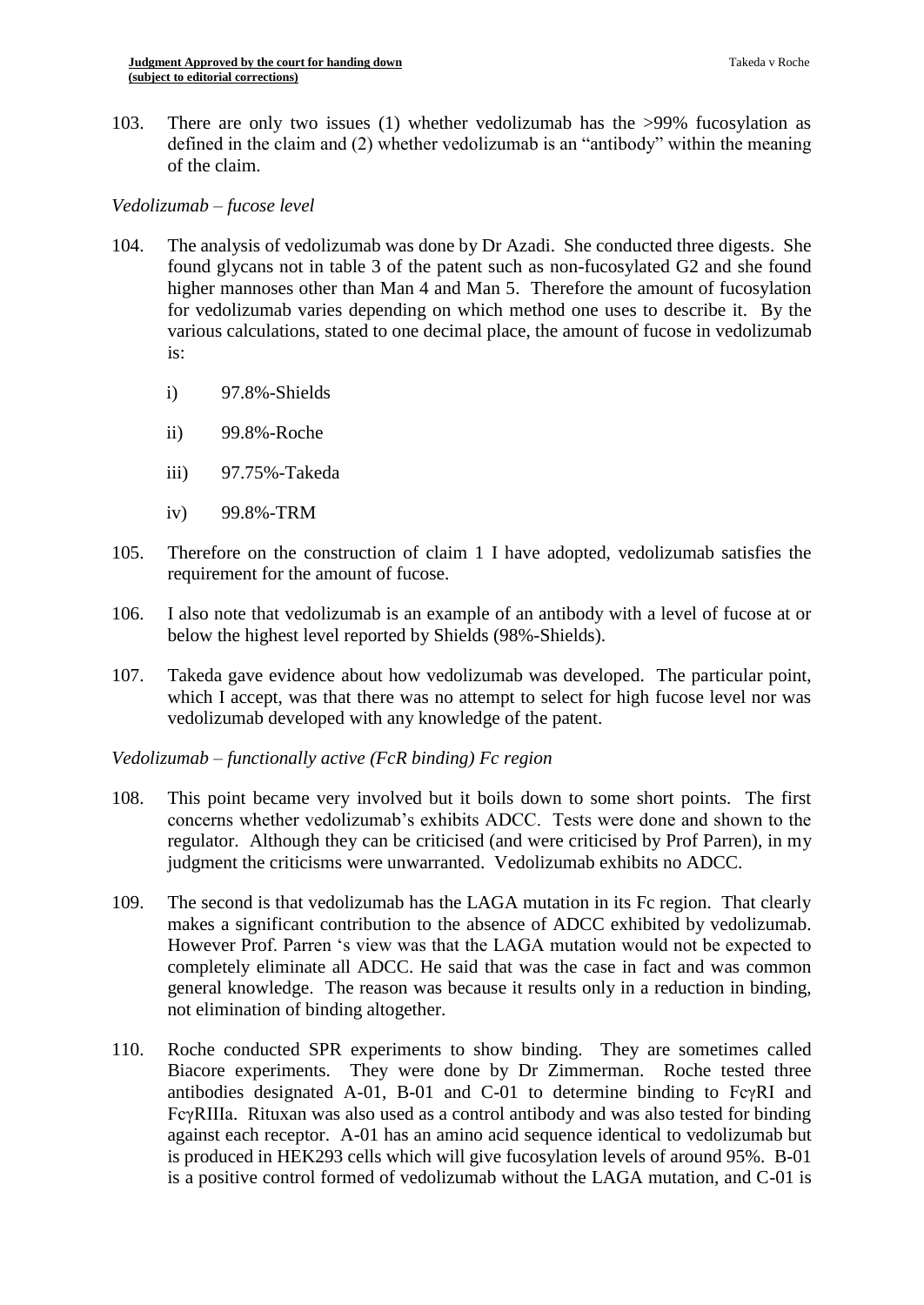a negative control formed of vedolizumab with a different PGLALA mutation, which would be expected to further reduce ADCC in comparison to the LAGA mutation.

- 111. Roche's case was that A-01 still showed some binding to receptor FcγRIIIa which was small but concentration dependent. B-01 showed a strong response as you would expect and C-01 had no residual binding. There were also results for receptor FcγRI. They do not add anything in relating to the issues I have to decide.
- 112. Roche, supported by Prof Parren, contended that the experiment shows some, albeit small binding by A-01. Therefore vedolizumab has an Fc region which is functionally active and falls within the claim. Since vedolizumab exhibits no ADCC, it must have the benefit of a further tool for getting rid of ADCC beyond the LAGA mutation. That tool is a high level of fucosylation, within the claim.
- 113. Takeda, supported by Prof Nimmerjahn, did not agree. Vedolizumab has been engineered so as to disrupt the Fc receptor binding by using the LAGA mutation. While in some in vitro assays one can see that LAGA does not completely silence ADCC, that did not mean that Roche was correct that the only explanation for the complete absence of ADCC was the level of fucosylation. The binding was small. Although there are examples with other antibodies of some functional activity in a case of very small binding , that does not mean the presence of such a small degree of binding proves that a functional effect takes place. At no point has Roche done an ADCC assay to prove its point.
- 114. Another dimension is this. In development vedolizumab was expressed in cells (NS0). This antibody will have had a lower fucosylation level than the commercial product (made in CHO). The earlier antibody is called the Process A antibody. It was tested in an ADCC assay. I do not accept anything can be drawn from this test, the details were too uncertain, that is details of the test and of the glycosylation of the antibody.
- 115. Standing back, I find that the LAGA mutation is not regarded as something which necessarily will eliminate effector functions like ADCC altogether. It will strongly reduce them but it might not eliminate them. I find also that there is some binding to the receptor shown in the SPR assay by the A-01 antibody and that is indicative of receptor binding by vedolizumab. It is a close call but in the end in my judgment it is more likely than not that the mutation alone does not account for the absence of ADCC in vedolizumab. A contribution is made by the level of fucosylation. However, in case it matters, I am not satisfied the evidence shows that the fucosylation of vedolizumab alone would be responsible for eliminating ADCC. There is no evidence of that because the LAGA mutation will already have reduced the level of ADCC to a low level.
- 116. These findings mean that vedolizumab falls within all the relevant claims of the patent.

# *Novelty*

117. Art 54 EPC defines novelty as follows:

(1) An invention shall be considered to be new if it does not form part of the state of the art.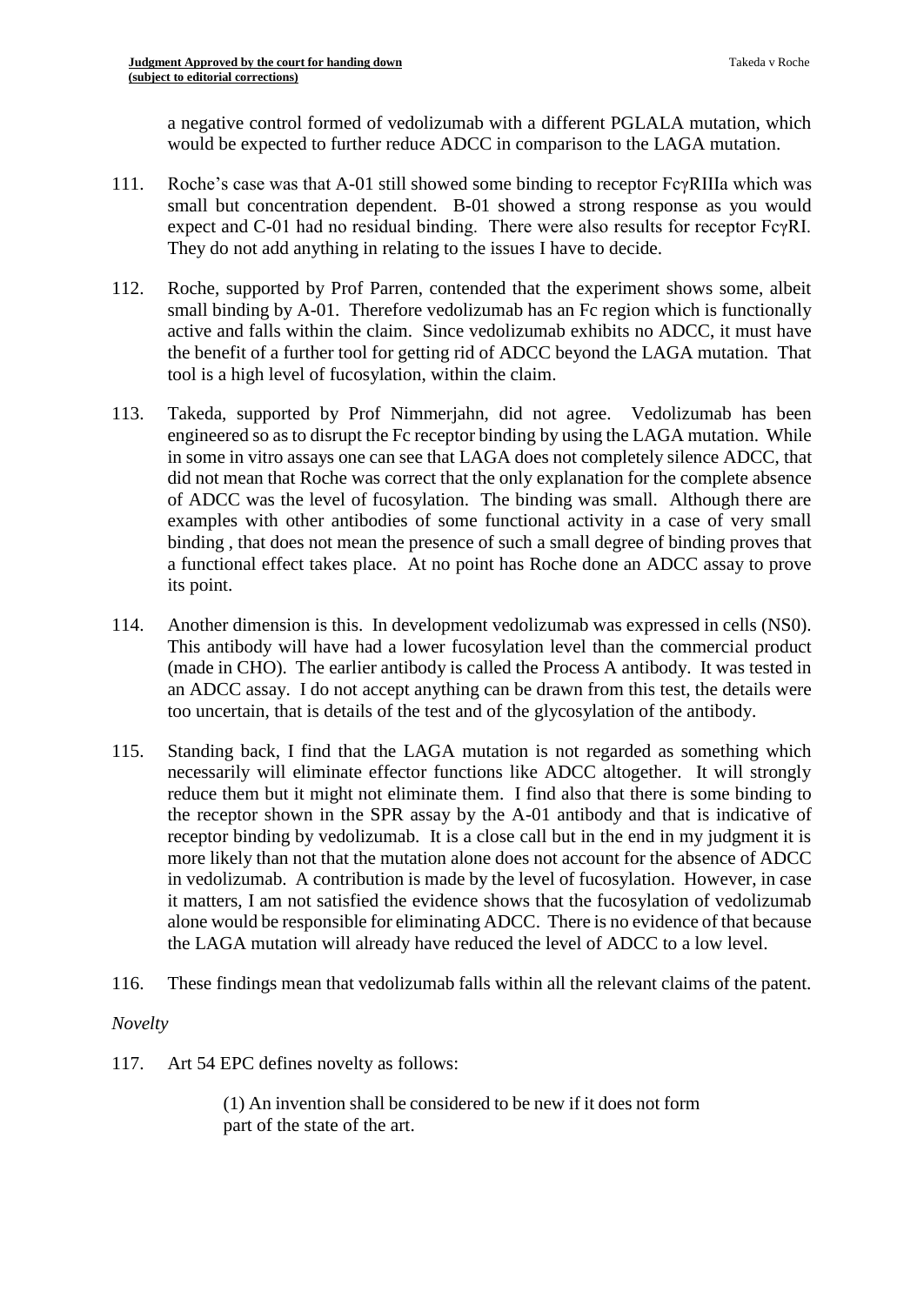(2) The state of the art shall be held to comprise everything made available to the public by means of a written or oral description, by use, or in any other way, before the date of filing of the European patent application.

- 118. In *Synthon BV v SmithKline Beecham plc* [2006] RPC 10 the House of Lords considered the law of novelty. For a patent claim to lack novelty over the prior art there are two requirements: disclosure and enablement (paragraphs 19-33). That is not in dispute. The issue of law between Roche and Takeda concerned what exactly it was which had to be disclosed and enabled. The issue is really about enablement. Roche contended that for anticipation what had to be enabled was the very thing disclosed in the prior art. It argued that this was supported by decisions of the Boards of Appeal of the EPO and the summary in the EPO's Case Law textbook (2016 edition). Although the cases in which the point had been decided were about prior use, Roche submitted the same principle applied to documentary prior art. Roche also argued that if all the skilled person could produce was something different from the prior art then that was a matter to be addressed under the lack of inventive step, it was not concerned with novelty. Takeda did not agree with the basic submission and argued that as long as the prior art enabled the skilled person to produce something within the claim, the claim would be anticipated. Takeda argued that *Synthon* was authority for its case and to the extent they were inconsistent, the EPO decisions were wrong.
- 119. There is a clear line of authority in the EPO, starting from the Enlarged Board of Appeal's decision *G1/92 Availability to the Public*, that for a product which was on public sale to form part of the state of the art it must be possible for the skilled person to reproduce it without undue burden. The principle arising from *G1/92* is summarised in the following passage from **T1833/14** of 7<sup>th</sup> December 2017 the Technical Board of Appeal, as follows:

"1.9 *[…]* the appellant submitted that it would not be reasonable to consider that a product falling under granted claim 1 which was in the public's hands before the filing date of the patent in suit could be held not to anticipate the subject-matter of said patent. However, this is the conclusion reached in view of the condition which is derivable from decision G 1/92 (as explained in sections 1.3 and 1.4 above), namely that in order to be part of the prior art pursuant to Article 54(2) EPC, a public prior use must also amount to an enabling disclosure. A similar conclusion was already reached e.g. in T 977/93 (OJ EPO 2001, 84: sections 3, 4, 11 and 13 of the reasons), T 370/02 (sections 8.6 to 8.8 of the reasons), T 2045/09 (sections 29, 31 and 32-38 of the reasons) and T 23/11 (sections 2.1 to 2.5 of the reasons). The same line of argumentation was also adopted in T 301/94 (sections 3.3 to 3.5 of the reasons), albeit the conclusion in that case was that the alleged public prior use was part of the prior art because it could be reproduced without undue burden. Therefore, the appellant's argument is not persuasive."

120. To take an extreme example, assume a product is freely on sale and anyone who wants it can buy as much of it as they like and assume also that for some reason it was not possible for the person skilled in the art (without undue burden) to analyse it sufficiently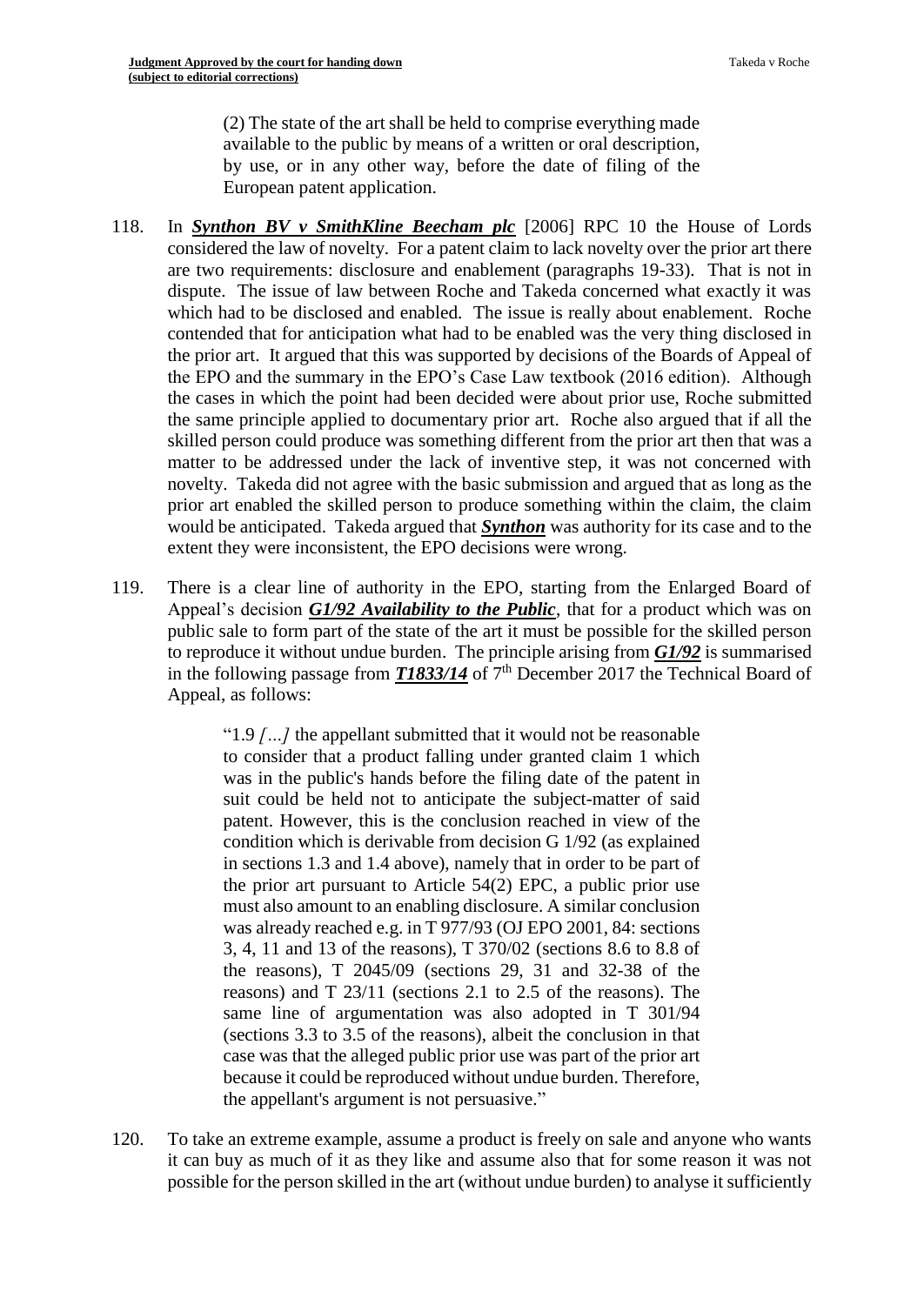in order to be able to reproduce it for themselves. In that case this line of authority means that the product is not part of the state of the art. It could be patented by a future patent. Of course the future patent would have to contain an enabling disclosure which allowed the public to make the product.

- 121. Although I have often wondered if the law could have taken a different line since if the product really is freely available in as large a quantity as anyone would want and no-one actually needs to make it themselves, one might say it had been "made available to the public" (Art  $54(2)$ ) – it is clear that that is not the law. G1/92 represents the correct approach and has been followed repeatedly (see e.g. *Synthon* paragraph 29).
- 122. However the question then arises about what it means to say that the skilled person must be able to reproduce the product. The EPO cases have explored the extent of the requirement for "reproduction". How exact must the reproduction be? The situation being addressed in the relevant passages of **T** 1833/14 and also **T** 2045/09 of 14<sup>th</sup> May 2014 was on the footing that the prior used product could be analysed, the skilled person could make their own version of it, and it would fall within the patent claim. However the prior product had other features. They were features which made no difference to whether it fell within the claim or not, but the skilled person could not reproduce those other features. So in *T 2045/09* there was a patent claim to an antibody for a target. The glycosylation pattern of the antibody was not a feature of the claim. There was a prior used antibody, also to the claimed target. The Board was not convinced the skilled person could determine its amino acid sequence (in 1994). That was enough to find the claim novel. But the Board went further and also held that even if the skilled person could determine the amino acid sequence of the prior antibody, they could not know in which host cell line it had been made. That meant they could not reproduce the glycosylation pattern of the prior antibody and so the prior antibody could not be "reproduced" in accordance with *G1/92* (see paragraphs 37 and 38). Therefore the prior antibody was not part of the state of the art at all.
- 123. Similarly in *T1833/14* cited already, the Board said:

"1.7 *[…]* the appellant argued that it would not have been difficult for the skilled person to prepare a composition having the features of the public prior use product which were specified in claim 1. However, this is not the issue at stake. Rather, in order for the product to be state of the art, the question is whether or not the skilled person would have been in a position to prepare the product as such, i.e. a sample identical to Rigidex®P450xHP60 in all its properties (not only those specified in claim 1, but exhibiting e.g. also the same properties as indicated in [*a prior art datasheet]*). It was however not shown by the appellant that this was the case. *[…]*"

124. I do not believe there is anything in *G1/92* itself which takes the principle that far. The core of the decision in this respect was simply that:

> "1.4 *[…]* Where it is possible for the skilled person to discover the composition or the internal structure of the product and to reproduce it without undue burden, then both the product and its composition or internal structure become state of the art."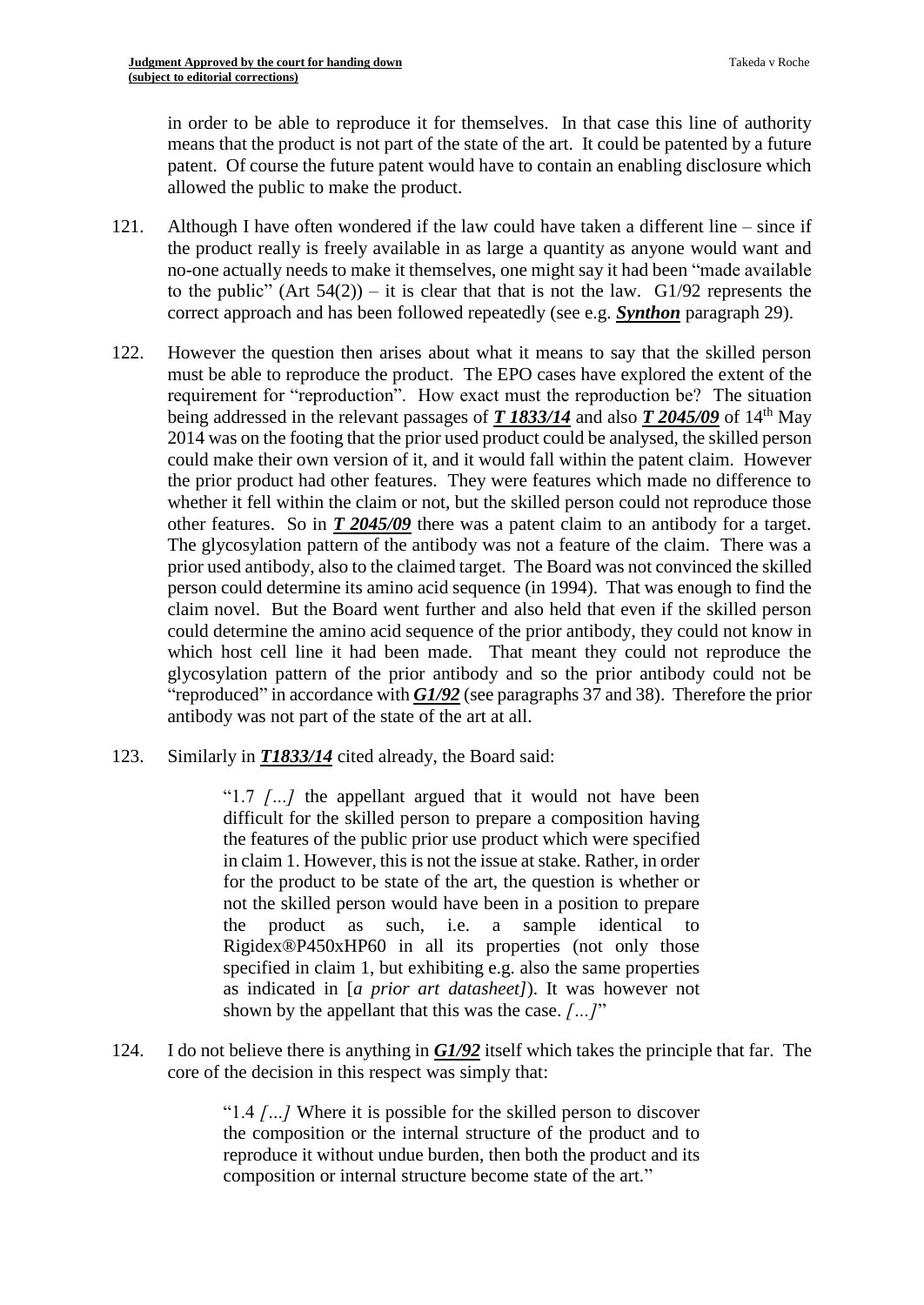- 125. That makes sense but to reach that conclusion is was not necessary to grapple with the point which is now before me. The term "reproduce" could be read as referring to each and every characteristic of a product whether claimed or not but the words are also apt to cover a case in which the skilled person can discover enough about the composition of a product to be able to reproduce that without undue burden. If they can do this then one might have thought that information about the composition would be part of the state of the art and a patent claim covering a product with that composition would lack novelty. After all, as has been recognised since the EPC began, the purpose of the law of novelty is to prevent the state of the art from being patented again (*T12/81 Bayer/Diastereomers*). The fact that other characteristics of a product could not be determined or reproduced does not suddenly mean that no information about the composition at all had been put into the state of the art by the prior use.
- 126. Of course if the inability to determine a feature of the product or the inability to reproduce it, prevented the skilled person from making their product at all then the product has not been enabled at all. That is a different issue. However if the feature which cannot be reproduced has nothing to do with the invention and does not prevent a skilled person from making something which, from their point of view, is the product of the prior art for all practical purposes, then I do not see why its absence is relevant.
- 127. Roche also argue that this principle applies to documents too. So it is argued that the three cited prior art documents are not enabling disclosures, not because a skilled person could not make their own version of what is described in the document, but because that version would not be identical to the thing which was being referred to in that document. Roche contends that this follows from the cases on prior use.
- 128. I do not accept Roche's submission either about prior use or prior disclosure. I will start with prior use.
- 129. I will refer to the product which was actually used in the past as the "old product" and I will refer to the product the skilled person makes, assuming they can make anything, as their own version of the product, or the "TOV-product".
- 130. In my judgment the correct approach to prior use is as follows. The requirement of enablement is that whatever has been disclosed must be something the skilled person can use to produce a practical result (see *Synthon* paragraph 31 referring to Lord Reid in *Van der Lely v Bamfords* [1963] RPC 61 and also *Synthon* paragraphs 20 and 31 referring to Lord Westbury in *Hill v Evans* (1862) 31 L.J. Ch (NS) 457). In other words, in the case of a prior use, as long as the information the skilled person can obtain by analysing the old product is enough to enable the skilled person to put it to practical use by making their own version of that product, that second version is part of the state of the art and a patent claim which covers it would lack novelty. The fact the TOVproduct was not identical with the old product in every particular would not matter as long as those differences did not take it outside the claim. Also, if the skilled person cannot make their own version of the old product at all then the claim would be novel.
- 131. After all, what if the skilled person can analyse the old product to their satisfaction and can make the TOV-product based on that information and, as far as the skilled person is concerned the two are identical. One might think a later patent should not be able to claim the product. But the logic of the argument would be that that answer would change if it later emerged that there was a characteristic of the old product, entirely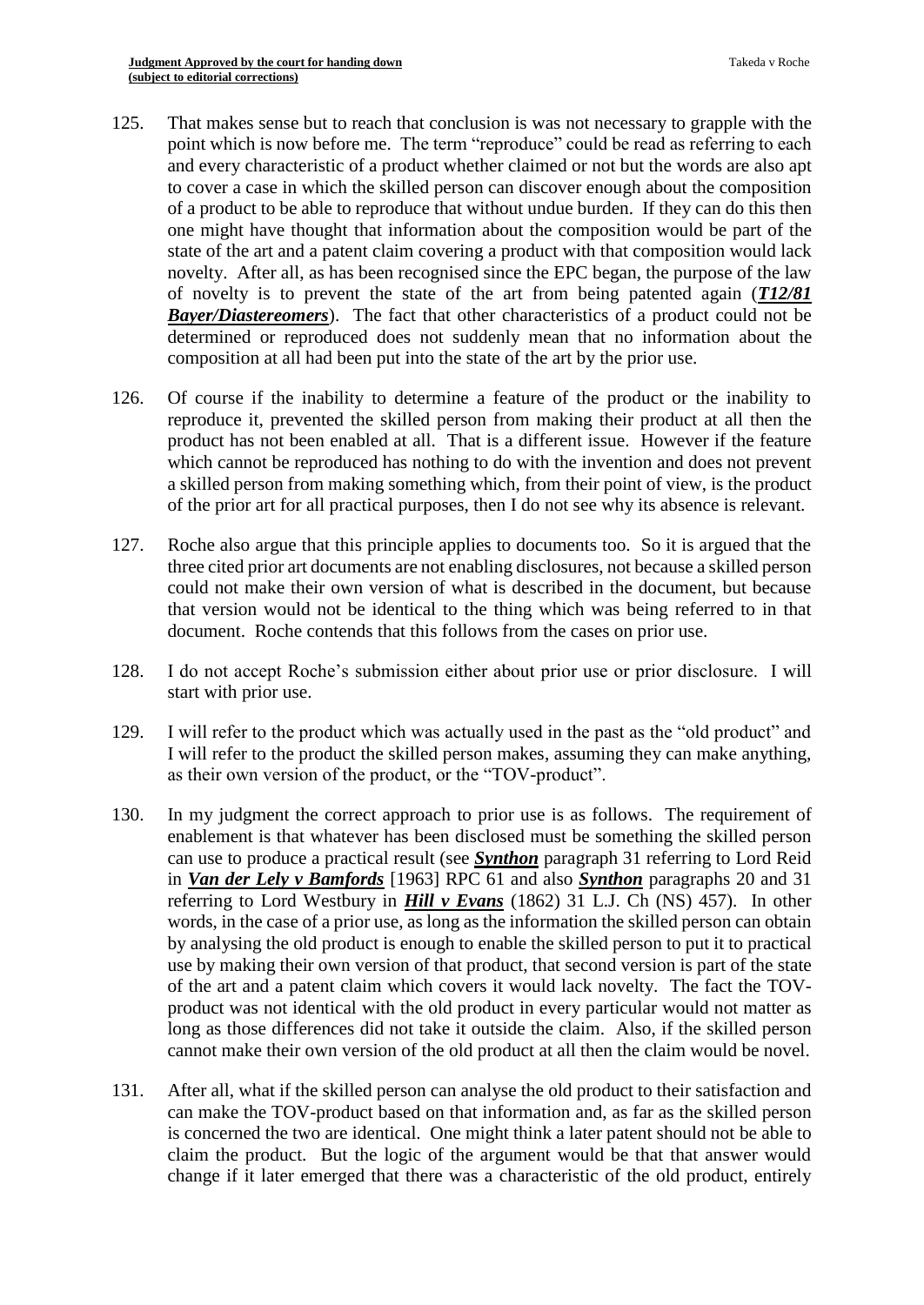irrelevant to the claim, but which was not known about and which meant that the oldproduct and the TOV product were actually different from one another. That does not make sense. Now it might be said that the outcome is different then because the feature was one the skilled person did not know to look for, but I do not see why that is a justification.

- 132. The problem is made worse by the fact that the claims in this case, although they are product claims, are not claims to a simple chemical compound. Strictly speaking the claims are to populations of antibodies. Some of the antibodies in the population can be a-fucosylated, and yet the population as a whole falls within the claim. But it is unrealistic to think that one can "reproduce" a prior art population of antibodies down to counting individual molecules. It cannot be that a prior antibody product – which is a population – is incapable of being part of the state of the art because there will always be a level of detail at which one can distinguish between the old-product and the TOVproduct. The answer, as it seems to me, is that the relevant place to draw the line is and can only be the claimed features. This is not a criticism of the claims, far from it. But it illustrates why the principle ought not to be as Roche contends it to be.
- 133. Another way of looking at this is to consider what is disclosed by a prior use. Take facts similar to *T 2045/09*. If at the priority date the skilled person can fully analyse the amino acid sequence of an antibody and could reproduce that amino acid sequence without undue burden by making an antibody with it, then that amino acid sequence has been disclosed and enabled and is therefore part of the state of the art. A claim which covered a product with that amino acid sequence would be patenting the prior art. It ought to lack novelty. If the skilled person could not determine the glycosylation pattern of the antibody then an antibody with that glycosylation pattern has not been disclosed. Even if they could characterise the glycosylation pattern, if the skilled person could not make an antibody with the same amino acid sequence and the same glycosylation pattern, then an antibody with the relevant glycosylation pattern has not been enabled. Either way it is not part of the state of the art and a claim to the antibody, limited to the glycosylation pattern, would be novel.
- 134. The same approach applies to documents. If a document published an amino acid sequence of an antibody and if the skilled person could make an antibody with that amino acid sequence, then a claim to that amino acid sequence lacks novelty. The fact that the document states that the amino acid sequence is of an antibody called "Antibody A" makes no difference. Nor does it matter that "Antibody A" will have had a particular glycosylation pattern which is unstated in the document and which a skilled person might never be able to reproduce because they can never know what it was. This makes no difference to the disclosure of the amino acid sequence as long as that disclosure is enabling.
- 135. None of this is concerned with inventive step. A different case would be if what was enabled by the prior disclosure did not inevitably fall within the later claim, then the question of obviousness would arise. It is true to say, as Takeda does, that a claim will lack novelty as long as the prior art enables the skilled person to produce something within the claim, provided one is careful about what enablement refers to. It refers to enablement of whatever is disclosed in the prior art. It does not mean that a claim would lack novelty just because a person could or would make something within the claim armed with the knowledge of the prior art. That would be a question of obviousness.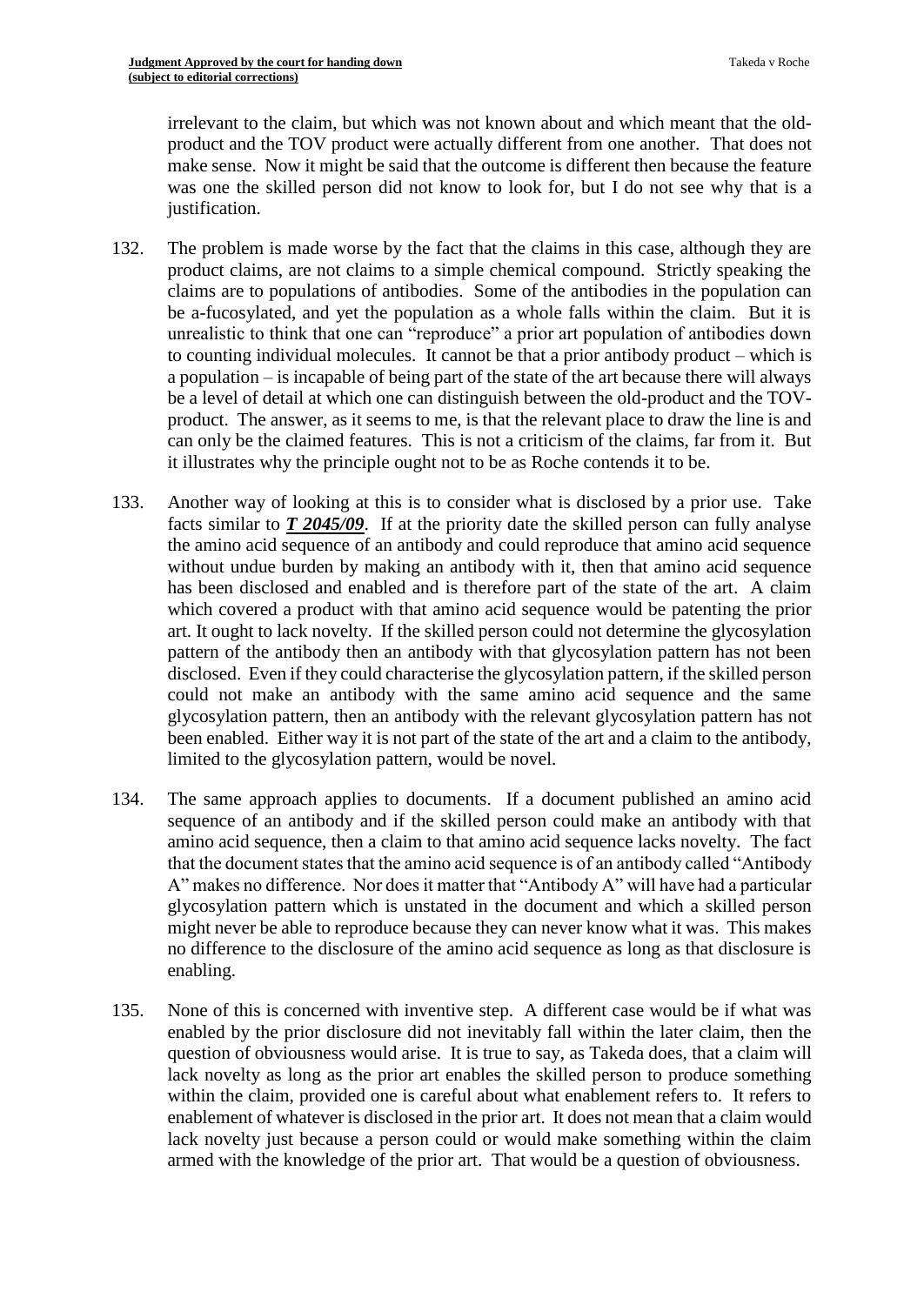#### *Bihoreau*

- 136. Bihoreau is in French. There is an English translation and no translation issues arose. As the abstract makes clear, the focus of Bihoreau is on the effect of the ratio of fucose and galactose glycans in the glycosylation pattern in the Fc region of an antibody. The idea is that high ADCC activity is associated with a low fucose:galactose ratio whereas low ADCC activity is associated with a high fucose:galactose ratio. The document proposes that this phenomenon could be used to make therapeutic antibodies. For example antibodies with a low ratio will have high effector activity and could be used against cancer tumors or as anti-virals. Conversely antibodies with a high fucose:galactose ratio will have low effector activity and could be used to treat autoimmune diseases (see e.g. claim 56).
- 137. Roche point out that the document gives more prominence to harnessing the low fucose:galactose ratio to obtain therapeutics which have a high level of ADCC than to the converse. That is true but it cannot be taken too far. Both ideas are put forward.
- 138. Table 1 of Bihoreau(in English) is as follows:

| <b>TABLE I</b>      |                                        |                                           |                               |                    |
|---------------------|----------------------------------------|-------------------------------------------|-------------------------------|--------------------|
| Antibody name       | Fucose<br>content<br>(° <sub>0</sub> ) | Galactose<br>content<br>(° <sub>0</sub> ) | Fucose/<br>galactose<br>ratio | <b>ADCC</b><br>(%) |
| EMAB1               | 423                                    | 753                                       | 0.56                          | 85                 |
| EMAB <sub>2</sub>   | 25.6                                   | 72.9                                      | 0.35                          | 100                |
| EMAB3               | 82.1                                   | 56.1                                      | 1.46                          | 25                 |
| EMAB4               | 40                                     | 60.6                                      | 0.66                          | 73                 |
| HH01                | 38.1                                   | 793                                       | 0.48                          | 89                 |
| Anti-D WinRho*      | 76.1                                   | 120                                       | 0.63                          | 70                 |
| Anti-DI             | 100                                    | 88.8                                      | 1.13                          | $\theta$           |
| Anti (D2            | 95.7                                   | 71.8                                      | 1.33                          | $\Omega$           |
| Anti-D <sub>3</sub> | 24.3                                   | 58.4                                      | 0.42                          | 70                 |
|                     |                                        |                                           |                               |                    |

\*Immunopurified polyclonal anti-Ds

- 139. The relevant of Bihoreau to these proceedings arises from the entries in that table for antibody to the Rhesus D antigen (Anti-D). Three of them are referred to as Anti-D1, Anti-D2 and Anti-D3. One of them, Anti-D1, is stated to have a fucose content of 100%. It is also said to exhibit zero ADCC. The ADCC figure is derived from a functional assay described in the text. The assay is described at a range of concentrations but only one figure is given. 100% represents total lysis of the relevant cells and 0% is background. The oligosaccharides in the glycosylation of the Fc region of the antibodies were cleaved from the protein using PNGase F and analysed by high performance capillary electrophoresis with laser induced native fluorescence (HPCE-LIF). Therefore the method does not involve peptide mapping nor is it an LCMS technique.
- 140. The method used to determine the galactose involves determining the quantities of individual glycan species which contain galactose and weighting the amount to reflect the number of galactose monosaccharides in the chain. The way the fucose content is determined is different. The glycans are treated with glycosidase enzymes to reduce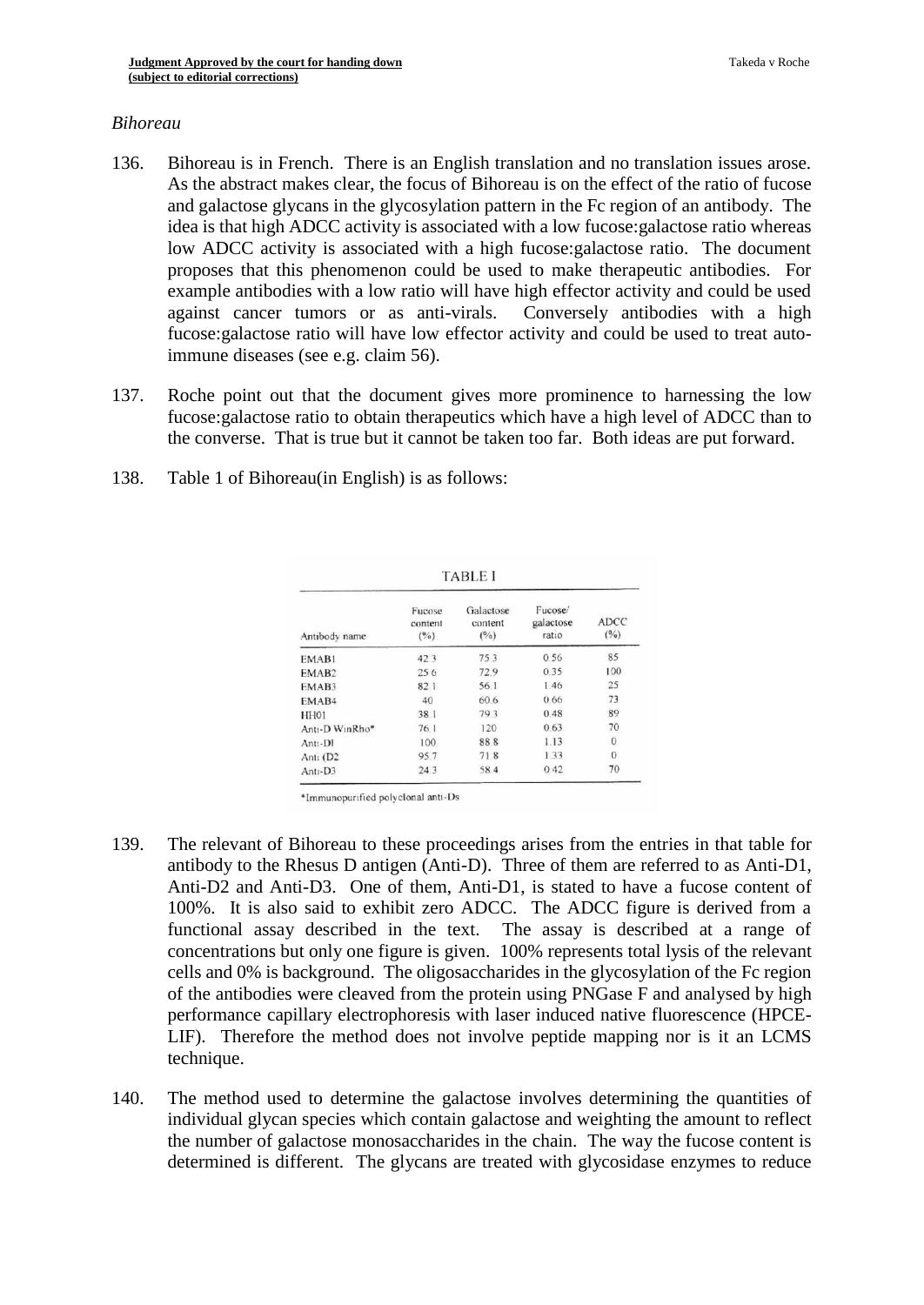them to a core structure of five saccharides, two Glc-Nacs and three mannoses. Two peaks are derived from this sample corresponding to the fucosylated and afucosylated versions and the fucose content determined accordingly:

Fucosylated [*GlcNac2-Man3*] x 100 Fucose content  $=$ [*GlcNac2-Man3*] + fucosylated [*GlcNac2-Man3*]

- 141. There was a dispute about the reliability and accuracy of the HPCE-LIF technique (and, to a lesser extent, the enzymatic digestion). Prof Morris thought it was unreliable and lack sensitivity so that it was fine if you wanted to measure to the nearest 5% but not if you were trying to show 100%. Prof Bertozzi regarded the method used as an accurate method for quantitating oligosaccharides and that the skilled person would have no reason to doubt the accuracy of the figures in the table from that perspective.
- 142. I was not persuaded that Prof Morris's views reflect the approach of the skilled person. They were unduly negative about HPCE-LIF. Concerning the results in Table 1, I find the skilled person would not regard the methods used to generate them as a reason to doubt their accuracy. The skilled person would regard the methods used as capable of producing accurate answers.
- 143. A different question is whether HPCE-LIF produces systematically different results, for the amount of fucose in a sample, from the results produced by LCMS peptide map analysis of the same sample. I did not understand either party to advance such a case and no evidence to support it has been drawn to my attention. As a consequence, given I have rejected Roche's case about the reliability and accuracy of HPCE-LIF, there is no other point arising from the method by which the data was generated. The fact the numbers for fucose were not generated by LCMC peptide mapping analysis does not mean they are irrelevant as a piece of evidence. Absent evidence to the contrary, they represent the best evidence of what the values measured using the claimed techniques would be.
- 144. Figure 1 of Bihoreau show the glycans present in three of the antibodies referred to in Table 1. The figure is:



Figure 1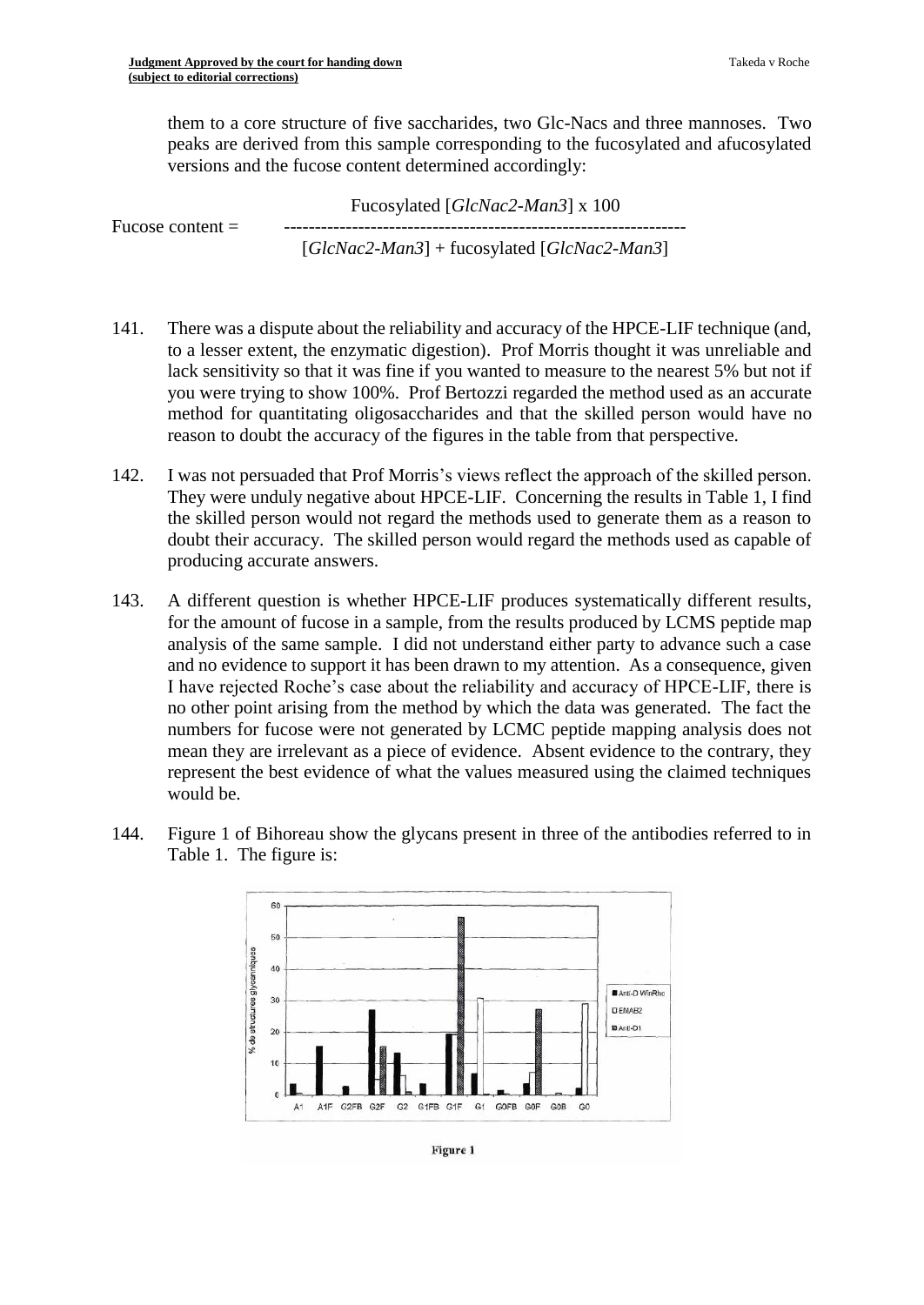- 145. This data separates out individual glycans in the same kind of way that the method for measuring the amount of galactose is conducted. It includes both fucosylated and afucosylated species. G2 and G1 are both afucosylated species.
- 146. Prof Morris drew attention to the fact that there are small but visible bars for G2 and G1 relating to antibody Anti-D1. Anti-D1 is the 100% fucosylated antibody of Table 1, but based on Figure 1, Prof Morris's view was that there was between 1% and 2% afucosylated species and that the reader would think the two graphs related to the same antibody sample. Therefore Roche contended the skilled reader of Bihoreau would not think the 100% figure in Table 1 represented a disclosure of an antibody with truly 100% fucose. Prof Bertozzi did not agree that such a conclusion could be drawn simply by "eyeballing" the graph, nor was it possible to tell that the small bars were statistically significantly difference from zero. She also said that the skilled reader would not believe that Figure 1 necessarily represented the same sample of the relevant antibody. There was known to be appreciable batch to batch variation. Takeda also pointed out that if one applies the Roche method for expressing the % amount of fucose required by the patent, the species G2 is not taken into account. Hence even if one might be persuaded by the eye of faith that the G2 bar for Anti-D1 is about 1% given its relative size compared to 10%, it is irrelevant. Whereas the bar for G1 is tiny and on any view less than 1%.
- 147. The fucose content figures in Table 1 are generally expressed to one decimal place (42.3% etc.). The skilled person would regard the 100% content figure in Table 1 similarly. There was a suggestion that since the focus of Bihoreau is on the fucose/galactose ratio rather than on the absolute amount of fucose or galactose, the skilled person would not place as much weight on a value for fucose alone. I do not accept that. The skilled person would see the paper's emphasis on the ratio but would regard the 100% figure as a real data point intended to be taken seriously.
- 148. The G2 bar in Figure 1 is obviously large enough to at least suggest there is a small but appreciable amount of afucosylated material present. In my judgment the skilled person would notice that apparent discrepancy between Figure 1 and Table 1 in relation to the amount of fucose in antibody Anti-D1.
- 149. There are a number of ways a skilled person might reconcile the discrepancy. One would be to conclude that despite its being put forward, the 100% figure is simply inaccurate and the true value should be a bit lower. Another would be that the Figure and the Table are presented in the document as illustrative examples out of a much wider body of experimental work and therefore do not relate to the same sample of material. No doubt there are other options.
- 150. The skilled person would see that the G1 bar in Figure 1 was very small, much less than 1%, whereas the G2 bar is bigger, very roughly 1%. Beyond that the skilled person would not embark on trying to read amounts of glycans by scaling off Figure 1. The skilled person would conclude that the likeliest explanation for the data presented in Bihoreau as a whole is that the Figure and the Table are not inconsistent results based on measurements of the same sample but rather than data are illustrative examples of true data actually derived by the scientists. At the most the differences between the numbers would be seen as unlikely to be statistically significant, since no such information about that is given.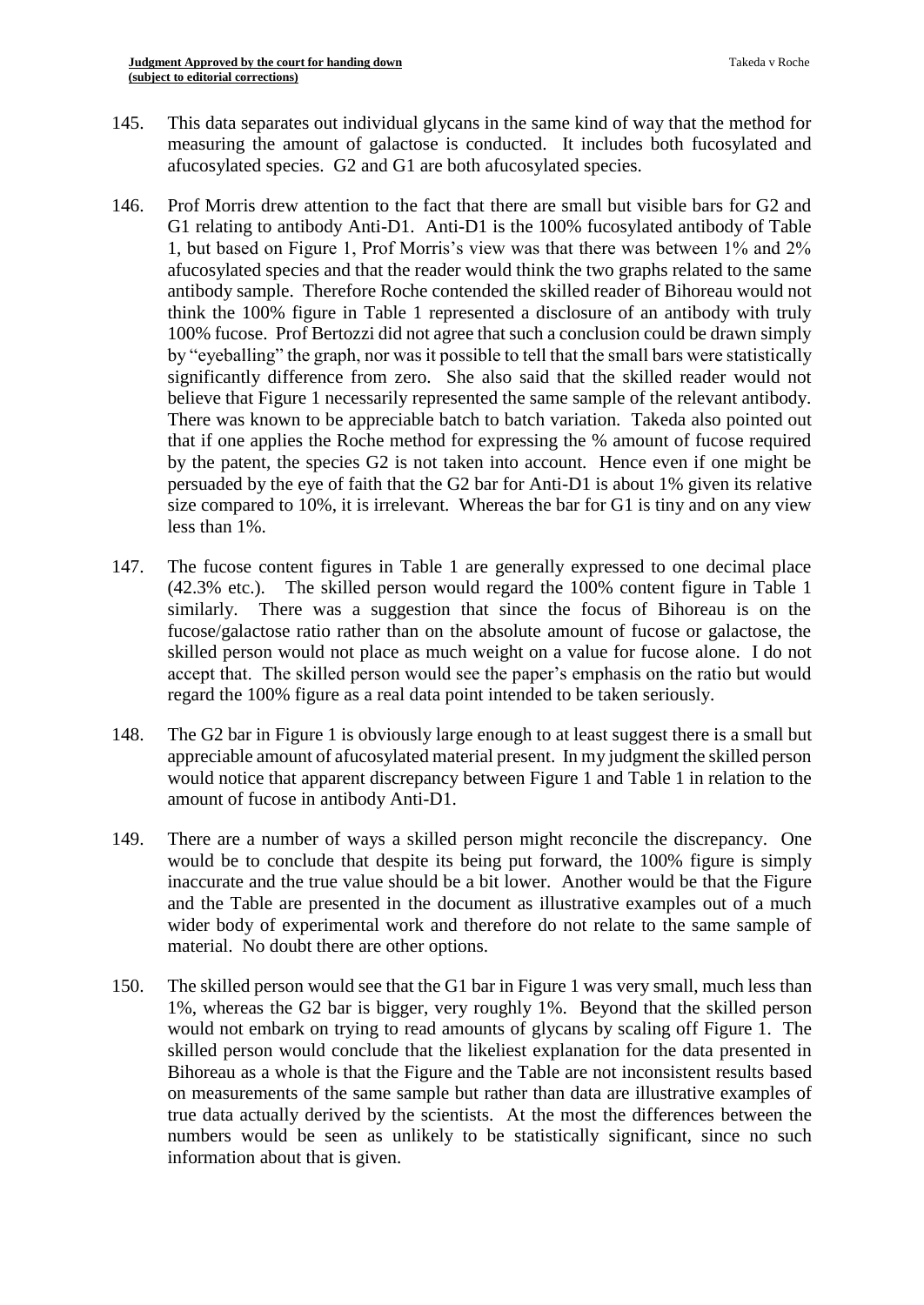- 151. There were other detailed arguments about the disclosure of Bihoreau but I have addressed the main ones. I conclude that Bihoreau discloses an antibody (Anti-D1) which, within the limits of statistics and sample variation, the amount of fucose can be said to be 100% fucose (by the method used in the paper) or, if one ignores G2 glycans, an amount much closer to 100% than 99%. If G2 glycans are taken into account then the amount of fucose would be regarded as somewhere between 99% and 100%. They would not see Bihoreau as a disclosure of an amount of fucose statistically significantly less than 99%.
- 152. The skilled person would regard the antibody Anti-D1 as having effectively no relevant NGNA or α-Gal at all, and therefore less than the narrowest relevant claim limits of 0.5%. That is because Bihoreau explains that the antibody was expressed in CHO-DG44 cells. They are a conventional CHO cell line and do not add NGNA or α-Gal in appreciable quantities.
- 153. Therefore I conclude that Bihoreau discloses an antibody within claims 1, 2 and 3. That is true whichever method of calculating the amount of fucose in the patent claims is applied.
- 154. Turning to enablement, the facts are simple enough. The skilled person (team) could not, and would know they could not, make the very same antibody as is labelled Anti-D1 in Bihoreau. No amino acid sequence data is given for antibody Anti-D1, not any details of the expression vector and particular clone of CHO-DG44. A skilled person who wanted to make the very antibody Anti-D1 would not be able to do so. It is simply impossible.
- 155. Roche contended that means claim 1 is novel. I do not agree. In my judgment that is too narrow an approach to novelty as a matter of law, for the reasons already expressed above.
- 156. Another way of looking at the facts is also simple enough. Bihoreau discloses the idea of an antibody with somewhere between 99% and 100%. It is an enabling disclosure because, for the reasons given the common general knowledge section above, a skilled person given that disclosure is able to make such a thing without an undue burden. They would express the sequence in CHO-DG44 cells (referred to expressly in Bihoreau). A skilled team seeking to make their own version of Anti-D1 would make a number of subclones and screen them for the same fucose and galactose content as reported in Table 1 for Anti-D1. It would be a great deal of work and it would not be identical to the antibody which the authors of Bihoreau but from all the evidence in this case it is clear that a skilled team seeking to make their own version of Anti-D1 would succeed. The TOV-product would fall within claims 1, 2 and 3.
- 157. The question is whether this means the claims lack novelty or whether this analysis means the claim is novel albeit there might (or might not) be a strong obviousness case. In my judgment these facts do show that claims 1, 2 and 3 lack of novelty. The reason why is that Bihoreau expressly discloses the idea of an antibody with that amount of fucose. It is not inevitable that a single clone would produce 99-100% fucose but that does not matter. The skilled person knows what is disclosed and knows how to make it by carrying out nothing other than routine work. The contrast is with the amounts of NGNA or α-Gal. Bihoreau says nothing about those and so the test of inevitability must apply to them. To deprive the claim of novelty in relation to the levels of NGNA or  $\alpha$ -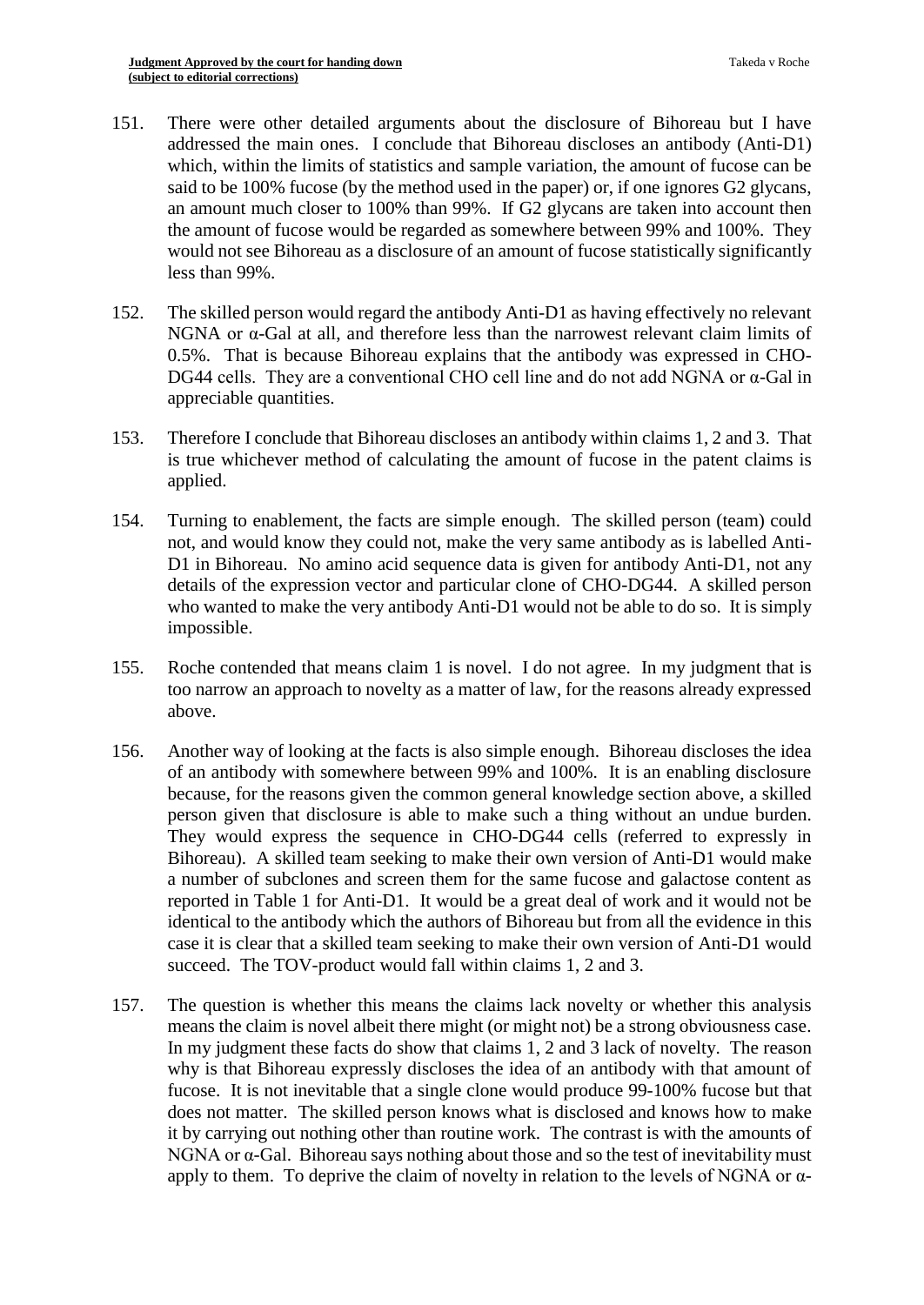Gal, the skilled person is not following a teaching in Bihoreau. It might be obvious to make sure those levels are low but that would not satisfy the test for novelty. The reason the test for novelty is satisfied for those two levels is because it is to all intents and purposes inevitable that expressed in CHO DG44 cells the levels of NGNA or α-Gal will be within the claims.

158. I conclude claims 1, 2 and 3 lack novelty over Bihoreau.

## *Shinkawa*

- 159. The Shinkawa paper is concerned with showing that an absence of fucose enhances ADCC. Part of the context of this work relates to the therapeutic antibody known as Rituxan (aka Rituximab) which targets CD20 and is used in cancer treatment. The results relate to anti-CD20 antibodies which the group had made and tested. Comparative results for Rituxan are also provided. The authors note (final paragraph pp3472-3473) that while some recombinant antibodies are used in a way which does not rely on effector functions, other such agents, used to target tumors, do rely on ADCC. Having identified that the high ADCC activity of the antibodies studied appears to correlate with their low degree of fucosylation, the authors predict that nonfucosylated IgG1 antibodies would result in an improvement in clinical response and may allow for use in lower doses without a reduction in efficacy.
- 160. Table 1 of the paper reports the monosaccharide composition of various antibodies. In Table 1 Rituxan is said to have a molar ration of fucose calculated versus 3 mannoses of 94%.
- 161. Another of the antibodies made by the authors is described in a passage bridging pp3469-3470, as follows:

"To verify the combined effect of bisecting GlcNAc with Fuc, LEC10 cells, a variant CHO cell line overexpressing GnTIII (12), were used to produce chimeric anti-CD20 monoclonal IgG1. In oligosaccharide analysis, bisecting GlcNAc-binding fucosylated oligosaccharides were the majority on LEC10 produced anti-CD20 IgG1 (74% of bisecting GlcNAc and 100% Fuc; data not shown). In the ADCC assay, LEC10-produced IgG1 showed only severalfold enhancement of ADCC compared with Rituxan<sup>TM</sup> (Fog 5B)."

- 162. The antibody was made in a variant cell line called LEC10 and it is convenient to refer to it as the LEC10 antibody. The enzyme GnTIII which the variant cell line overexpresses is an enzyme which adds a bisecting GlcNAc monosaccharide to the glycosylation. Reading this passage in the context of the paper as a whole the skilled person would interpret it as describing an antibody consisting of the variable region (Fv) of Rituxan coupled with an unspecified constant region (Fc) of an IgG1. The authors have measured its activity in an ADCC assay and have analysed the glycosylation pattern. On the face of it this is a disclosure of that the LEC10 antibody had 100% fucosylation.
- 163. Notably the Shinkawa paper has the words "data not shown" beside some of the values, including the 100% fucose. In his report Prof Morris said this was "always a red flag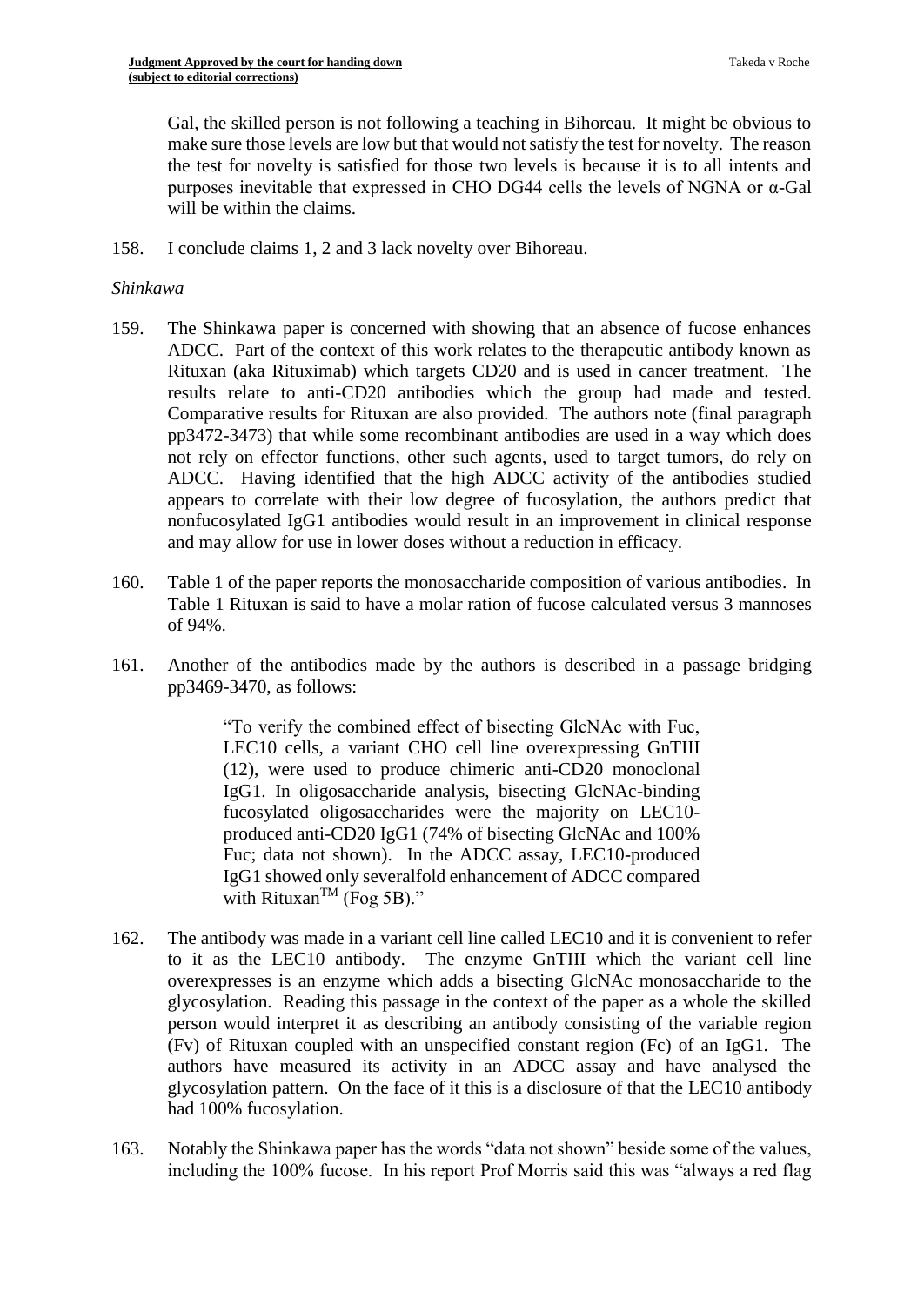for reliability". I do not accept that reflects the view of the skilled person. The reader would not assume the fact the underlying data was not shown had anything to do with a question mark over the reliability of the data.

- 164. In closing part of Roche's submissions were on a premise that that if the skilled person interpreted the value of 100% as a figure stated with +/- 5% precision then certain conclusions followed. It was not established that that is how a skilled person would interpret the value stated. In my judgment the skilled person would take it that the data had been collected and reported with care and precision. The fact that the scientific phenomena addressed in the paper did not depend on the accuracy of the particular measurement of 100% fucose would not alter that. To a skilled person the text makes an assertion of a value for the fucosylation which, considered in the context of this case, would be within the patent claim. Of course the skilled reader does not know that, but that is not the issue.
- 165. The measurements were done by an HPLC separation method and fluorescence detection with identification of the species by retention time. There was an issue about the use of MALDI to confirm the species. I find that the skilled person would take it MALDI had been used to confirm all species and not only those cleanly separated peaks, since that would be normal practice. The reader would take it that the authors did not permethylate their samples but, while that is a way of improving sensitivity in general, I was not persuaded its absence makes a material difference in this case.
- 166. Figure 2 of Shinkawa deals with the oligosaccharide profiles of some of the antibodies studied. They are not the LEC10 antibody but that does not mean they are irrelevant. The figure includes schematics of various oligosaccharide species, labelled (a) to (l). Some are fucosylated and others not.
- 167. Figure 2 also includes chromatograms for two antibodies. Prof Morris examined them. His opinion was that they showed plain problems and gave grounds for concern about the reliability of the data. He did not think the data should be used to measure down to below 1%. This is relevant because if the Professor's concerns reflect the views of the skilled person, then they would be relevant to the skilled person's view of the value of 100% fucosylation for the LEC10 antibody.
- 168. In summary the concerns about the chromatograms raised by Prof Morris were concerned with artefacts, missing species and irreproducible retention times. Prof Bertozzi did not agree. Her view was that Prof Morris's approach based on a visual assessment of the (small) printed chromatograms in the paper was inappropriate. Her view was that the two traces were from samples which differed in various ways and were not comparable, therefore the retention time difference was not significant. Artefacts would be addressed by the MALDI and for missing species, there was no reason to doubt that if species were at 1%, they would be detected. Overall I preferred Prof Bertozzi's evidence on this to that of Prof Morris.
- 169. Nevertheless, as Roche pointed out, Prof Bertozzi accepted that if two of the nonfucosylated oligosaccharide species (i) and (j) were present in amounts greater than 0% but less than 1% then on her approach they would not be detected. She agreed that they could be present in that way. Roche made the point that if, say, these two species were present at 0.6% each then in fact, all other things being equal, the true level of fucose in the LEC10 antibody would be 98.8%. The logic is impeccable but I do not accept it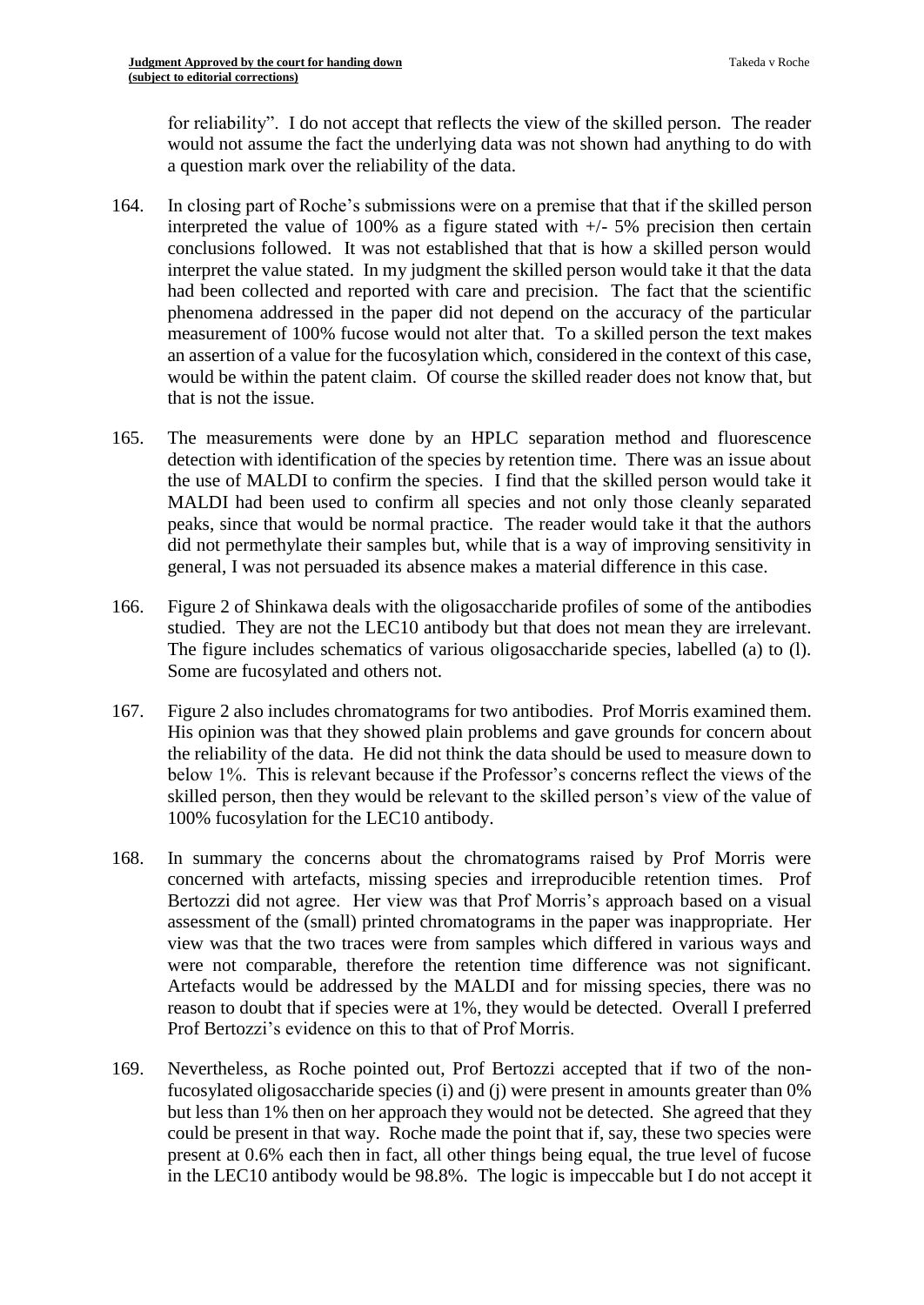reflects the thinking of the skilled person reading Shinkawa. Roche did not establish that the skilled person would actually think there was a sufficient amount of undetected non-fucosylated oligosaccharide in the samples to undermine the 100% figure reported to a relevant degree.

- 170. There were other detailed points but I have addressed the main ones. In my judgment Shinkawa amounts to a disclosure of an antibody within claims 1, 2 and 3 of the patent. The LEC10 antibody was made in CHO cells and the skilled person would take it that there was no appreciable NGNA or α-Gal.
- 171. Before turning to enablement, I will address the fact that the measurement technique used in Shinkawa is not LCMS peptide map analysis, as required by the claim. The argument at trial was about the reliability and accuracy of the technique used in Shinkawa. I have rejected that. It was not suggested by Roche that if the amount of fucose in the LEC10 antibody were to be determined using LCMS peptide map analysis the answer would be materially different.
- 172. Turning to enablement, one issue was the availability of the LEC10 cell line. Shinkawa explains that the cell line was kindly provided by Dr Pamela Stanley of the Albert Einstein College of Medicine. Prof Bertozzi was cross-examined on her evidence that she thought Dr Stanley would give out the cell line if asked for it. The main points were: that the court could not be sure the cell lines would be distributed freely, Dr Stanley might at least impose a material transfer agreement (MTA) with restricted terms; there were in fact two LEC10 cell lines and the paper did not say which one was used; and Takeda's evidence was lacking because they could have contacted Dr Stanley to clear up the issues. Prof Bertozzi maintained her view that Dr Stanley would give out the cell line freely if asked and would have records which meant she would, if asked, give out the same LEC10 cell line as had been given to the authors of Shinkawa. In my judgment it is much more probable than not that Prof Stanley would give the skilled person the cell line if she was asked for it and she would give the skilled person the right LEC10 cell line. As for the terms of any MTA – the evidence was speculative. I am not satisfied it was more likely than not that a relevant MTA would be imposed. It would either not be imposed at all (most likely) or it would not contain any contract term which made a difference in terms of patent law.
- 173. The skilled person would take it (see above) that the LEC10 antibody had the Fv of Rituxan. That was publicly available or could be determined analytically. For the IgG1 Fc region they would not know what Shinkawa had actually used but there would be no reason to think it mattered and it was well within the skill of a skilled person to use a suitable Fc region. The skilled person would be able to produce their own version of the LEC10 antibody in the right LEC10 cell line. I refer to that as the TOV-LEC10 antibody.
- 174. What of the glycosylation of the TOV-LEC10 antibody? I accept Prof Parren's evidence that moving a cell line from one lab to another is likely to cause changes in the glycosylation pattern. However the fact that the glycosylation patterns will differ to some degree is different from saying that it is more likely than not that the amount of fucose will differ by more than a certain amount. That is because the amount of fucose is an aggregated measurement of the population in a sample as a whole. The detailed glycosylation patterns of two samples can differ even if the amount of fucose for each of them is the same to a certain level of precision.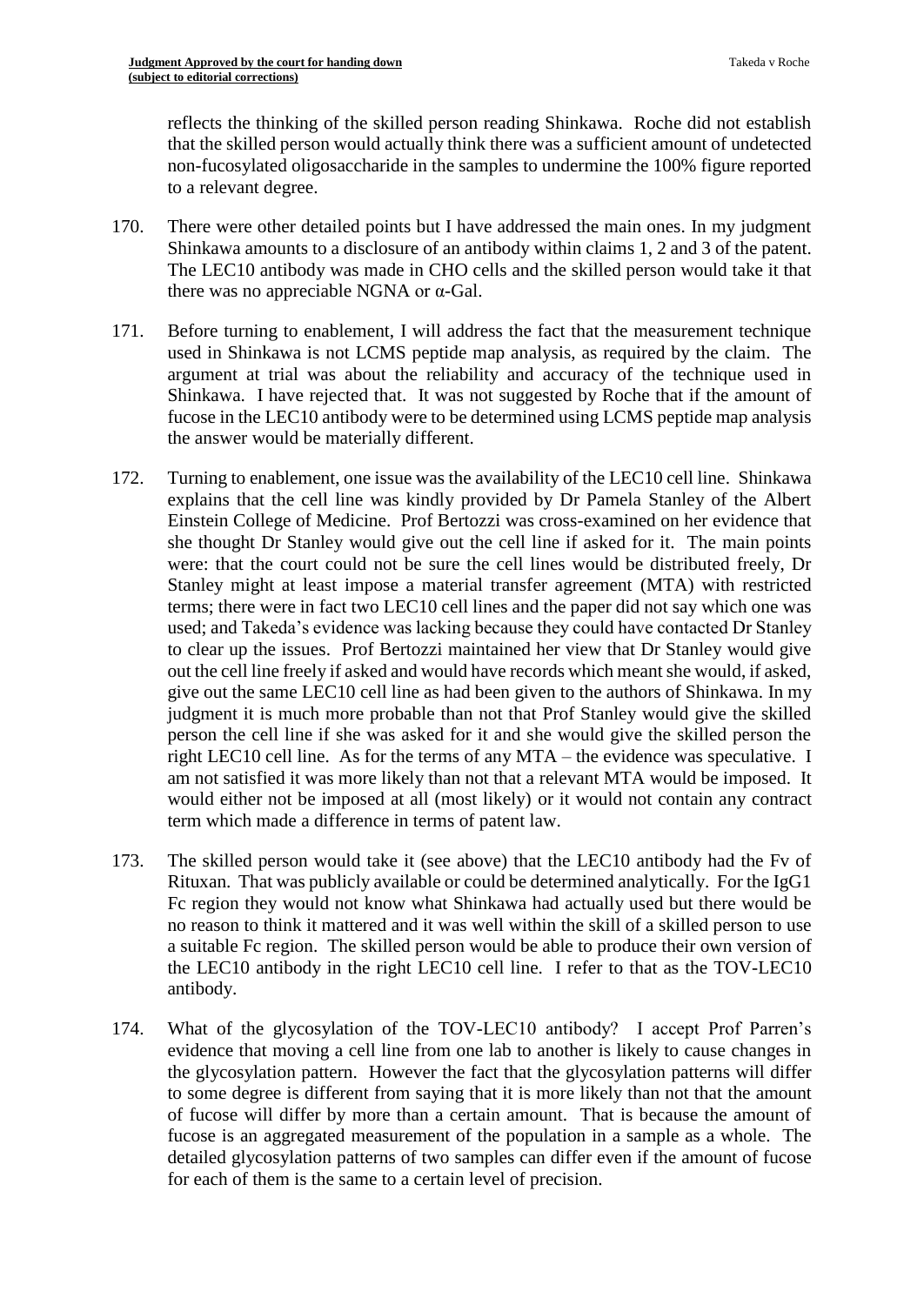- 175. Absent evidence to the contrary, it seems to me that the Shinkawa paper itself is the best evidence of what happens when an antibody of that kind is expressed in the LEC10 cells. Given the disclosure of Shinkawa, I find that without an undue burden the skilled person will make the TOV-LEC10 antibody with an amount of fucose sufficiently close to 100% as to be within the claim. The TOV-LEC10 antibody will also satisfy claims 2 and 3 in terms of NGNA and/or α-Gal.
- 176. Therefore in two respects the TOV-LEC10 antibody would not be absolutely identical to the LEC10 antibody actually made and used by the authors of Shinkawa in their work, that is in the antibody sequence of the Fc region and in the fine detail of the glycosylation pattern. Nevertheless in my judgment the TOV-LEC10 antibody is disclosed and enabled by the Shinkawa paper. Claims 1, 2 and 3 lack novelty over Shinkawa.
- 177. Takeda submitted that Shinkawa disclose the use of the particular LEC10 antibody in human therapeutics. I do not agree. Shinkawa does not disclose the LEC10 antibody as a pharmaceutical agent and so claims 6 and 7 are novel.

## *Ferrara*

- 178. The Ferrara paper was produced by authors working at Roche. The paper looks into the contribution of carbohydrates to the interaction between the FcγRIIIa receptor and non-fucosylated antibodies. The context of the work is again the anti-cancer CD20 antibody Rituximab and the exploitation of effector functions. The paper tests "GE" (genetically engineered) anti-CD20 antibodies with high proportions of nonfucosylated oligosaccharides. These test antibodies have been modified relative to a "native" antibody. They were produced in HEK-293 EBNA cells. These are human embryonic kidney cells.
- 179. Figure 1 of Ferrara summarises the oligosaccharide characterisation of the nature and test antibodies. The characterisation was done by MALDI-MS of neutral oligosaccharides released from the antibodies (therefore not peptide map analysis and without permethylation). The figure includes a diagram of the carbohydrate moiety attached at the Asn-297 position, which is a complex biantennary glycan. It includes the fucose attached to the first GlcNAc linked to the Asn-297. The five monosaccharides which make up the core structure familiar to the skilled person are in bold in the diagram. The other aspects –the fucose, terminal galactoses and sialic acids, and a bisecting GlcNAc are not in bold type to indicate they are variable. The figure also includes some MALDI-MS spectra; and then in section (c) of the figure, there is a table of the oligosaccharide distributions, as follows:

|                            | relative % of |          |         |  |
|----------------------------|---------------|----------|---------|--|
|                            | native        | Glyco-1  | Glyco-2 |  |
| high mannose               |               |          |         |  |
| non-fuc, hybrid, bisected  |               | 92       | 12      |  |
| fuc, hybrid, bisected      |               | 8        |         |  |
| non-fuc, complex, bisected |               |          | 50      |  |
| fuc, complex, bisected     |               |          | 12      |  |
| non-fuc, complex           |               |          | 22      |  |
| total bisected             | 0             | 100      | 74      |  |
| total non-fue              | 0             | 92       | 84      |  |
| total non-fuc, complex     | 0             | $\theta$ | 72      |  |
| total complex              | 99            |          | 88      |  |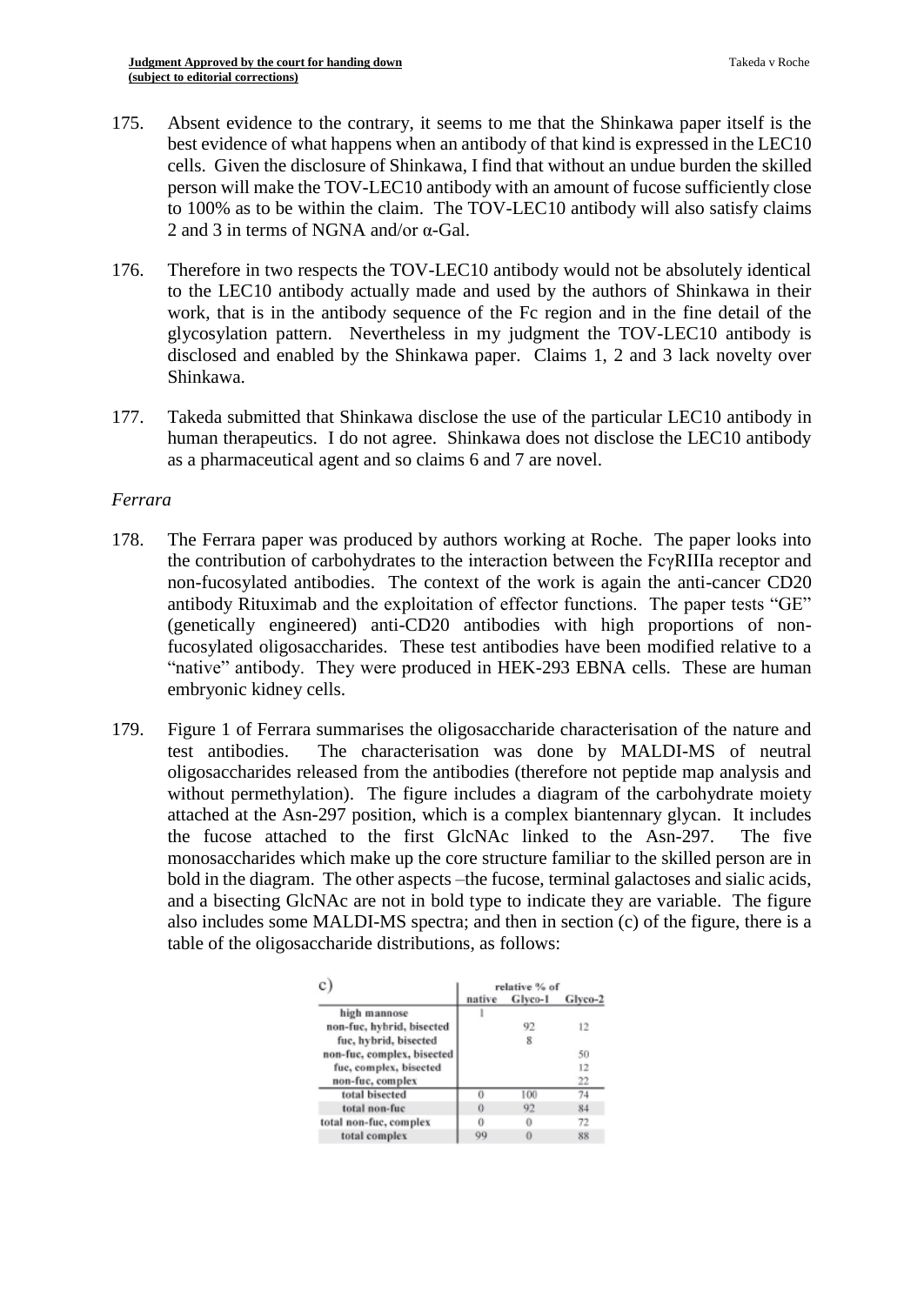- 180. On the face of it therefore the table shows that the oligosaccharide composition of the native antibody consists of 1% high mannose and 99% fucosylated complex nonbisected biantennary glycans. That conclusion follows because no values are given for any non-fucosylated species, or any bisected or hybrid species, in relation to the native antibody. The figures are plainly rounded to the nearest 1%.
- 181. The case over Ferrara adds nothing to the case over Shinkawa. In terms of disclosure the same issues between Prof Morris and Prof Bertozzi arose. Prof Morris looked closely at the chromatograms in Figure 1 and expressed the opinion that there were in fact afucosylated species present, which gave him reasons to doubt the 99% figure. Prof Bertozzi did not agree that was a legitimate exercise and did not agree one could identify what the species in the peaks actually was without more analysis. They might not even contain glycans. There were also points on the permethylation and the fact that the exact amount of non-fucosylated oligosaccharide in the native antibody was not central to the authors' thesis reported in the paper. As before I prefer Prof Bertozzi's view about what is disclosed in the paper. The skilled person would take it as a disclosure that the native antibody had glycosylation consisting of 99% fucosylated complex glycans and 1% high mannose species.
- 182. There was no suggestion that a point arose over Ferrara about NGNA or  $\alpha$ -Gal; nor was there a point on the method of expressing the amount fucose (%-Roche, etc.). Given the 99% does not include high mannose, the 99% of Ferrara would be 100%-TRM.
- 183. In terms of enablement, again similar kinds of issues arose. Prof Parren's evidence was that the skilled person would not be able to make the native antibody because its amino acid sequence is not set out in Ferrara. The premise is of course correct (no sequence) but I do not accept the conclusion. This is a paper published in the highly respected Journal of Biological Chemistry. It is more likely than not that the authors would respond favourably to a request for cell lines, hybridomas and DNA clones referred to in the paper, supplying them without any relevant fetter. That is particularly so given that the antibody in question is the native one. Prof Parren also said it was not clear to him that the cell line used was available from the laboratory. Bearing in mind Ferrara emanated from a Roche laboratory, if Roche wanted to establish that they could have done so. I am not satisfied it was not available.
- 184. I find claims 1, 2, and 3 are anticipated by Ferrara. Claims 6 and 7 are not.

#### *Simulect*

- 185. Simulect is the trade name for a therapeutic antibody product, marketed by Novartis as an immunosuppressant. It has been commercially available since before April 2006. The drug substance is basiliximab, a chimeric IgG1 monoclonal antibody produced from a murine myeloma cell line (SP2/0). The target antigen is CD25. The primary evidence relating to Simulect comes from declarations of Novartis employees which were submitted to the EPO in the opposition proceedings. Novartis had opposed the Roche patent and argued it lacked novelty over Simulect.
- 186. One of the declarations was of Matthias Berg, the Head of Analytical Development and Characterisation-Mass Spectrometry in the Biological Product and Process Development unit of the BTDM group at Novartis Technical Operations in Basel. This explained the LCMS analysis he had undertaken of the glycosylation profiles of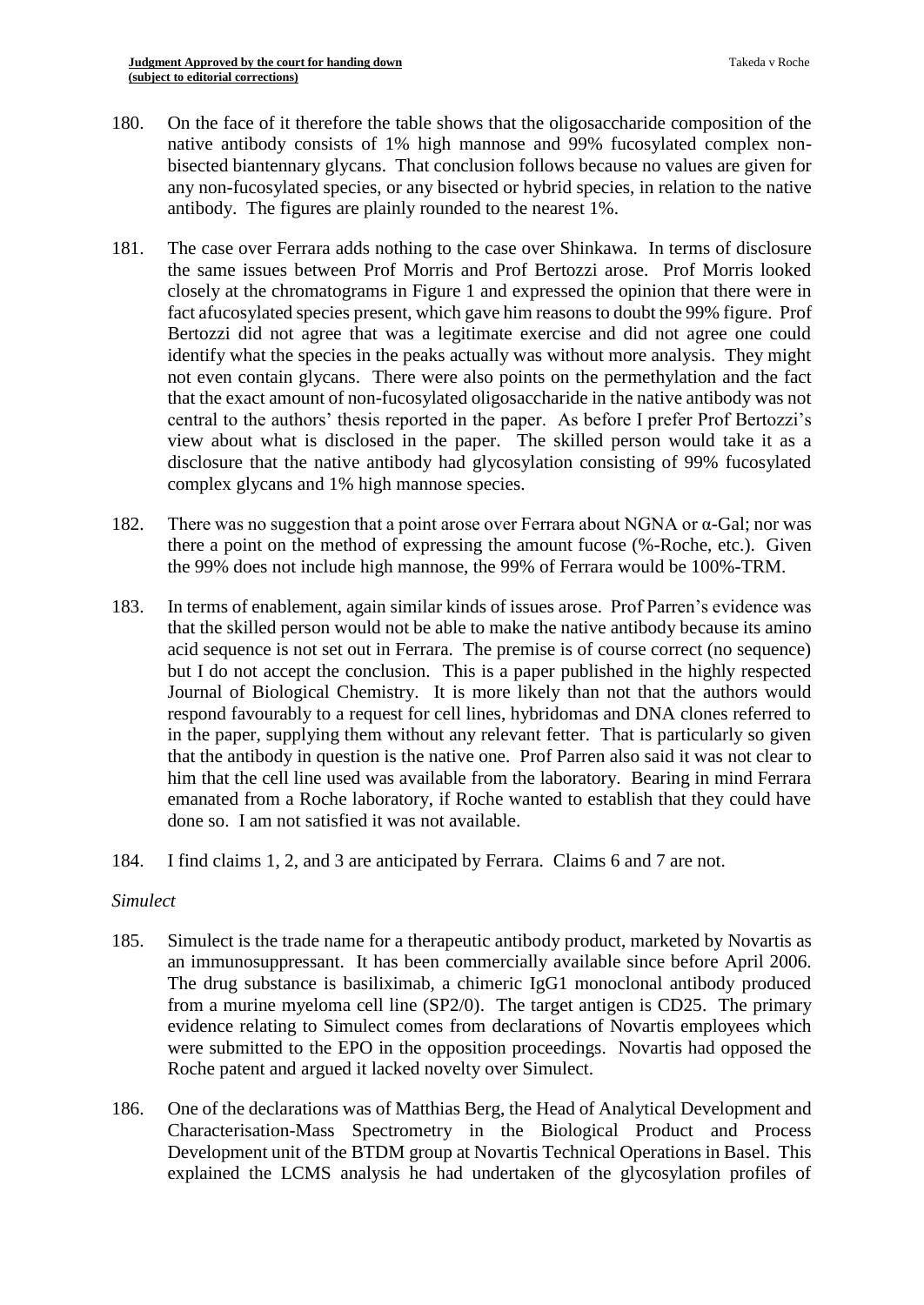samples from five manufacturing batches of Simulect. Also submitted were two supporting declarations of Sercan Terhani and Manuela Weidner describing the sales of Simulect products made from the manufacturing batches analysed by Matthias Berg.

- 187. For each sample measured by Dr Berg the amount of fucose was more than 99.0%, the amount of NGNA was 1.0% or less and the amount of alpha 1,3 galactose was 0.0%. However there is an issue about the NGNA level. One of the batches tested by Dr Berg (C0001) gave an NGNA level of 0.5% whereas in a declaration of Kurt Forrer, test results for the same batch are given, with an NGNA level of 0.64%. Both values are within claim 1 but only Dr Berg's is within claim 2.
- 188. The evidence also showed that the composition actually sold was made by blending batches. Roche pointed out that this meant that this meant one could not say the commercial product fell within claim 2. Takeda pointed out that mathematically and taking into account rounding, it was possible that a blend could be within the claim. That is true but I am far from satisfied that it is more likely than not that commercial batches of Simulect fell within claim 2.
- 189. Aside from the NGNA point, the evidence is that commercial Simulect was in fact a product accordingly to claims 1, 3, 4, 6 and 7.
- 190. I turn to the question of what a skilled person would find out from analysing a vial of Simulect. The skilled person would be able to analyse the material and find out it had all the features of claims 1, 3, 4, 6 and 7. They would be able to analyse the glycosylation pattern and find out that the amount of fucose was more than 99.0%, the amount of NGNA was 1.0% or less and the amount of α-Gal was 0.0%.
- 191. However determining the full amino-acid sequence of Simulect in 2006 would be a lot of work. Prof Morris's view was that a full analysis would take a team of 2-3 scientists around 3 months. The full analysis would include the amino acid sequence, glycosylation and the formulation; and ¾ of the work would be on the amino acid sequence. I accept that. That is a lot of work but it is not an undue burden. It means that the amino acid sequence of the antibody, as well as the other aspects – glycosylation and formulation – were made available to the public.
- 192. Given that information, I am sure a skilled team would be able to make their own version of the Simulect antibody with all the features of those claims. Again it is a lot of work but no undue burden is involved. As before I will refer to this antibody as TOV-Simulect to distinguish it from Simulect. TOV-Simulect would not have been made in the same cell line as Simulect, since the skilled person cannot identify the cell line used from the sample, but that does not impose an undue burden in the skilled person making their own version of the product. They would choose a suitable cell line. A skilled team seeking to make an antibody with an amount of fucose more than 99.0% is able to do so. There is no trick to it disclosed in the patent. That is a consequence of Prof Parren's evidence. Like Simulect, TOV-Simulect falls within the various claims (not claim 2).
- 193. TOV-Simulect would not be identical to Simulect and the skilled person would know that. However in my judgment, as a matter of law, that does not preclude a finding of lack of novelty of 1, 3, 4, 6, and 7 as a result of the public availability of Simulect. The prior use of the Simulect product made certain information about that product available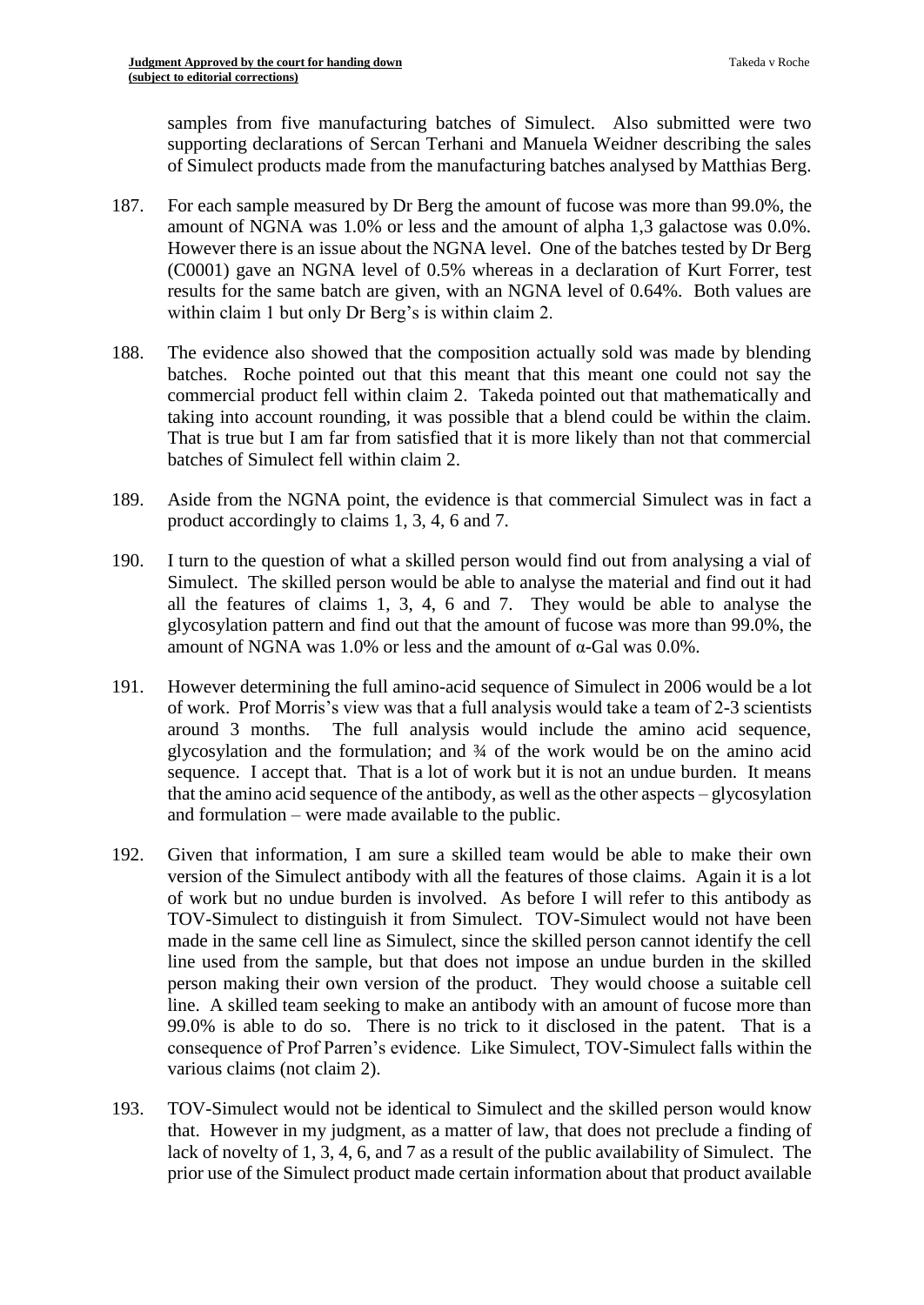to the public. That information describes a product which is within the claim. The skilled person was able, without undue burden, to make their own version of that product, based on the available information.

- 194. Simulect does not anticipate claim 2.
- 195. On the approach above it is not necessary to examine the matter of novelty any further, but since there was an argument about following up published information about Simulect, I will address that. Takeda showed that by the priority date a PCT application (WO 00/06604) and a patent (EP 0 449 769) concerning basiliximab/Simulect had been published. These documents together disclose the amino acid sequence of the antibody. They also identify a cell line to use SP2/0. I am not convinced this would help Takeda if the previous conclusion was wrong. Knowing the amino acid sequence would save some work but the work did not represent an undue burden. Having a cell line described does not help either. The antibody which a skilled person would make would still not be identical in all respects to Simulect, for the same reasons already discussed above in relation to other prior art. It also raises a further problem: Prof Parren gave evidence of a difficulty with producing a level of NGNA below 1% from an SP2/0 cell line, or from another possible mouse myeloma cell line (NSO). I am not aware of any specific evidence from Prof Bertozzi addressing this. Whereas in relation to the amount of fucose, Prof Parren had given evidence that a skilled person could produce high levels of fucose, there was no such evidence about NGNA.

#### *Obviousness*

196. I will address Simulect and Bihoreau first before turning to Takeda's case based on lack of technical contribution.

#### *Simulect – obviousness*

- 197. Takeda maintained that even if Simulect did not deprive claim 2 of novelty, it would be entirely obvious for the skilled person to have as low a level of NGNA as possible and so claim 2 was obvious. The same point was made about claim 3 and  $\alpha$ -Gal but it does not arise on the facts.
- 198. Roche contended this point was not pleaded because the only plea of obviousness over Simulect was put in a paragraph of the Grounds of Invalidity which were expressly directed to the claims as proposed to be amended but since Roche had now dropped the proposed amendments, the point was no longer open. I will not prevent Takeda from taking this point. The paragraph of the Grounds of Invalidity is directed to the amended claims but the assertion pleaded was, or to be more accurate included, an assertion that claim 2 as proposed to be amended, was obvious over Simulect. That claim would be identical in scope to claim 2 as granted, with the same lower level of NGNA, save that unlike the granted claim it would be limited to a humanized or human antibody as a result of the proposed amendment to claim 1. If such a claim was indeed obvious then claim 2 as granted would necessarily also be obvious. The fact Roche dropped the amendment does not give them the right to prevent Takeda from advancing a case which is expressly pleaded. Mind you, the Grounds of Invalidity could have been better drafted to avoid this logical difficulty.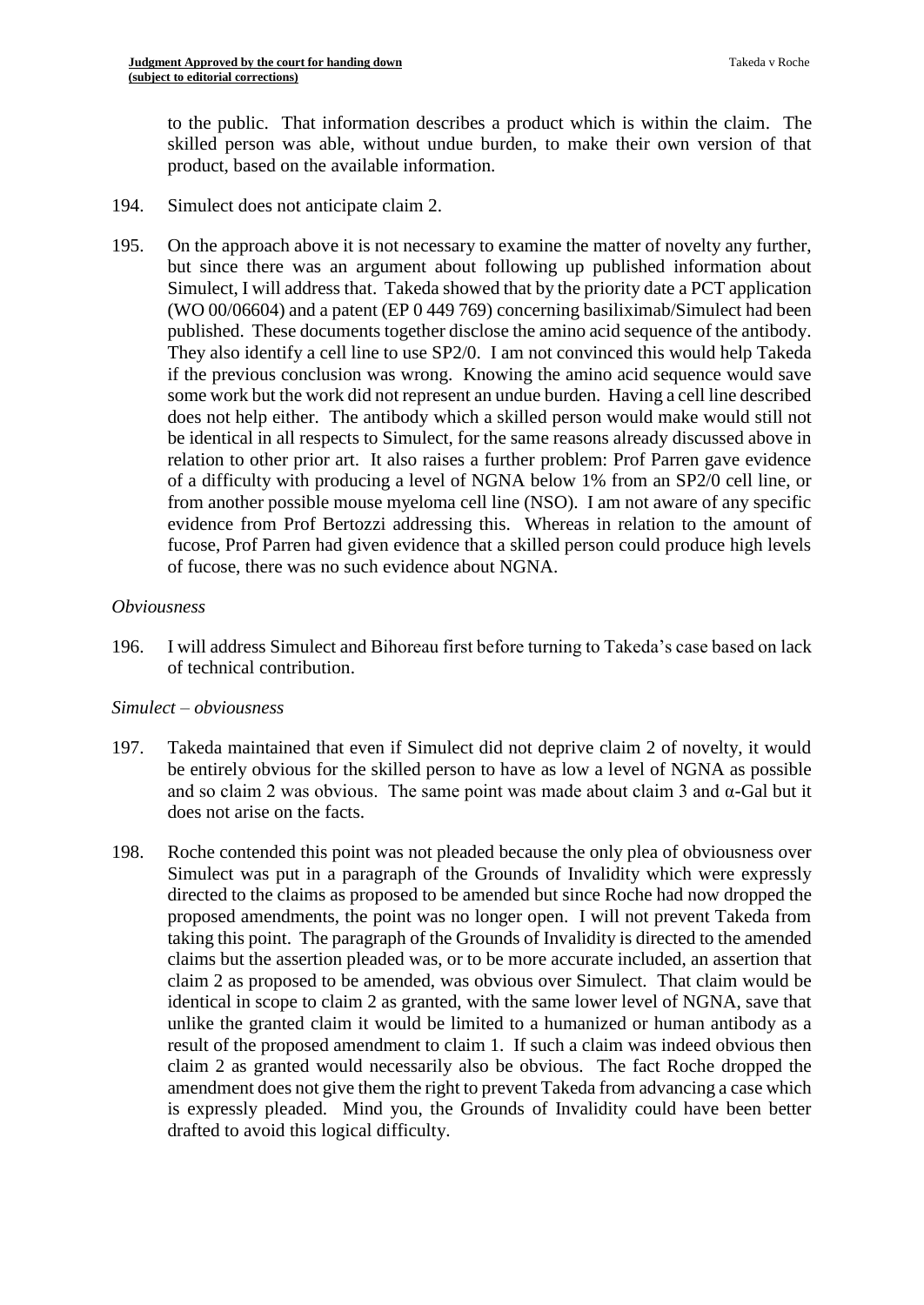199. However I am not satisfied that claim 2 would be obvious over Simulect, for the following reasons. In general terms a skilled person making an antibody for human therapy would, as Takeda asserts, aim to have as low a level of NGNA (and  $\alpha$ -Gal) as possible. That is due to the well known immunogenicity problem caused by those species. It was obvious. Moreover a skilled person who wished to produce such a thing would be able to do so purely by the application of common general knowledge, for example by expressing the antibody in a suitable CHO cell line. However that is not the only question to be answered. To arrive at claim 2 the skilled person also has to make an antibody with an amount of fucose within claim 1. A skilled person given Simulect would analyse it and would find out what the amount of fucose was. They would be able to make their own version with the characteristics they had identified without any undue burden. Therefore such a thing cannot be patented. It would lack novelty. However for obviousness the question is a different one. There is no evidence I am aware of which addresses whether a skilled person given that information as a result of analysing Simulect would think there was any reason to maintain the same very high level of fucose, let alone to do so at the same time as reducing the NGNA to a different lower level from the one in Simulect. Maintaining the fucose level is not difficult to do if you want to do it, but without a reason to do it, the skilled person would not bother to do so. This point highlights a fundamental difference between the law of novelty and obviousness and the policy underlying them. Novelty prevents the state of the art being patent again. If something is disclosed then the question is simply whether it is enabling, irrespective of whether someone would be motivated to follow up the disclosure. On the other hand when asking what is obvious over a piece of prior art, factors like motivation are usually very important. So I reject the case of obviousness of claim 2 over Simulect.

#### *Bihoreau – obviousness*

200. Given the way it was pleaded, one might have thought Takeda was advancing a conventional obviousness attack based on Bihoreau. However that is not the case. In its closing Takeda made the following submission:

> "611. In giving her evidence the question asked of Professor Bertozzi was, correctly, "*what, if anything, does the Patent make by way of a technical contribution over Bihoreau*". Professor Parren on the other hand was asked to comment on what the skilled team "*would do, if anything, if presented with the teaching of Bihoreau*". The evidence he gives is therefore based on an incorrect premise."

201. Prof Parren did indeed give evidence about what, in his opinion, a skilled person would or would not do if presented with Bihoreau. That evidence would counter a conventional obvious case. The essential point made by Roche and supported by Prof Parren is that Bihoreau is concerned with the ratio of fucose to galactose. A skilled person given Bihoreau would either follow that up – in which case they would have no reason to set about making antibodies with very high fucosylation irrespective of their galactose level or would rejected it as a way forward at all. If they followed it up the antibodies they would contemplate would be characterised by the fuc:gal ratio rather than the absolute amount of fucose. They would not arrive within the claim (without hindsight). Alternatively, a skilled person might well be so sceptical about Bihoreau's ratio idea so as not to place weight on it, but in that case then to take the teaching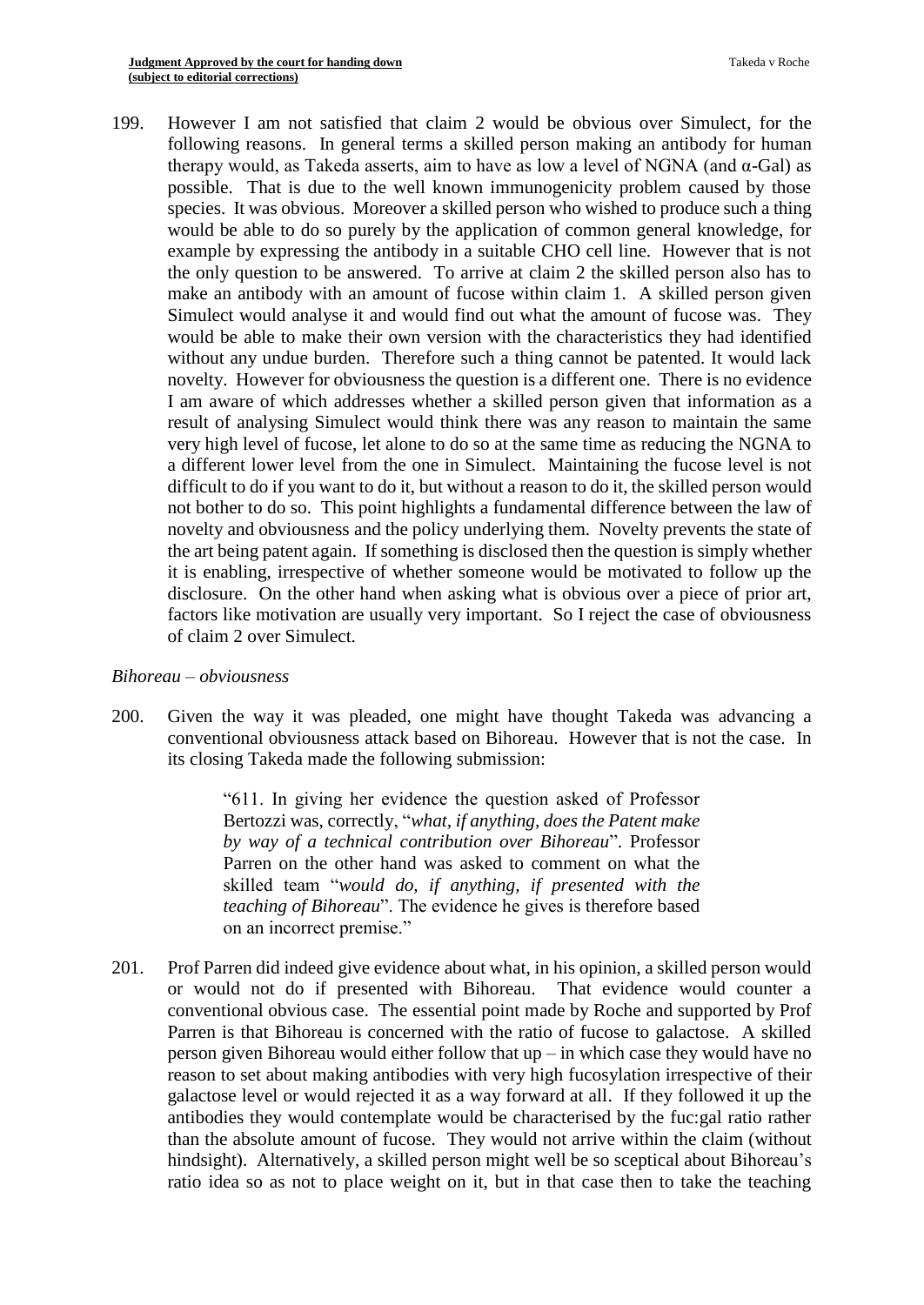forward at all would only be obvious with hindsight. There is no evidence or submissions to the contrary of these points from Takeda. I would reject a conventional obviousness attack over Bihoreau.

202. Takeda's real case, supported by Prof Bertozzi, is based on an allegation of lack of technical contribution over Bihoreau and I will consider it in that context.

# *Obviousness – lack of technical contribution*

- 203. The law is clear enough that a ground of invalidity exists which can be called different things including: lack of technical contribution, *Agrevo* obviousness, and failure to solve the technical problem. Depending on the facts one of these descriptions may be more apt in a given case than another but they are all getting at the same thing. I can do no better than refer to the decisions of the Technical Board of Appeal of the EPO in *EXXON/Fuel Oils* T 409/91 and *Agrevo/Triazoles* T 939/92. The general principle there identified is that the extent of the patent monopoly, as defined by the claims should correspond to the technical contribution to the art. This theme – that the patent monopoly should be justified by the actual technical contribution to the art – has often been referred to with approval in the UK, most recently in by the two recent Supreme Court decisions: *Warner-Lambert v. Generics (UK) Ltd t/a Mylan* [2018] UKSC 65 and *Actavis v ICOS Corp* [2019] UKSC 15.
- 204. One way in which this principle has been applied in the context of inventive step is to deny validity to a selection from the prior art "*which is purely arbitrary and cannot be justified by some useful technical property*". Such a selection "*is likely to be held to be obvious because it does not make a real technical advance*". These passages are taken from Floyd LJ in *Generics UK Ltd t/a Mylan v Yeda* [2013] EWHC Civ 925, citing Jacob LJ in *Dr Reddy's Laboratories (UK) Ltd v Eli Lilly and Co Ltd* [\[2010\] RPC 9.](https://www.bailii.org/cgi-bin/redirect.cgi?path=/ew/cases/EWCA/Civ/2009/1362.html)
- 205. Sometimes the argument in this case is put on the basis that the claim makes no technical contribution over an item of prior art. The two candidates are Shields, which was common general knowledge and Bihoreau. Not every case looks at this issue in that way but it is a legitimate way of putting the argument.
- 206. Roche was dismissive of this issue in closing, identifying three contributions to the art which, it argued, the patent obviously made. The contributions were made by:
	- i) Disclosing that CHO cells can be obtained having fucosylation of >99%;
	- ii) Disclosing the idea of increasing fucose for a therapeutically useful purpose;
	- iii) Disclosing the idea that increasing fucose to 99%+ would reduce ADCC to background.
- 207. I will take these in turn below. In relation to each disclosure there are five questions to answer: Is it disclosed in the patent? Is it plausible? Is it true? Is it a technical advance? Does it support claims of the breadth they are?

# *Disclosing that CHO cells can be obtained having fucosylation of >99%*

208. This idea is disclosed in the patent although one needs to take a bit of care about construction of what 99% means. The idea is plausible and it is true. However it is not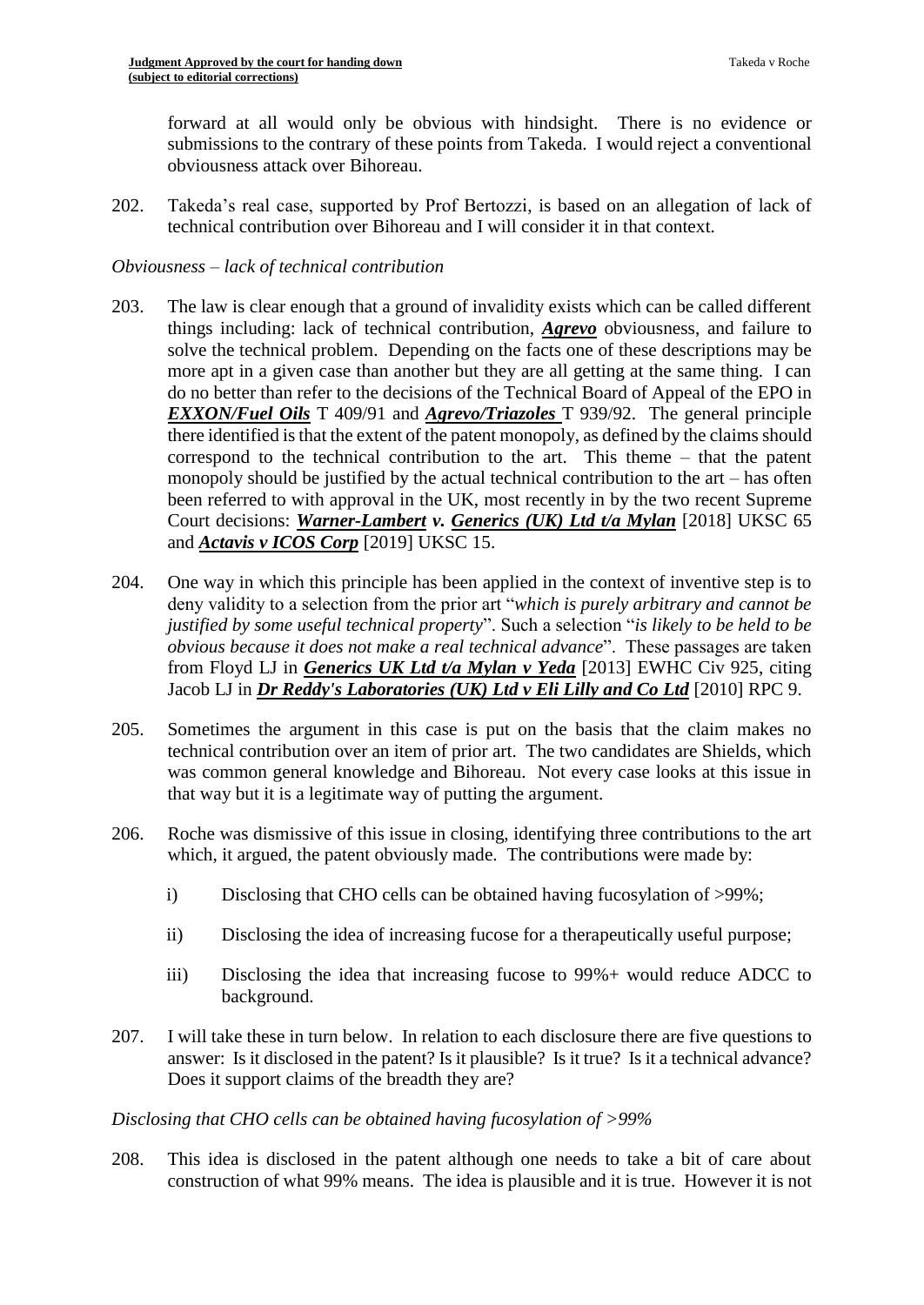a technical advance contributed by the patent. As I have held under novelty, the prior art included disclosures of antibodies with fucosylation of >99%. It is not a new idea.

- 209. Moreover, and entirely distinct from the issue of novelty, I am satisfied that it is not at all a surprising idea that CHO cells can be obtained which produce antibodies with fucosylation of >99%-TRM. This is addressed in the common general knowledge section. Leaving aside the other contributions relied on, this is simply an arbitrary level of fucosylation.
- 210. A separate point is the following. As vedolizumab itself illustrates, antibodies which to a skilled person would have the same level of fucosylation as Shields (98%-Shields) can also be >99%-TRM
- 211. A different question (addressed below on the second and third ideas) is whether a skilled person would have a reason to make such a thing.
- 212. Even if this was a technical advance, as it is put the contribution is limited to CHO cells. That does not support claims of the width of the relevant claims in this case, because they are product claims not limited to products made in CHO cells and because fucosylation is well known to depend on cell type.
- 213. I reject the case based on this contribution either alone or in combination with the second one relied on.

## *Disclosing the idea of increasing fucose for a therapeutically useful purpose*

- 214. This idea is also disclosed in the patent. The idea is plausible and it is true. Increasing fucose reduces ADCC and reducing ADCC is a therapeutically useful thing to do for certain antibodies.
- 215. The critical issue here is whether this is a technical advance. Roche submitted that from the point of view of therapeutic utility all the prior art, including the common general knowledge Shields, was focussed on decreasing fucose for a therapeutically useful purpose. Although the inverse relationship between fucose level and ADCC was known, no-one thought of putting the other end of the scale to use. The skilled person had in mind making therapeutic use of low fucose but did not see therapeutic utility in high fucose.
- 216. I have already addressed this to some extent in relation to Shields but at the risk of repetition, I do not agree. The idea that reducing ADCC was a therapeutically useful thing to do for certain antibodies was part of the common general knowledge and so too was the idea that increasing fucose would reduce ADCC. This is not an advance over what was known. I reject this case too.

#### *Disclosing the idea that increasing fucose to 99%+ would reduce ADCC to background*

217. A core aspect of Roche's case is that one of the technical contributions made by the patent is that the claimed level of fucosylation reduces ADCC to background. The patent never says this in words. The patent description is obviously concerned with glycosylation in general and fucosylation in particular, it is also obviously concerned with mediating effector functions in general and ADCC in particular; but nowhere in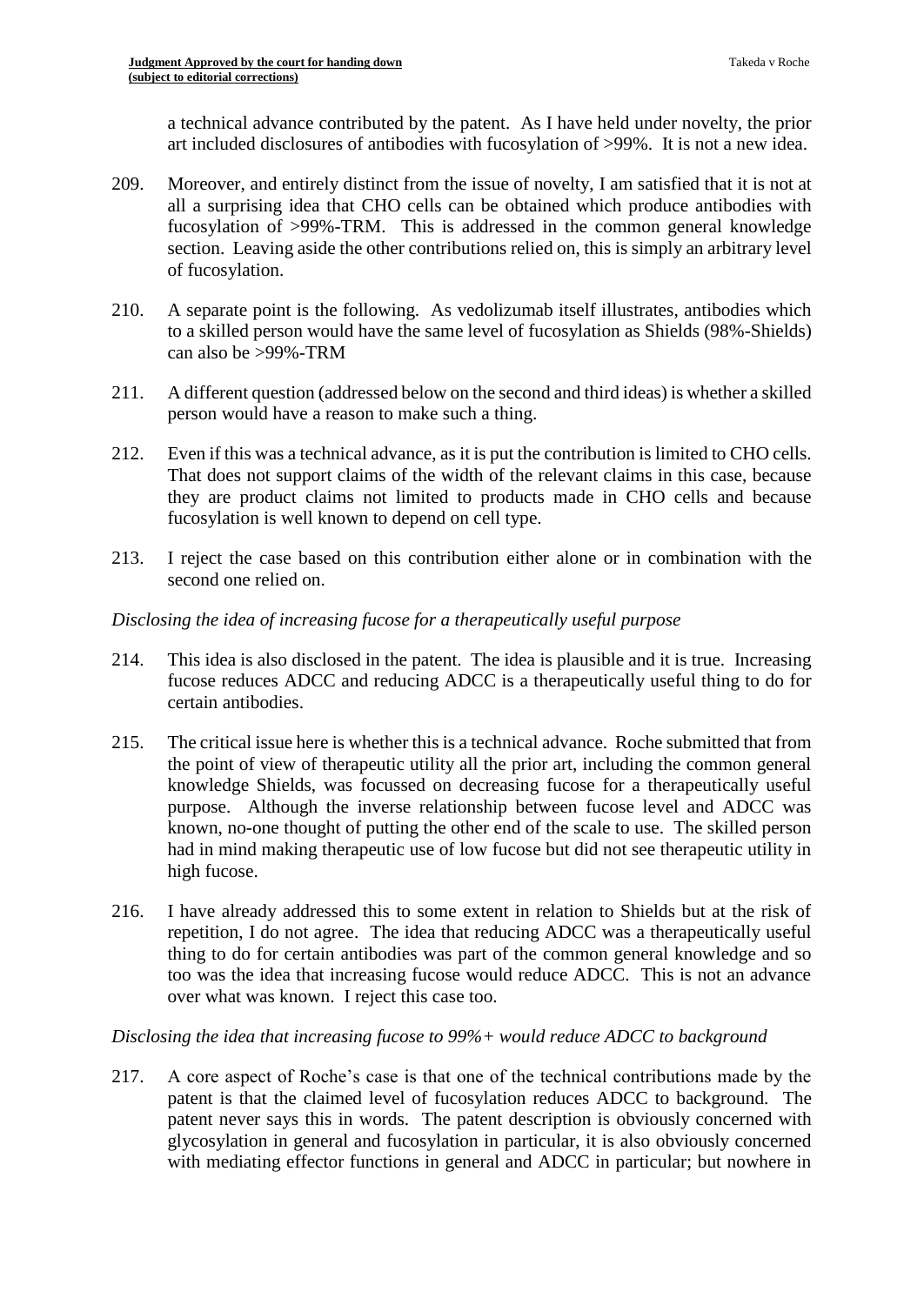the text is there any express statement of what the antibodies of the invention actually do. Roche's case is that it is shown in Figure 1. The argument is that the natural assumption of the skilled reader would be to expect that what is reported in the data would be for the highest concentration tested since that would be the concentration most likely to be able to induce ADCC and the experiment was designed to study the capacity of the antibodies generated to elicit ADCC. Prof Parren gave clear evidence that that was the expectation for that reason and, after being pressed, Prof Bertozzi agreed.

- 218. In my judgment the skilled reader would indeed expect that figure 1 shows results for the highest concentration tested (i.e. 25ng/ml). Nevertheless the skilled reader would also be aware that the patentee could easily have said so but didn't. There is a risk of hindsight here. The trial was opened on the basis that the case is all about antibodies which are highly fucosylated and thereby abolish ADCC. Knowing that is the case it is tempting to see it in the patent. But this patent is from one of the most sophisticated biotech companies in the world with access to the best firms of patent attorneys. The skilled reader would not think it was an accident that the patent does not make these statements expressly.
- 219. Another aspect to note is that whatever one makes of Example 4 and Figure 1, these experiments do not purport to show a difference in ADCC between an antibody of the invention and a known antibody with (for example) 95% fucosylation. The positive control was a much lower level of fucosylation than that.
- 220. As I have said, I think the reader would interpret Figure 1 as a disclosure that ADCC was eliminated in that test, probably at the 25ng/ml concentration. Would the skilled person go on to infer that this was a disclosure or assertion that the claimed antibodies would eliminate ADCC at higher concentrations? In my judgment it is not. The assertion is not made in words and the Figure, since it is only one concentration, does not say anything about the effect at a higher concentration. For all the skilled person knows, Figure 1 of the patent is the equivalent of the left hand side of a graph like Figure 6 of Shields.
- 221. I do not accept that the skilled person would set about trying to determine what the  $K_D$ of the antibody tested was by conducting a paper chase to find other publications for the antibody in the patent. That was Prof Parren's evidence but it does not reflect what a skilled person would do without hindsight knowledge of the case Roche now seeks to advance. The skilled person would be entitled to take it that the patentee had told the reader whatever it was the reader needed to be told. Even if they did find the K<sub>D</sub>, I am not satisfied that would satisfy the skilled person that the teaching of the patent was that ADCC was reduced to background across the board. That was the essence of Prof. Bertozzi's view of the disclosure, which was that this is an empirical field and the skilled person would wish to see experimental data. I find that would reflect the view of the skilled person.
- 222. In any event I am not convinced it is plausible. The point is really the same. Figure 1 makes plausible the idea that the antibody tested reduces ADCC. It also makes plausible the idea that the antibody exhibits no ADCC at the concentration (presumably) tested. However it does not make plausible a wider proposition about the effect at higher concentrations since it simply does not address it. Rather than eliminating ADCC at any relevant concentration, for all the skilled person knows what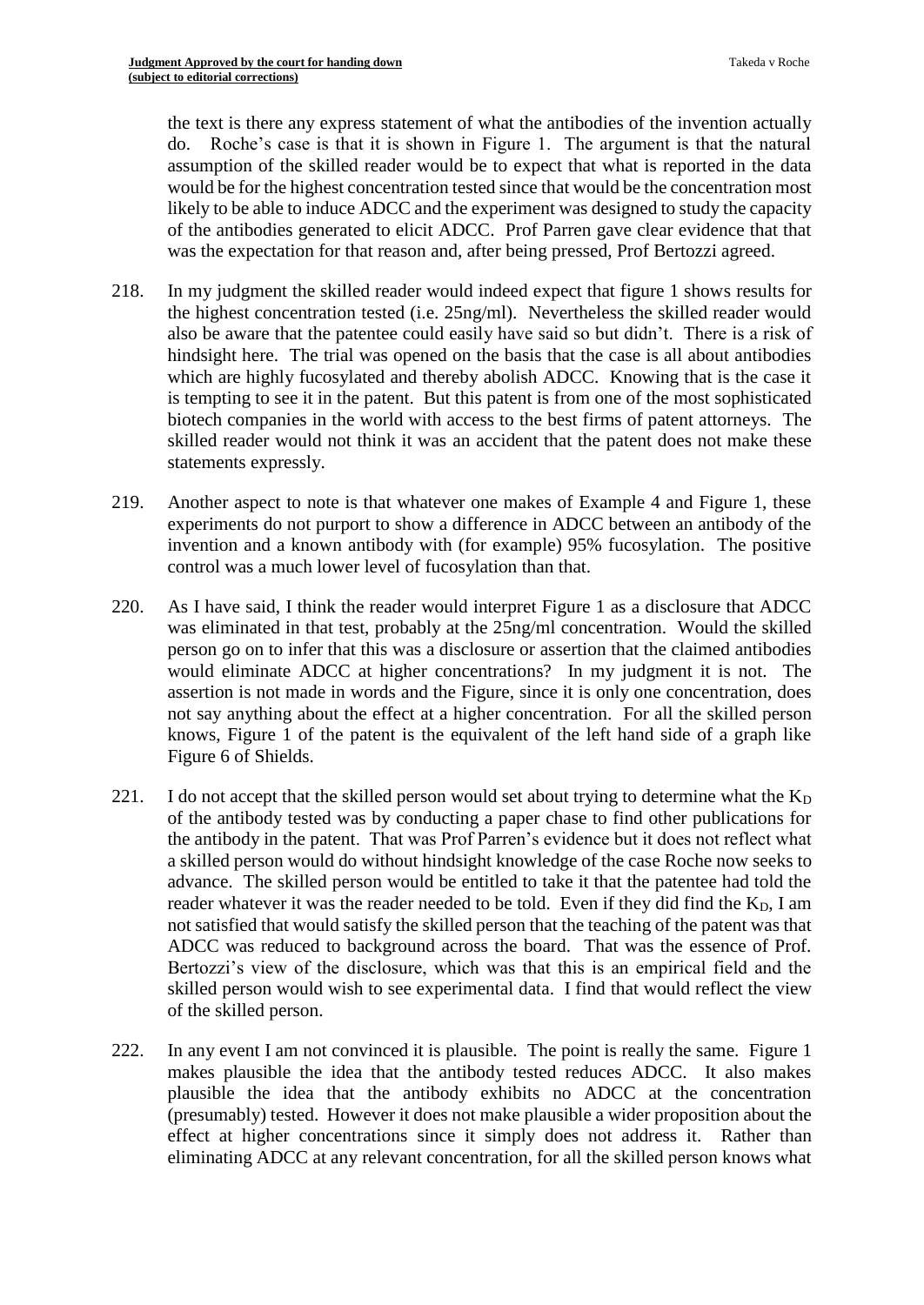has happened is simply that for the antibody tested, the concentration at which ADCC occurs has been increased above the level in the Figure.

- 223. Nor am I convinced the proposition is true. Vedolizumab does not prove it since that antibody has a LAGA mutation. There is no other proof to which my attention has been drawn.
- 224. It would be a technical advance but for the reasons already given, I reject the case based on this third disclosure. That is before one considers whether the data in the patent could support a claim of the breadth of claim 1.

## *Lack of technical contribution - conclusion*

225. Overall I find the case of invalidity based on lack of technical advance is made out.

## *Insufficiency*

- 226. Takeda's pleaded insufficiency case ran to eleven distinct paragraphs. By closing I think the case can be boiled down to four points:
	- i) A free standing issue, added during trial, relating to the rival approaches to calculating the amount of fucose;
	- ii) A kind of classic "it can't be done" kind of argument which is really a squeeze;
	- iii) A claim breadth argument which is a counterpart of the technical contribution case;
	- iv) An ambiguity type insufficiency concerned with how the skilled person works out whether a product is within the claim or not.
- 227. Neither party argued the points in this order but I do so in order to clear out some of the undergrowth before getting to the major debate about ambiguity.

# *The rival approaches to calculating the amount of fucose*

228. Takeda argued that if the claims are not construed its way then the claims were "truly ambiguous" because the skilled person cannot identify the calculation required by the claims. The premise is satisfied, since I have rejected %-Takeda as the right method, but the conclusion does not follow as a matter of fact. The skilled person does not have any undue difficulty arriving at what I believe is the right construction. In any case I am very doubtful this plea is correct in law but since it fails of the facts I will go no further.

# *The classic "it can't be done" argument*

229. This shades into the next point but is worth addressing distinctly. The point is not that the skilled person cannot make something within the claim, rather the point is to highlight what a skilled person must be able to do in order to achieve that, without any undue burden. One critical point is that the deposited clone (DSM ACC 2795) does not get the skilled person anywhere relevant. Takeda's experiment in obtaining and growing up the deposited clone was a fair test of what a skilled person would do. The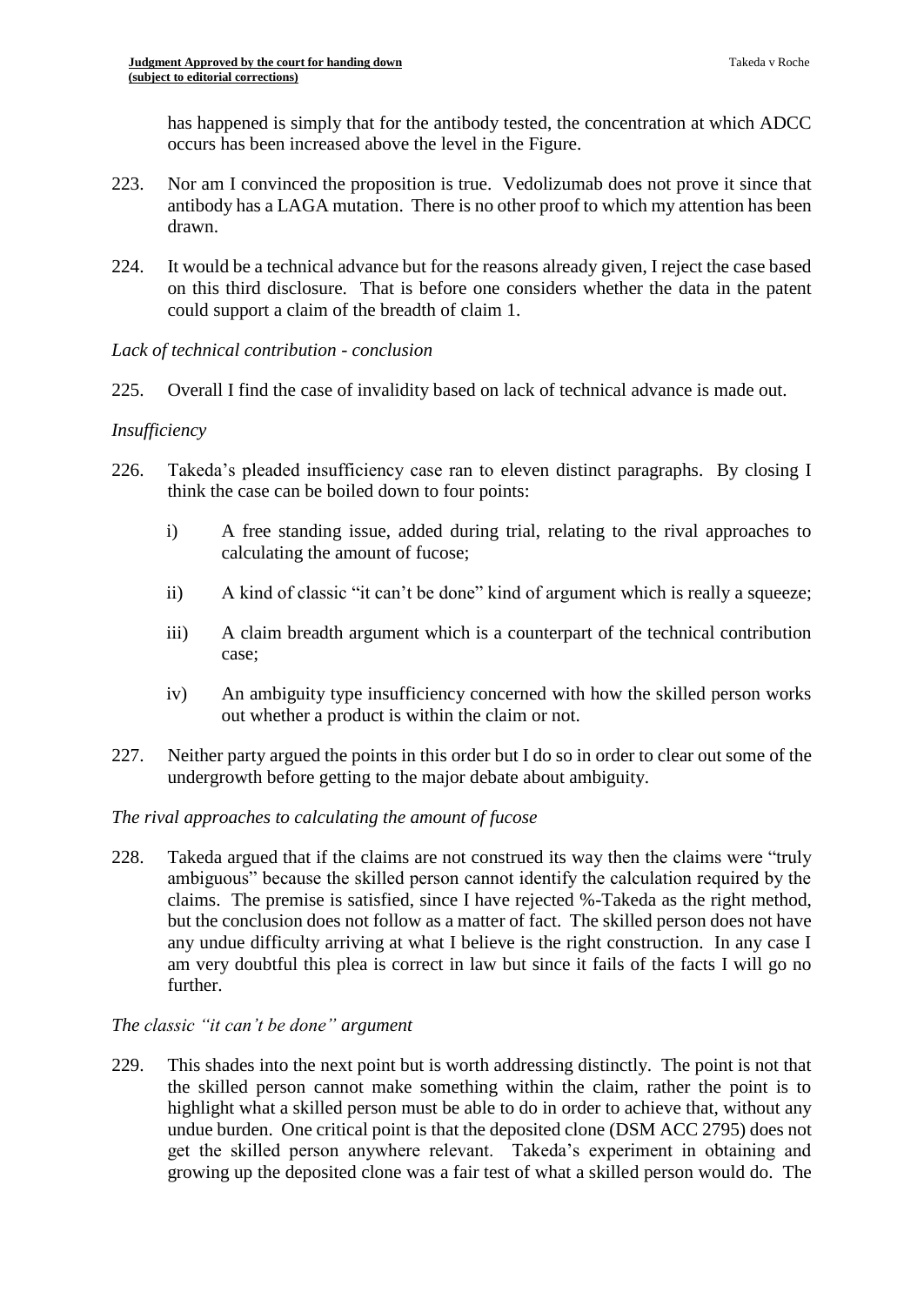clone was obtained, grown up, and an antibody made and characterised appropriately. It was not within the claimed limit of 99% by any of the calculation methods. It was about 95% fucosylated. Although Prof Parren suggested that this would be a good place to start to produce a product within the claim, that will not do. The deposited clone takes the skilled person no further forward than the common general knowledge. As Prof Parren also explained cell lines in different laboratories produce different glycosylation patterns. This does not help either. It just serves to illustrate the difficulty.

- 230. Of course on my findings of fact about what the skilled person can do given a high level of fucosylation as a target, there is no difficulty. They can make an antibody with such a level. That is true for 98%, 99% or 99.5% (measured by TRM). However to do this the process described in the common general knowledge section above is what would be done. It is a lot of work but there is no undue difficulty. All that is required is a target fucosylation level. The patent is not insufficient on this ground but the reason why not has consequences elsewhere in the argument.
- 231. A different argument raised during trial was whether a paper by Li et al showed that an antibody which is fully fucosylated is still capable of eliciting ADCC. Prof Bertozzi gave evidence about this. It is what the Li paper appears to show but I am not satisfied that the experiment in Li does demonstrate that the antibody tested was within the claim. The way in which glycosylation was measured in Li means that some non-fucosylated material could have been counted as fucosylated material.

## *Claim breadth as a counterpart of the technical contribution case*

232. This adds nothing to the lack of technical contribution case.

# *Ambiguity type insufficiency*

- 233. There was no dispute as to the law. The recent cases are *Glaxo v Vectura* [2018] EWHC 3414 (Pat), *Unwired Planet v Huawei* [2016] EWHC 576 (Pat) and *Sanvik v Kennametal* [2011] EWHC 3311 (Pat). The principles set out there are not too hard to state but they can be tricky to apply.
- 234. Before turning to the facts, a point of common general knowledge is worth highlighting. That is the difference between accuracy and precision. It is usually explained with an image of a dartboard. Imagine the true result is the bull's eye and a dart is a measurement. If the darts are all over the board then the individual measurements may not be precise, but if their average is the bull's eye then the overall result is accurate. If all the darts are clustered around the bull's eye then the measurements are both accurate and precise. However say all the darts are tightly clustered but they are clustered around the double 20. That result is precise but not accurate. Now take a different case, more like the real world, in which one does not know what the true result is. A cluster around double 20 may be just as precise as a cluster around the bull's eye, but which is accurate? The skilled person cannot know.
- 235. The argument in this case is about the inferences to be drawn from the Reusch paper. Various techniques were used to evaluate the various individual glycans in an antibody sample. Results of runs on two different days are reported. The results are set out in Table 2. By the closing of the trial the relevant columns were the first column of data – for the technique HILIC, and then three other columns: LCMS with Orbitrap, micro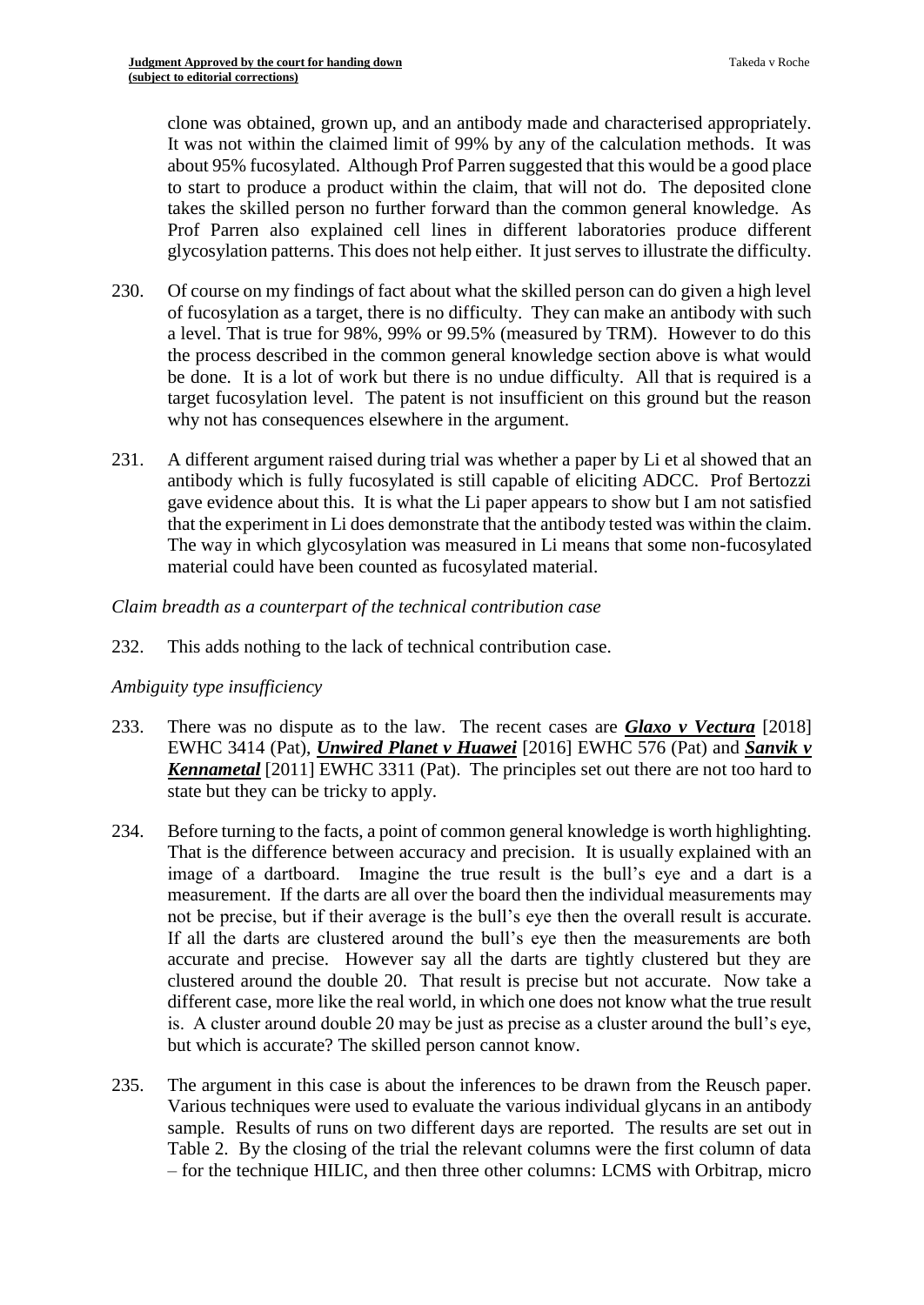LCMS with Q-TOF, and nano LCMS with Q-TOF. The three LCMS techniques are all within the scope of the words of claim 1.

236. As an illustration of the differences, one row of the table gives results for the glycan G2F. I chose G2F at random. It is a complex biantennary glycan with a fucose, four GlcNAcs, three mannoses, two terminal galactoses but no sialic acid. The results are:

|     | <b>HILIC</b>        | LCMS/Orbitrap | Micro LCMS/ | Nano LCMS / |
|-----|---------------------|---------------|-------------|-------------|
|     |                     |               | O TOF       | O TOF       |
| G2F | $\vert$ 9.5 (< 0.1) | 10.1(0.1)     | 9.0(0.1)    | 9.7(0.1)    |
|     | 9.6(0.1)            | 9.3(0.1)      | 9.0(0.1)    | 9.0(0.3)    |

- 237. The numbers are percentages of the total. The value in brackets is the standard deviation. The pair of values above and below were taken different days. The test equipment was at one of two different institutions – presumably Roche or Leiden University.
- 238. The differences for other glycans are similar. Some are much larger but it is apparent that even differences of the level shown for G2F could well take a product inside or outside the claim depending on which instrument was used. Now one needs to take care because the total fucosylation is an aggregate result and in the Reusch data there are fragments, which means that it is not necessarily representative of the aggregate to focus on one glycan. However a sense of the impact on a figure for fucosylation overall can be seen from these aggregate totals produce by Takeda:

|                     | <b>HILIC</b> | LCMS/Orbitrap | Micro LCMS/   Nano LCMS |      |
|---------------------|--------------|---------------|-------------------------|------|
|                     |              |               | OTOF                    | OTOF |
| Total non-fuc   8.6 |              | 12.7          | $9_{.1}$                | 9.8  |
| without Man         |              | 29            | 8.9                     |      |

- 239. These data show that while each instrument produces a relatively close pair of values in aggregate, in this test the four instruments gave different answers.
- 240. Prof Morris's firm opinion was that the only one the skilled person would regard as the right one to use was micro LCMS with QTOF. If that represents the skilled person's approach then these data reveal no insufficiency.
- 241. Prof Bertozzi did not agree. Her view was that all three techniques were ones the skilled person could use, and they would have no reason to choose one over the other.
- 242. Taking the individual issues, nothing turns on the fact that HILIC gives a different answer from the other three in this test. Prof Morris and Prof Bertozzi did not agree whether HILIC would be regarded as reliable and sufficient for accurate results. I find that it would be seen as reliable and accurate but it would not be regarded as within the claim. The fact it gives a different answer in this test is a reflection of a wider point made by Prof Bertozzi, which was that, as she put it, there is no ground truth. In other words there is no single "right" answer.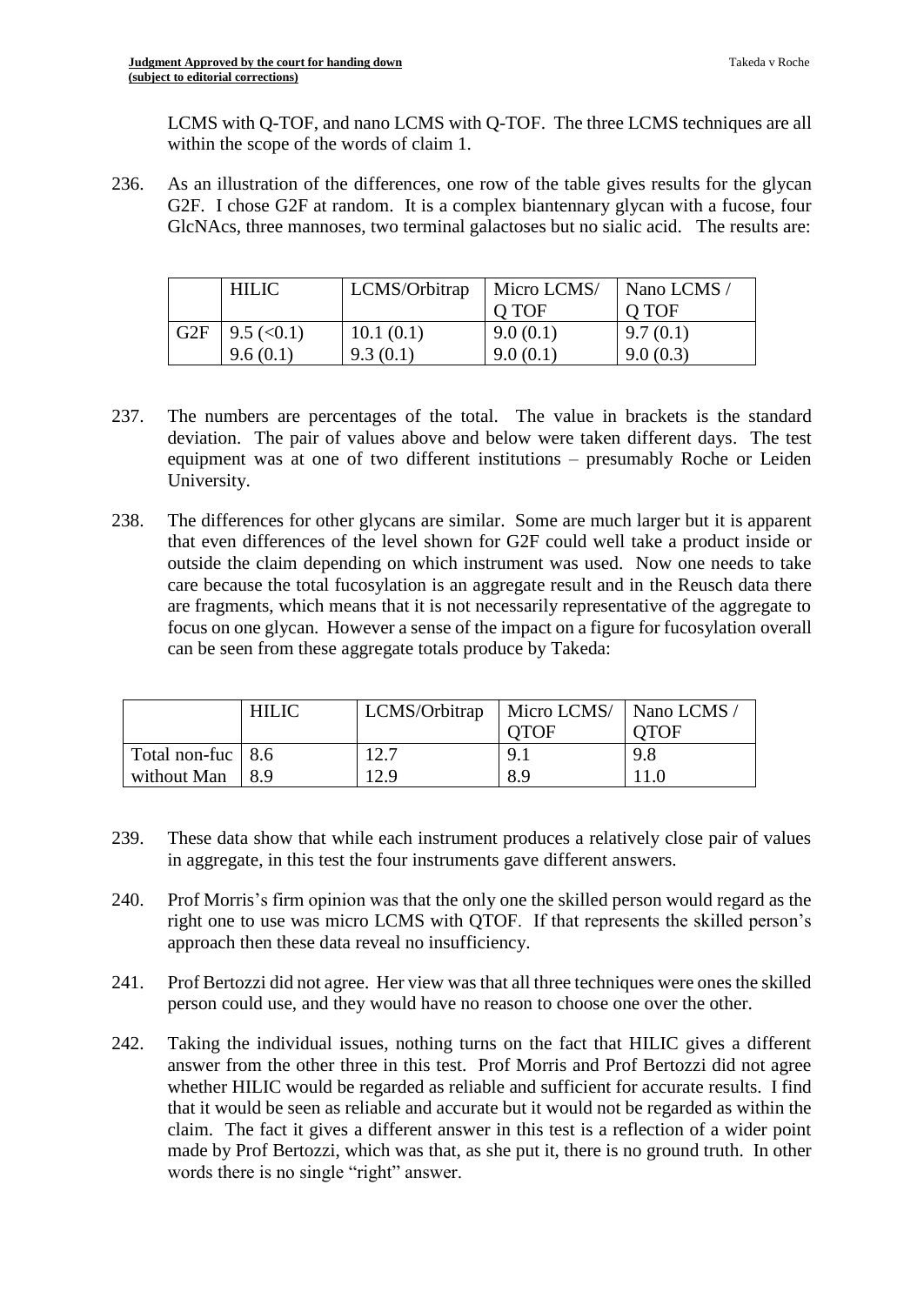- 243. In terms of precision, each of the three techniques is capable of being run to give a precise answer. However that does not mean they given the same, precise, answers.
- 244. Prof Morris and Prof Bertozzi did not agree about the status of the Orbitrap device at the priority date. Prof Morris was clearly a fan of the QTOF system not least because he invented it. But he explained that at the prior date the Orbitrap was a new system with less of a track record than QTOF. It is an ion capture device and was perceived as have the drawbacks associated with ion capture systems which QTOF does not. He agreed that today the Orbitrap is an excellent system but maintained his view about the position at the priority date. Prof Bertozzi did not agree with Prof Morris about the position at the priority date. Her firm view was that the Orbitrap was, and was seen as, an excellent instrument at that time. There was some apparently inconsistent evidence in Prof Bertozzi's report which appeared to suggest that at around the priority date she did not regard the Orbitrap with the favour she now does, but Prof Bertozzi explained that was not what she meant.
- 245. Standing back, I found Prof Morris' view on this more convincing as a representation of the approach of the skilled person than that of Prof Bertozzi. Today both instruments are excellent but judged at the priority date I find that the skilled person would wish to carry out the measurement using a QTOF device. Therefore the difference between the Orbitrap results and those for the QTOF systems in Reusch is not relevant to insufficiency.
- 246. I recognise that the data on which infringement has been established was taken using an Orbitrap device. Since there is no other evidence I am aware of which provides a different answer, there is no reason not to take those data as representative. I have taken the same approach with the prior art. The fact that a different but good technique has been used to measure fucose does not of itself mean the result is of no evidential value. There is no evidence of the existence of a simple systematic difference between the techniques. They can produce different answers but on a given day for a given sample, there may or may not be differences. The right legal analysis is that a result produced by one reliable technique shifts the evidential onus onto the other party to rebut it.
- 247. However setting aside Orbitrap does not get Roche home, since there is still a relevant difference between micro LCMS QTOF and nano LCMS QTOF. One point was that, based on looking at the Reusch data, the skilled person would choose micro because the results are more consistent. I do not accept that. The skilled person does not have the Reusch data before them.
- 248. Although the Reusch article was not the only evidence relied on by Takeda to make good this point, it was by far the best evidence and other matters, such as a hypothetical example given by Prof Bertozzi in her oral evidence and a different point on software, are not sufficient to make Takeda's case without Reusch.
- 249. Prof Morris said that a skilled person who had sufficient material to use would prefer a micro-bore HPLC column to a nano-bore column to avoid the risk of overloading. I do not doubt that all things being equal the skilled person with a choice might well take that approach but in my judgment it only represents part of the thinking of the skilled person. These are expensive and substantial instruments. A skilled person with ready access to a nano-bore machine would think that was a suitable machine to use in accordance with the claim. They know how to set it up appropriately and avoid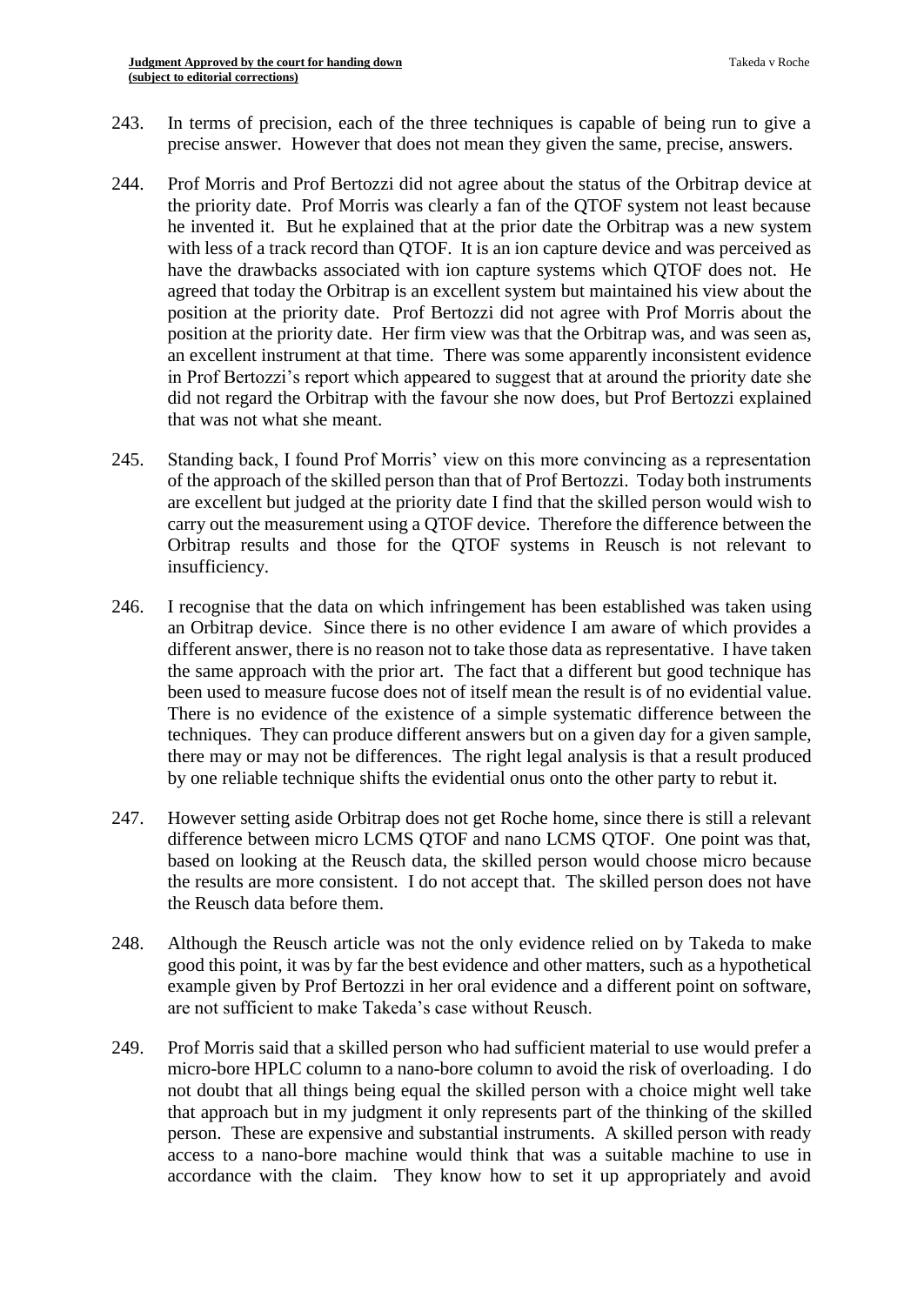overloading. They would not think there was any reason to go to the trouble of using a micro-bore machine instead. Prof Morris's opinion would not lead to a micro-bore machine in that, realistic, case.

- 250. Accordingly if the results in Reusch at face value are representative of what happens in practice then there is a problem. Roche argued that the results were not representative. The major issue was machine set up. Prof Morris described a system suitability test as something routinely done, particularly with online techniques. Prof Bertozzi had not heard of it and Takeda took issue with it. I prefer Prof Morris's view that the skilled team carrying out the tests required in the patent would do a system suitability test. As an aside, as I understand it such a test would be one way of avoiding a problem of overloading a nano-bore column.
- 251. Roche also argued that the Reusch data was created by running the tests without a system suitability test. The paper itself does not say that although Roche contended that a statement in the discussion section which recommends running a system suitability sample for tuning the mass spectrometer could be interpreted as a hint that no such thing had been done. I am prepared to assume that is true, but I am not prepared to draw anything from it. This work was done by workers at Roche (and Leiden). Dr Reusch has given declarations in the EPO and in Germany. However he has not given evidence in this trial. Takeda say it is a tactical decision by Roche to prevent Takeda from cross-examining him. Tactical or not, I infer that Roche has the means to call direct evidence about the work underpinning the Reusch paper. It would allow the matter to be tested in this court and resolved. Roche has chosen not to do this and for that reason I do not draw the inference that the data in Reusch was unreliable in some way, whether or not system suitability tests were done.
- 252. Roche rightly point out that Takeda could also have brought more evidence, they could have tested vedolizumab on further machines aside from the Orbitrap of Dr Azadi. That is true and I have taken it into account.
- 253. Finally there was a debate about how the Reusch paper itself characterised the results. This turned on a reference to not having optimised the LC-MS separation for resolution of glycosylated peptides. Taken out of context this sounds significant but it is not. The point is that the authors are addressed a point of detail about resolving monogalatosylated species. It is not an indication of a lack of reliability overall.
- 254. In conclusion, I find that the skilled person given the patent would think they could use a nano-bore or a micro-bore LCMS system with QTOF. They could set up either system to produce highly precise results. The machine, set up properly would be able to distinguish between either side of the claim boundary. However depending on which machine they used, the result could either fall inside the claim or outside it. Whichever result the skilled person got, they would not know that if they used the other machine they would get a different answer. A product within fell within the claim measured on one machine could fall outside the claim measured on the other machine. The ambiguity is not of a kind which reveals a fuzzy boundary at the edge of the claim. The claim is truly ambiguous and invalid.
- 255. The other issue was about the data processing techniques for measuring glycans. This was dealt with by Prof Crispin and Prof Morris. One of the parts of the evidence was based on his analysis of the underlying data generated by the inventors which led to the